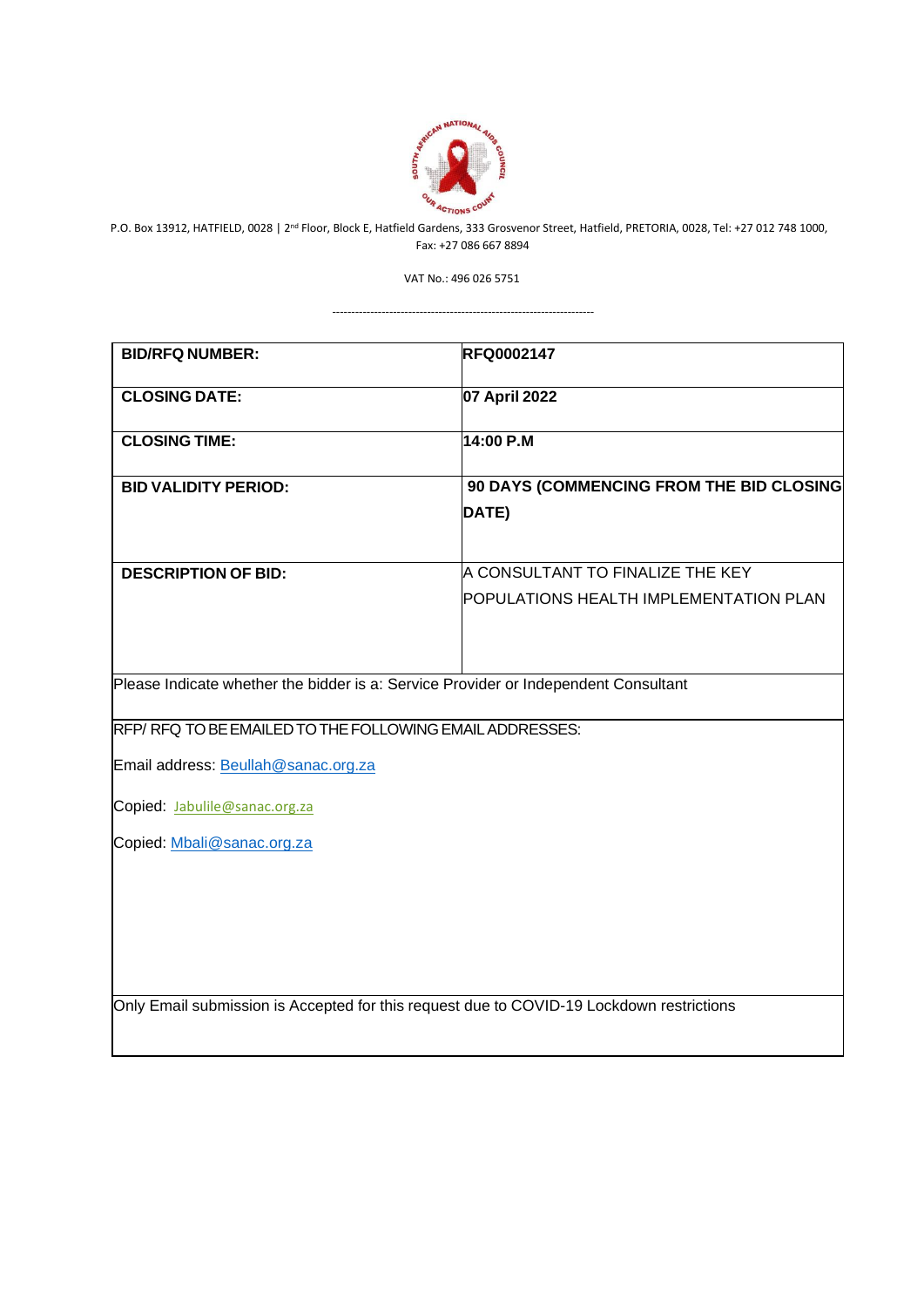# <span id="page-1-0"></span>Contents

| 1.   |        |                                                                               |    |
|------|--------|-------------------------------------------------------------------------------|----|
| 1.1. |        |                                                                               |    |
| 1.2. |        |                                                                               |    |
| 1.3. |        |                                                                               |    |
| 1.4. |        |                                                                               |    |
| 1.5. |        |                                                                               |    |
|      |        |                                                                               |    |
| 2.   |        |                                                                               |    |
| 2.1. |        |                                                                               |    |
|      | 2.1.1. |                                                                               |    |
|      | 2.1.2. |                                                                               |    |
|      | 2.1.3. |                                                                               |    |
|      | 2.1.4. |                                                                               |    |
|      | 2.1.5. |                                                                               |    |
| 3.   |        |                                                                               |    |
| 3.1. |        |                                                                               |    |
| 3.2. |        | WHO Critical enablers to improve access to HIV services for key populations17 |    |
| 3.3. |        |                                                                               | 17 |
| 3.4. |        |                                                                               |    |
| 3.5. |        |                                                                               |    |
| 3.6. |        |                                                                               |    |
| 3.7. |        |                                                                               |    |
|      |        |                                                                               |    |
|      | 3.7.1. |                                                                               |    |
|      | 3.7.2. |                                                                               |    |
|      | 3.7.3. |                                                                               |    |
|      | 3.7.4. |                                                                               |    |
|      | 3.7.5. |                                                                               |    |
| 3.8. |        |                                                                               |    |
|      |        |                                                                               |    |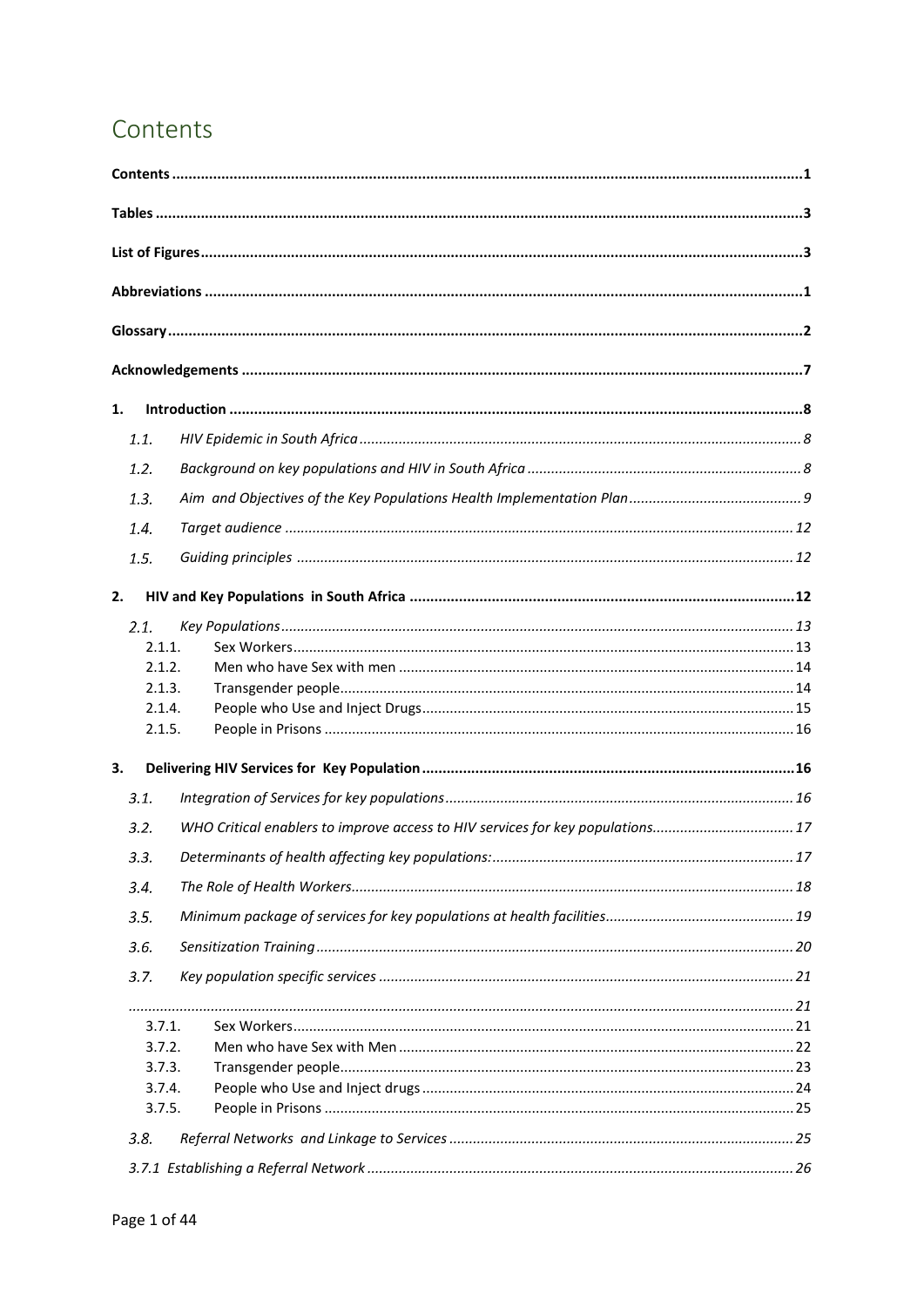| 3.9. |  |
|------|--|
|      |  |
|      |  |
|      |  |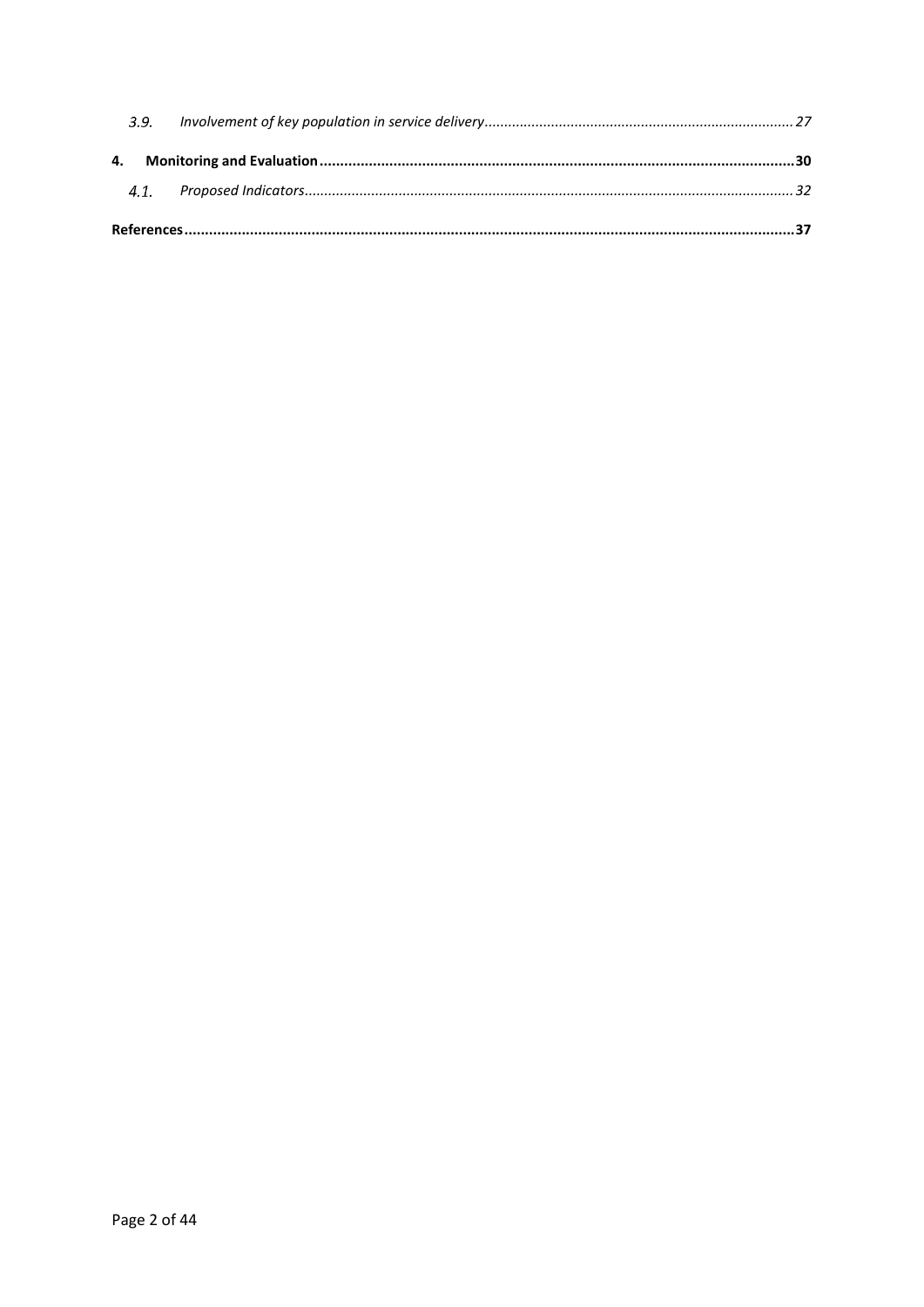# <span id="page-3-0"></span>Tables

# <span id="page-3-1"></span>List of Figures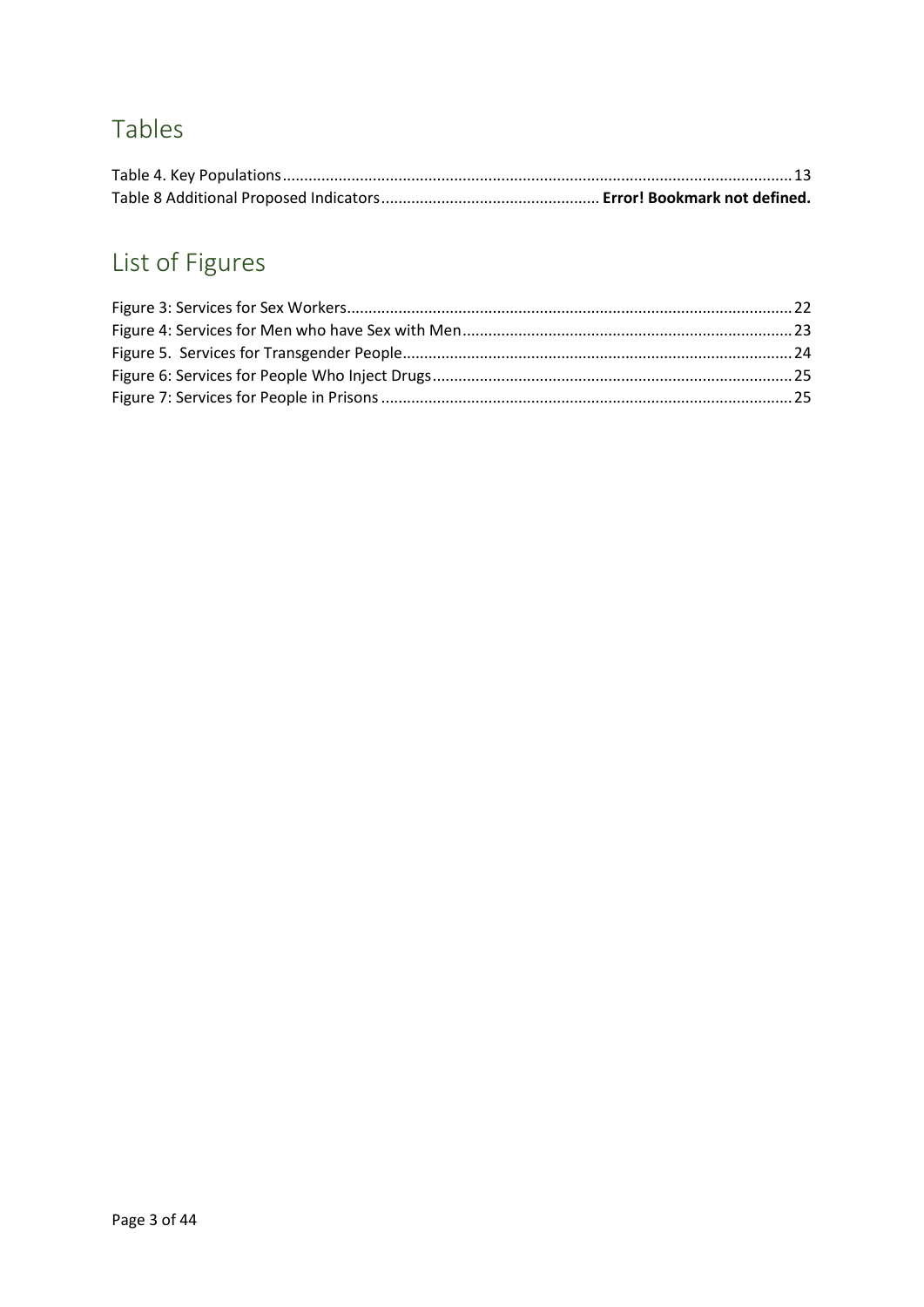# <span id="page-4-0"></span>Abbreviations

| <b>ART</b>     | Antiretroviral treatment                                    |               |                                                      |
|----------------|-------------------------------------------------------------|---------------|------------------------------------------------------|
| <b>BBS</b>     | Biological behavioural survey                               | NSP 2017-     | South Africa's National Strategic                    |
| <b>CCMDD</b>   | Chronic medication dispensing and                           | 2022          | Plan for HIV, TB and STIs 2017-2022                  |
|                | distribution                                                | <b>OST</b>    | Opioid substitution therapy                          |
| CDC            | Centers for Disease Control and<br>Prevention               | <b>PCA</b>    | <b>Provincial AIDS council</b>                       |
|                |                                                             | PEP           | Post-exposure prophylaxis                            |
| <b>DHIS</b>    | District health information system                          | <b>PEPFAR</b> | President's emergency plan for                       |
| <b>DOH</b>     | Department of Health                                        |               | AIDS relief                                          |
| <b>DORA</b>    | Division of Revenue Act                                     | <b>PIP</b>    | Provincial implementation plan                       |
| GBV            | Gender-based violence                                       | <b>PMTCT</b>  | Prevention of mother-to-child<br>transmission of HIV |
| Global<br>Fund | The Global Fund to fight AIDS,<br>tuberculosis, and malaria | <b>PPT</b>    | Presumptive periodic STI treatment                   |
| <b>HAST</b>    | HIV/AIDS, STIs and TB                                       | PrEP          | Pre-exposure prophylaxis                             |
| <b>HCV</b>     | <b>Hepatitis C virus</b>                                    | <b>PWID</b>   | People who inject drugs                              |
| HIV            | Human immunodeficiency virus                                | <b>PWUD</b>   | People who use drugs                                 |
| <b>HSRC</b>    | Human Sciences Research Council                             | SANAC         | South African National AIDS Council                  |
| <b>HTA</b>     | High transmission area                                      | <b>SBCC</b>   | Social and behaviour change                          |
| <b>HTS</b>     | HIV testing services                                        |               | communication                                        |
| IP             | Implementing partner                                        | <b>SRH</b>    | Sexual and reproductive health                       |
| KP             | Key population                                              | <b>STI</b>    | Sexually transmitted infection                       |
| <b>LGBTI</b>   | Lesbian, gay, bisexual, transgender,                        | SW            | Sex worker                                           |
|                | intersex                                                    | тв            | <b>Tuberculosis</b>                                  |
| M&E            | Monitoring and evaluation                                   | TG            | Transgender people                                   |
| <b>MDIP</b>    | Multi-sectoral district<br>implementation plan              | <b>UNAIDS</b> | Joint United Nations Programme on<br>HIV/AIDS        |
| <b>MMC</b>     | Medical male circumcision                                   | <b>WHO</b>    | World Health Organization                            |
| <b>MSM</b>     | Men who have sex with men                                   |               |                                                      |
| <b>MUS</b>     | Male urethritis syndrome                                    |               |                                                      |
| <b>NDOH</b>    | National Department of Health                               |               |                                                      |
| <b>NIDS</b>    | National Department of Health                               |               |                                                      |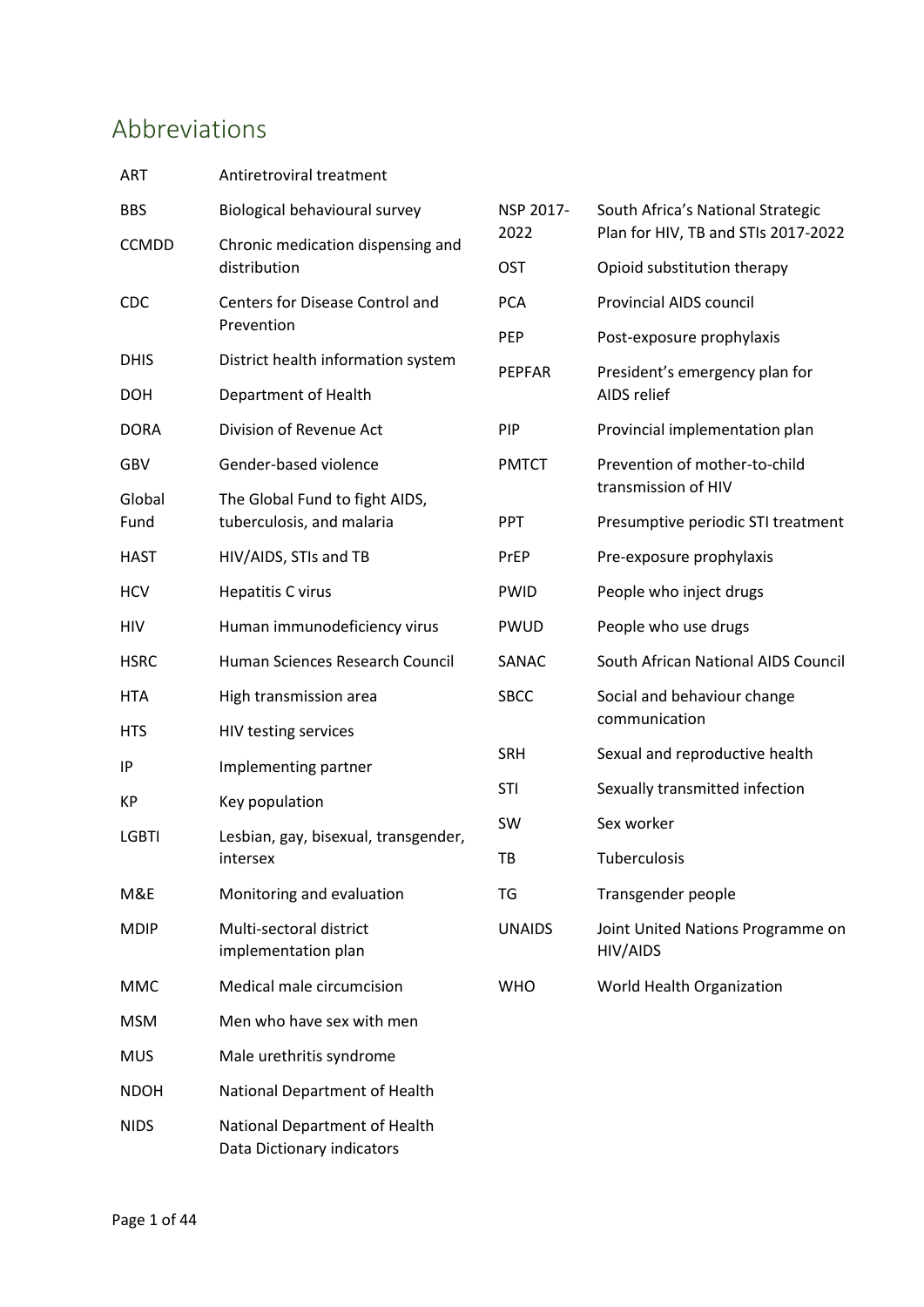# <span id="page-5-0"></span>Glossary

Definitions of some terms used in this document

**Best practice:** A technique or methodology that through experience and research has proven reliably to lead to the desired result (World Health Organization, 2017a).

**Biomedical factors:** Biomedical factors relate to human physiology and its interaction with medicine (UNAIDS, 2015; SANAC, 2017a).

**Combination prevention** means the number of clients (with unknown or negative HIV status) reached with at least one of the following services *IN ADDITION to* offering, providing, or referring HTS. Known HIV-positive clients must receive at least one intervention (PEPFAR, 2017):

- Offer, provide, or refer to HTS (Required)
- Targeted information, education, and communication (IEC)
- Outreach, empowerment, or other support group activities
- Male and female condoms and lubricant in adequate quantities
- Link or refer to ART (if HIV-positive) or PrEP (if HIV-negative)
- Offer or refer for screening (using the TB questionnaire), prevention, diagnosis, and treatment of TB
- Offer or refer for STI screening (using the STI questionnaire), prevention, and treatment
- Offer or refer for screening for common mental health disorders (using the Brief mental health questionnaire), prevention and treatment
- Offer or refer for screening and treatment or vaccination for viral hepatitis
- Offer or refer for reproductive health services (contraception; antenatal care, prevention of mother to child transfer of HIV, termination of pregnancy services), if applicable
- Refer for OST, if applicable. Support on OST or take-home doses of OST if the client is ready
- Offer or refer to needle-syringe programme, if applicable
- Offer or refer to reproductive health (Contraception; pregnancy, PMTCT), if applicable

**Condomless sex** refers to a sex act which is not protected by male or female condoms. The term avoids confusion with the protection from pregnancy that is provided by other means of contraception and prevention HIV infection by oral PrEP (and if topical or injectable PrEP is introduced) (UNAIDS, 2015).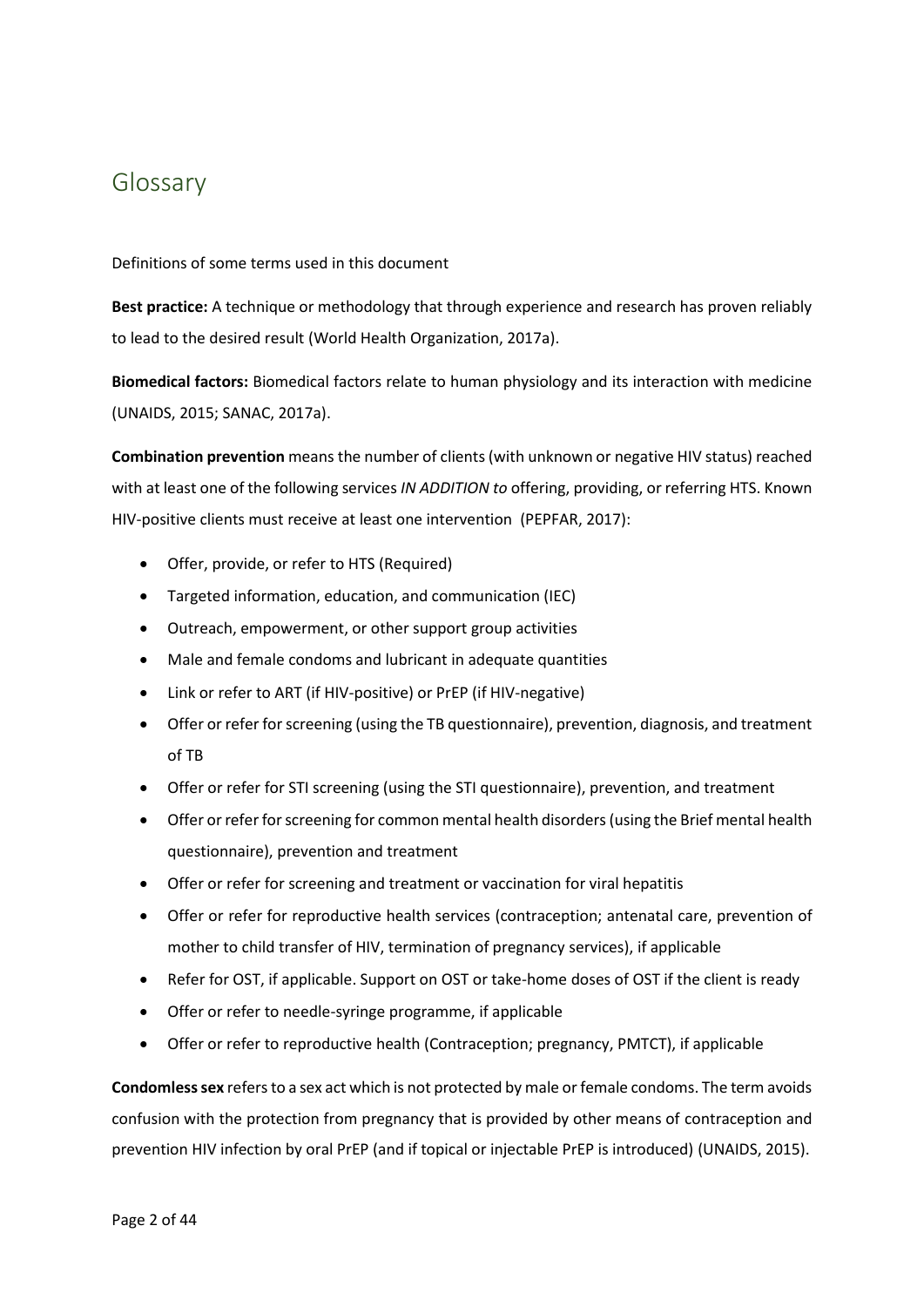**Discrimination** refers to any form of arbitrary distinction, exclusion or restriction affecting a person, usually (but not only) because of an inherent personal characteristic or perceived membership of a particular group (UNAIDS, 2015; SANAC, 2017a).

**Drivers, Social** derives from factors such as poverty, inequality, inadequate access to education, poor nutrition, migration, gender inequality and gender-based violence, and substance use that increase exposure to HIV, TB and STIs; deter key populations from seeking needed services early; and interfere with the ability to receive services and to adhere to treatment (SANAC, 2017a).

**Drivers, Structural** are factors in the physical, legal, and social environment that influence individual and group behaviour (UNAIDS, 2015; SANAC, 2017a).

**Gender** refers to the social attributes and opportunities associated with being male and female and the relationships between women and men and girls and boys, as well as the relations between women and those between men. In most societies, there are differences and inequalities between women and men in responsibilities assigned, activities undertaken, access to and control over resources, as well as decision-making opportunities (UNAIDS, 2015; SANAC, 2017a).

**Gender affirming** refers to medical procedures that enable a trans person to live more authentically in their gender identity (UNAIDS, 2016).

**Gender-based violence (GBV)** describes violence that establishes, maintains, or attempts to reassert unequal power relations based on gender. It encompasses acts that inflict physical, mental, or sexual harm or suffering, threat of such acts, coercion and other deprivations of liberty (UNAIDS, 2015; SANAC, 2017a).

**Gender identity** refers to a person's deeply felt internal and individual experience of gender, which may or may not correspond with the sex assigned at birth. It includes both the personal sense of the body – which may involve, if freely chosen, modification of bodily appearance or function by medical, surgical or other means – as well as other expressions of gender, including dress, speech and mannerisms. (UNAIDS, 2015; SANAC, 2017a).

**Harm reduction** refers to a comprehensive package of policies, programmes, and approaches that seeks to reduce the harmful health, social, and economic consequences associated with the use of psychoactive substances. A harm reduction package consists of needle and syringe programmes; opioid substitution therapy; HTS; HIV care and ART; prevention of sexual transmission; outreach (information, education and communication; hepatitis diagnosis, treatment, and vaccination (where applicable); and TB and STI prevention, diagnosis, and treatment (UNAIDS, 2015; SANAC, 2017a).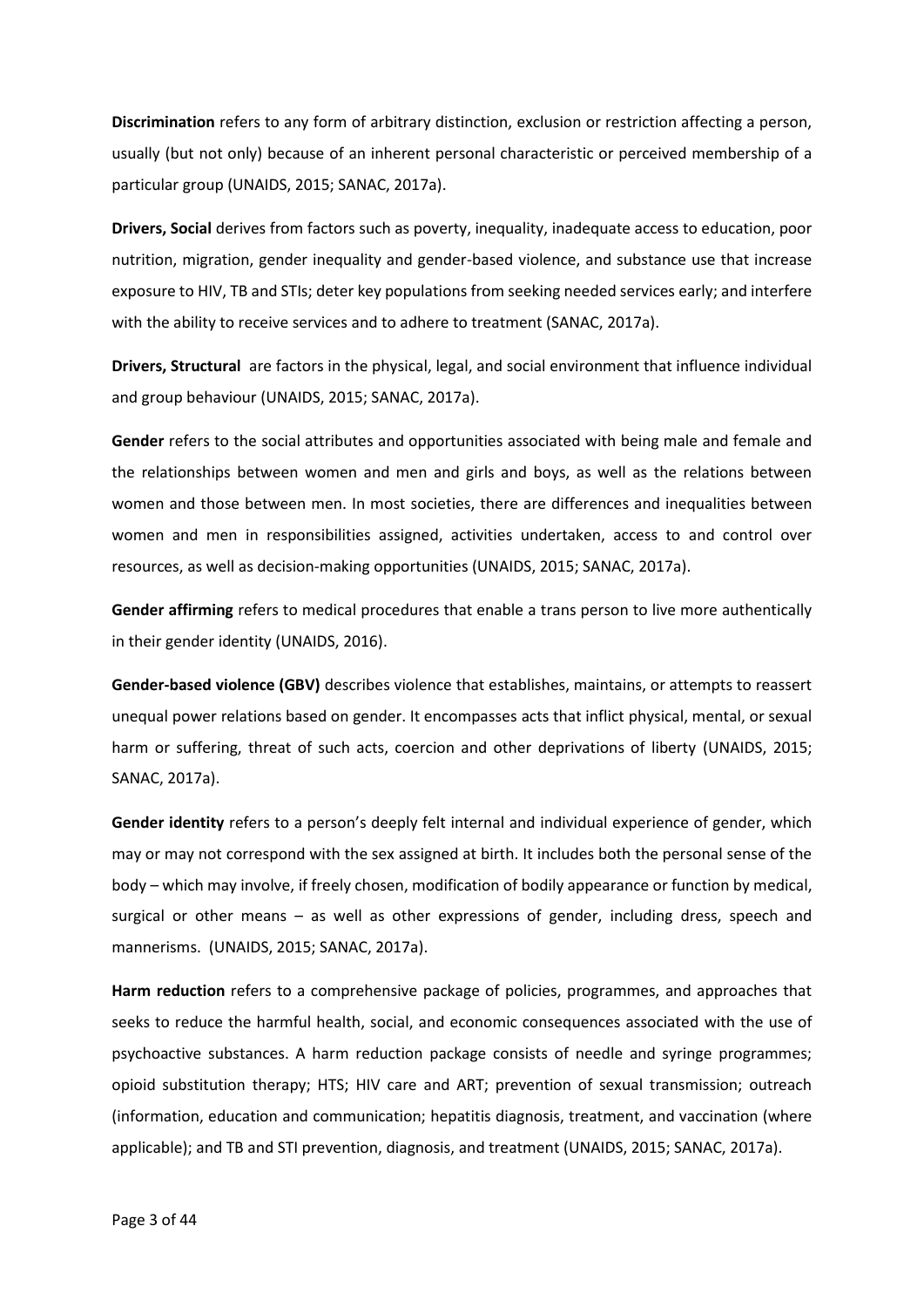**Hotspot** means a public or semi-public place where key population members gather in significant numbers such as places where sex workers solicit clients, places where men commonly seek sex with other men, places where people who use drugs gather to use and inject drugs together (Bill & Melinda Gates Foundation, 2013).

**Human rights:** The South African Constitution guarantees a broad range of civil, political, cultural, and socio-economic rights, including the rights to equality and non-discrimination, privacy, dignity, freedom and security of the person, access to health care and access to justice (SANAC, 2017a).

**Key populations** are those groups most at risk for acquiring or transmitting HIV, TB, and STIs. In South Africa these groups were identified as sex workers, men who have sex with men, transgender people, people who use drugs, and inmates (SANAC, 2017a).

**Key population facility** (previously HTA facility) refers to an identified facility where tailored and comprehensive prevention, diagnosis, treatment, and care services for key populations are delivered. The key population site is usually a fixed facility from where outreach and other services are coordinated (Adapted for South Africa).

**Mapping**: Peer educators identify the 'hotspot' or sites in the areas where services will be implemented, where key populations congregate, stay, solicit, or work. This local mapping activity is often best done in a workshop with the peers. The number of key population members in the area is referred to as a local population size estimation (NACOSA, 2018).

**Men who have sex with men** refers to males who have sex with males regardless of whether they also have sex with women or have a personal or social gay or bisexual identity. This concept is inclusive of men who self-identify as heterosexual but have sex with other men (Department of Health, 2014; UNAIDS, 2015; SANAC, 2017a).

**Needle-syringe programme:** The term needle–syringe programme replaced the term needle exchange programme, which has been associated with unintended negative consequences compared with distribution. Needle-syringe programmes aim to increase the availability of sterile injecting equipment (UNAIDS, 2015; SANAC, 2017a).

**Opioid substitution therapy (OST)** is the recommended form of treatment for people who are opioid dependent. It is effective in the prevention of HIV transmission, and in the improvement of adherence to antiretroviral therapy. The most common drugs used in OST are methadone and buprenorphine (UNAIDS, 2015; SANAC, 2017a).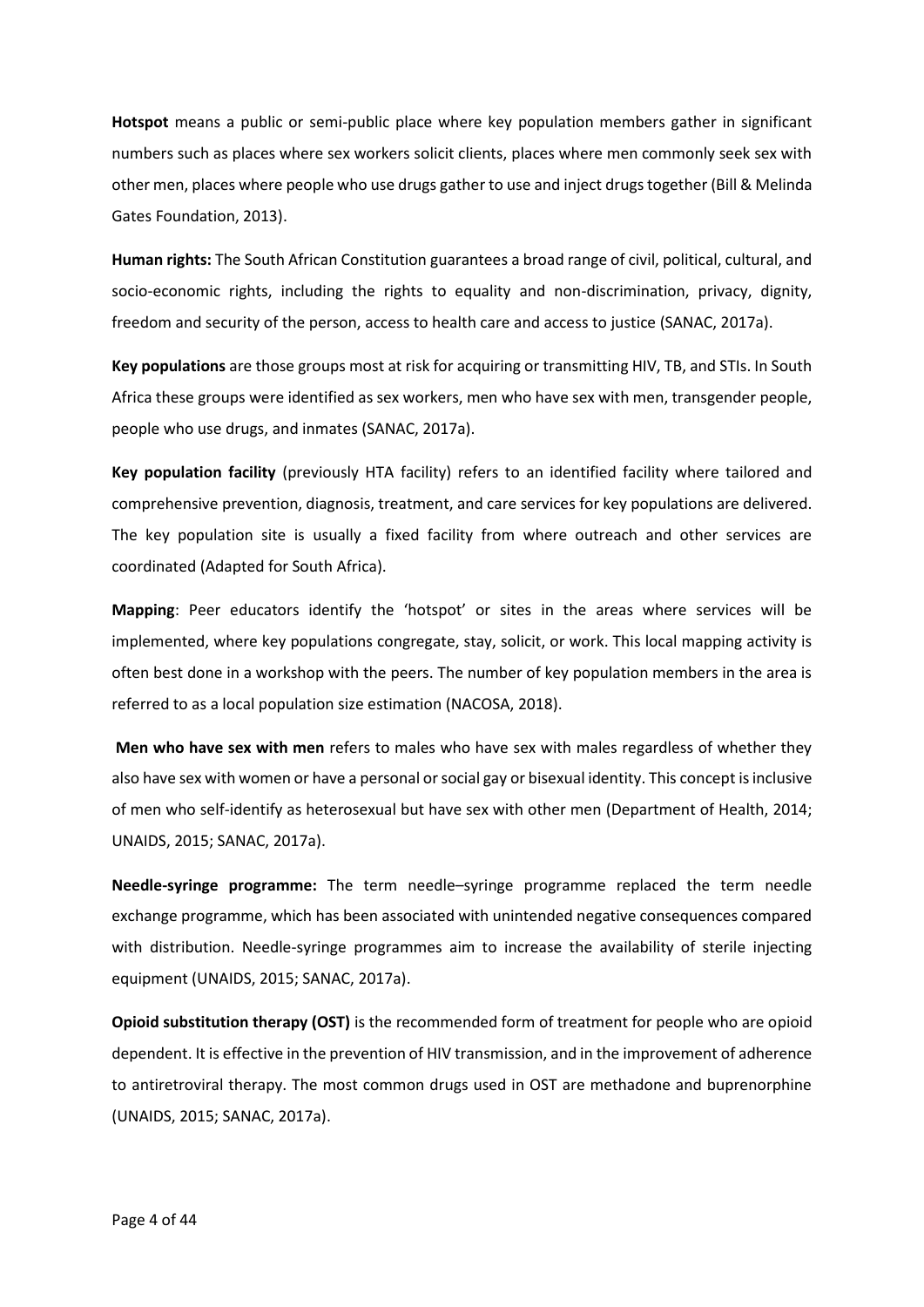**Peer educators** are representative members of a key population who serve as a link between the programme and the key population. They manage the programme on the ground through outreach and serve a population with whom they have a similar occupational, behavioural, social, or environmental experience and among whom they are trusted and serve as a role model (Bill & Melinda Gates Foundation, 2013).

**People in prisons and other closed settings** refers to all places of detention within the country, and the terms "inmates" and "detainees" refer to all those detained in criminal justice and prison facilities (World Health Organization, 2016b).

**People who inject drugs** refers to people who inject psychotropic (or psychoactive) substances for non-medical purposes. These drugs include, but are not limited to, opioids, amphetamine-type stimulants, cocaine, hypno-sedatives, and hallucinogens. Injection may be through intravenous, intramuscular, subcutaneous, or other injectable routes (World Health Organization, 2016b).

**People who use drugs** include people who use psychotropic substances through any route of administration, including injection, oral, inhalation, transmucosal (sublingual, rectal, intranasal), or transdermal. Often this definition does not include the use of such widely used substances as alcoholic and caffeine-containing beverages and foods (World Health Organization, 2016b; SANAC, 2017a).

**Psychosocial support (PSS)** addresses the ongoing psychological and social problems of HIV infected individuals, their partners, families and caregivers (SANAC, 2017a).

**Sex worker** refers to consenting male, female and transgender adults, and young people (18 years or older) who work in different settings with the primary intention of exchanging money for sexual services, either regularly or occasionally (UNAIDS, 2015).

**Sexual orientation** refers to each person's capacity for profound emotional, affectional, and sexual attraction to (and intimate and sexual relations with) individuals of any sex. SOGI is an often used abbreviation, and stands for sexual orientation, gender identity (UNAIDS, 2015).

**Social and behaviour change communication (SBCC)** promotes tailored messages, personal risk assessment, greater dialogue, and an increased sense of ownership of the response by the individual and the community. It uses a mix of communication channels to encourage and sustain positive, healthy behaviours (UNAIDS, 2015).

**Social network strategy** is a recruitment activity to reach unidentified key populations. Recruiters identify their 'network associates'. Network associates are people in their social networks (e.g., friends, sex or drug partners, family members, etc.) who may be at risk for HIV exposure. Typically,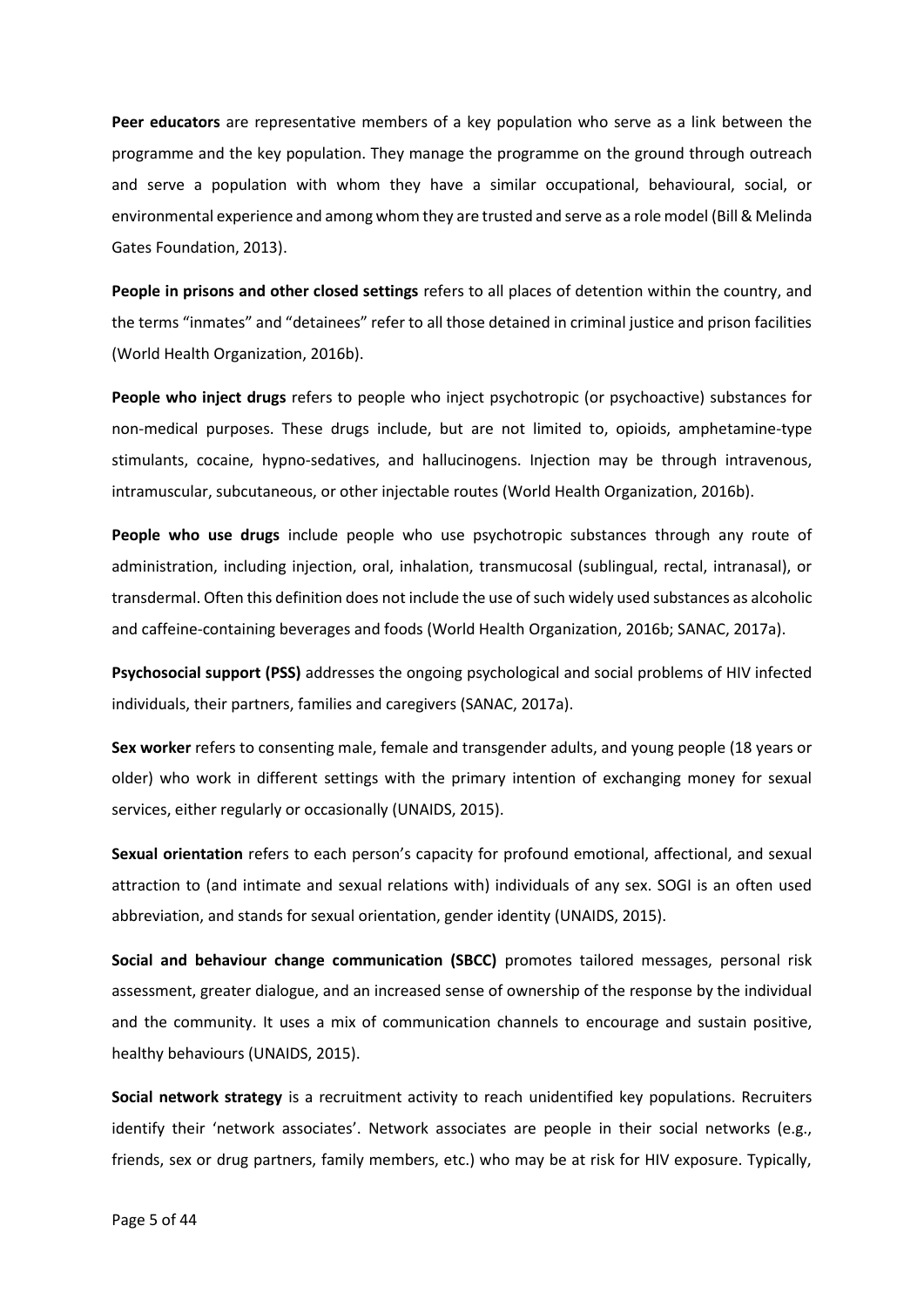recruiters identify network associates whom they believe would benefit from HIV testing. The recruiters then talk with the network associates they identified, and refer them to HIV testing (CDC, no date).

**Stigma:** The term stigma is derived from a Greek word meaning a mark or stain, and it refers to beliefs and/or attitudes. Stigma can be described as a dynamic process of devaluation that significantly discredits an individual in the eyes of others, such as when certain attributes are seized upon within cultures or settings and defined as discreditable or unworthy. When stigma is acted upon, the result is discrimination (UNAIDS, 2015; SANAC, 2017a).

**Transgender** is an umbrella term to describe people whose gender identity and expression does not conform to the norms and expectations traditionally associated with their sex at birth. Transgender people include individuals who have received gender reassignment surgery, individuals who have received gender-related medical interventions other than surgery (e.g. hormone therapy) and individuals who identify as having no gender, multiple genders, or alternative genders. Transgender individuals may self-identify as transgender, female, male, transwoman, or transman, trans-sexual or one of many other transgender identities, and they may express their genders in a variety of masculine, feminine and/or androgynous ways. Due to this diversity, it is important to learn and use positive local terms for transgender people, and to avoid derogatory terms. (SANAC, 2017a)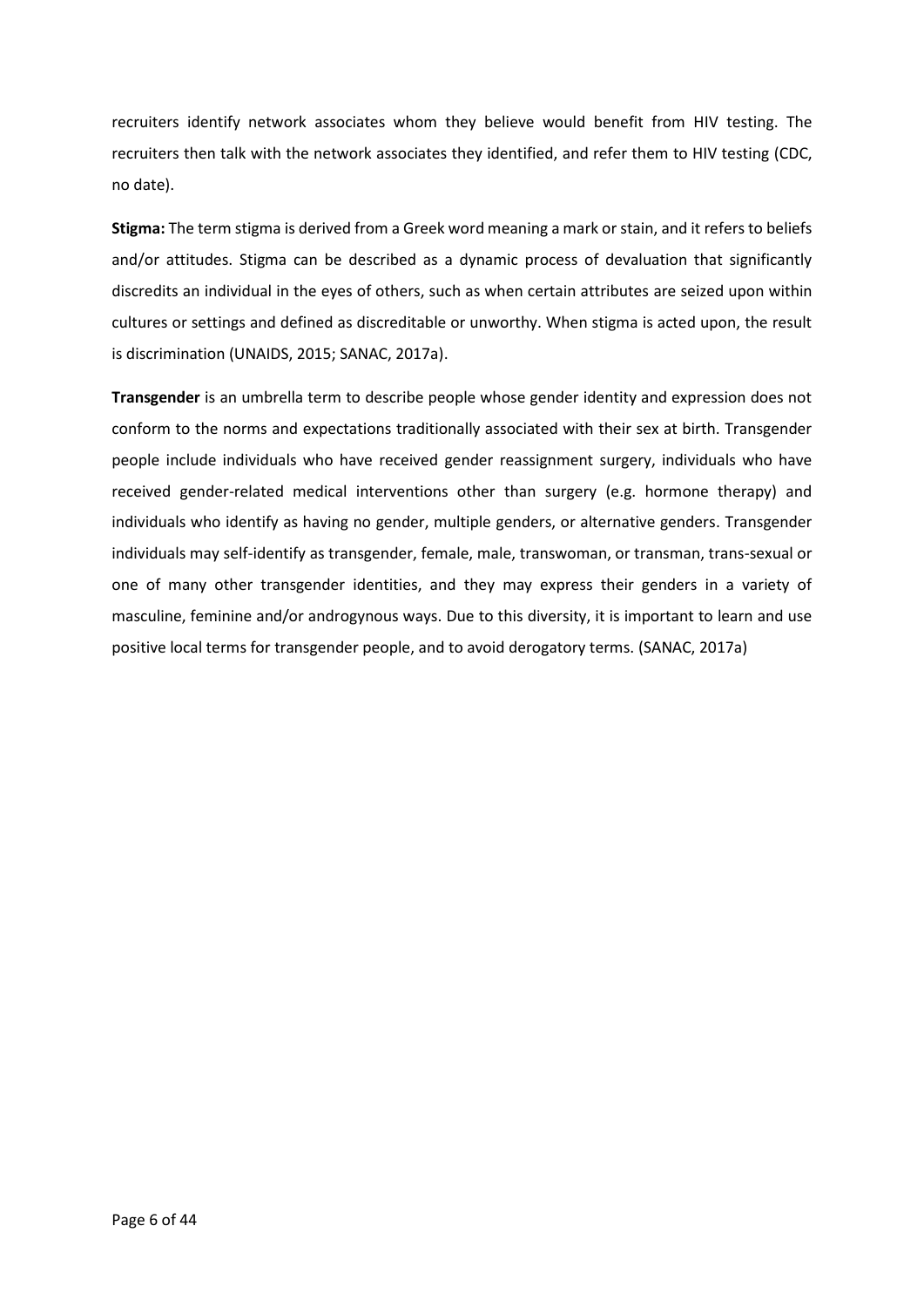# <span id="page-10-0"></span>Acknowledgements

This plan has been collectively developed by several stakeholders and expert knowledge holders. The National Department of Health acknowledges the strong collaboration among Provincial DOH colleagues, civil society organisations and individuals who contributed to this process through attending meetings and focus groups or drafting and commenting on the different versions. To all the organisations and individuals who contributed to the development of this plan, we extend our utmost appreciation.

In particular, the Department of Health would like to thank Centres for Disease Control and Prevention (CDC) in South Africa for funding the development and design process.

We sincerely believe that the successful implementation of the key populations health implementation plan will prevent new HIV and other STI infections amongst key populations as well as address stigma and discrimination of key populations in health facilities.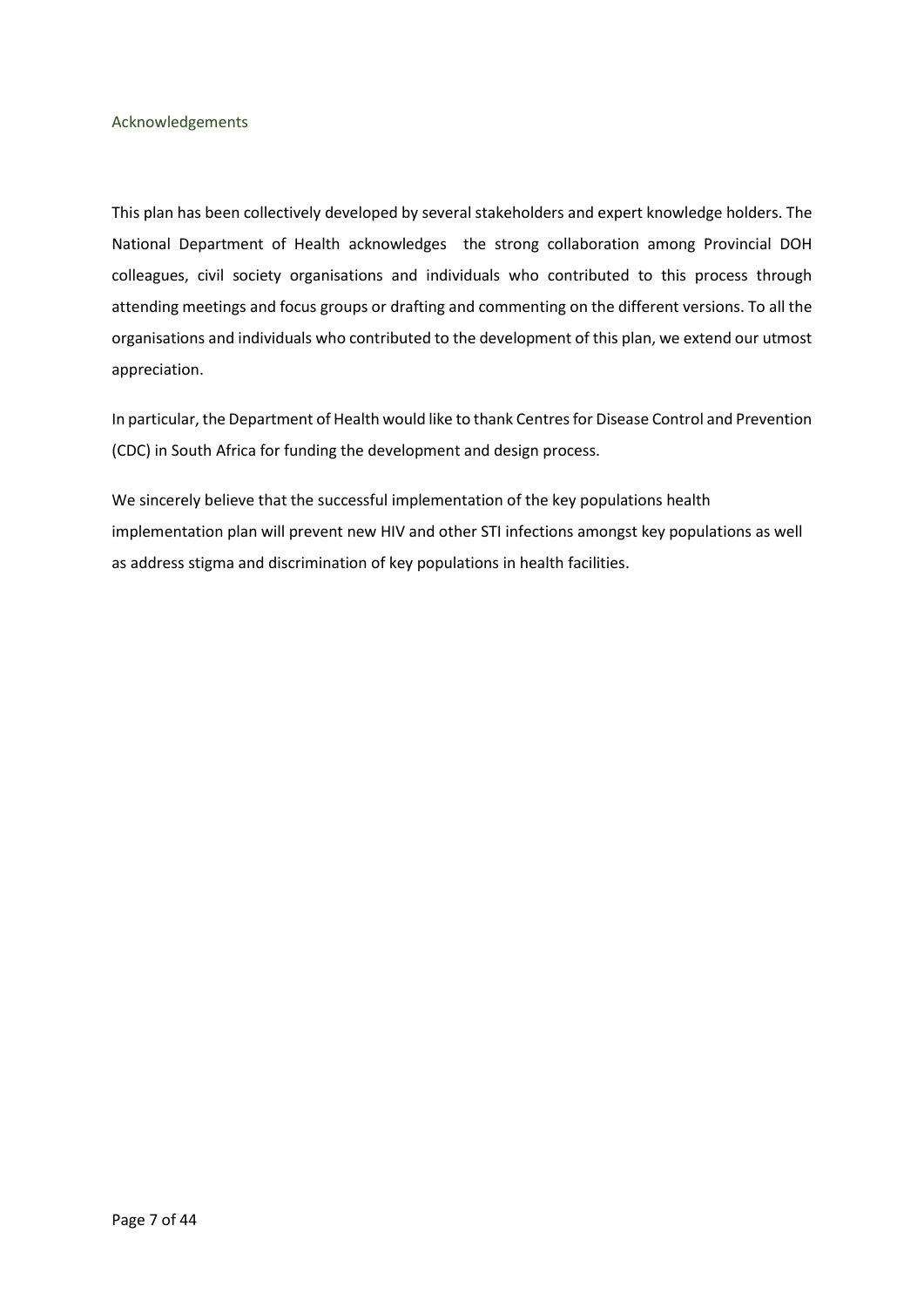# <span id="page-11-1"></span><span id="page-11-0"></span>1. Introduction

#### $1.1.$ HIV Epidemic in South Africa

South Africa remains the epicentre of the HIV epidemic, accounting for more than a quarter of new HIV infections in East and Southern African countries and an estimated 8 million people living with HIV (PLHIV) in 2018. The country has made significant progress in reducing new HIV infections and AIDS related deaths by 39% and 50% respectively since 2010 (UNAIDS, 2018). Access to HIV testing and effective antiretroviral therapy (ART) has also improved substantially with the implementation of the test and treat initiative, and increased availability of affordable drugs with fewer side effects. The country remains committed to the Joint United Nations Programme on HIV/AIDS (UNAIDS) 90−90−90 targets which aim to ensure 90% of PLHIV know their HIV status, 90% of people with diagnosed HIV receive sustained ART, and 90% of people on ART are virally suppressed by 2020, with these targets increasing to 95% by 2030 (UNAIDS, 2018). HIV prevalence among the general population is high at 20.4%. Prevalence is even higher among men who have sex with men, transgender women, sex workers and people who inject drugs.

Although South Africa has made progress in reducing the incidence of HIV, the progress is not sufficient to meet the United Nations Sustainable Development Goal (SDG 3.3) global target of ending AIDS as a public health threat by 2030. Much still needs to be done to ensure that targeted populations are reached with tailored packages that are relevant, acceptable, and accessible at the community level.

The major drivers of HIV in the country are heterosexual multiple concurrent partnerships, low or inconsistent condom usage, migration, low perceptions of risk, intergenerational sex, and low rates of male circumcision, and the excessive use of alcohol. Although South Africa has a generalized HIV epidemic with an HIV prevalence exceeding 15% in the adult population, key populations are at higher risk of acquiring and /transmitting HIV.

#### <span id="page-11-2"></span> $1.2.$ Background on key populations and HIV in South Africa

More than seven million people in the Republic of South Africa are currently living with HIV. Despite the fact that South Africa is home to the largest antiretroviral treatment programme globally, HIV prevalence remains high at 19%. Prevalence varies markedly between populations and key populations experience a disproportionate burden of HIV due to barriers to accessing services. These barriers include stigma, discrimination and criminalisation that leads to unsafe behaviours. *South Africa's National Strategic Plan for HIV, TB and STIs 2017-202*2 (NSP 2017-2022) characterises key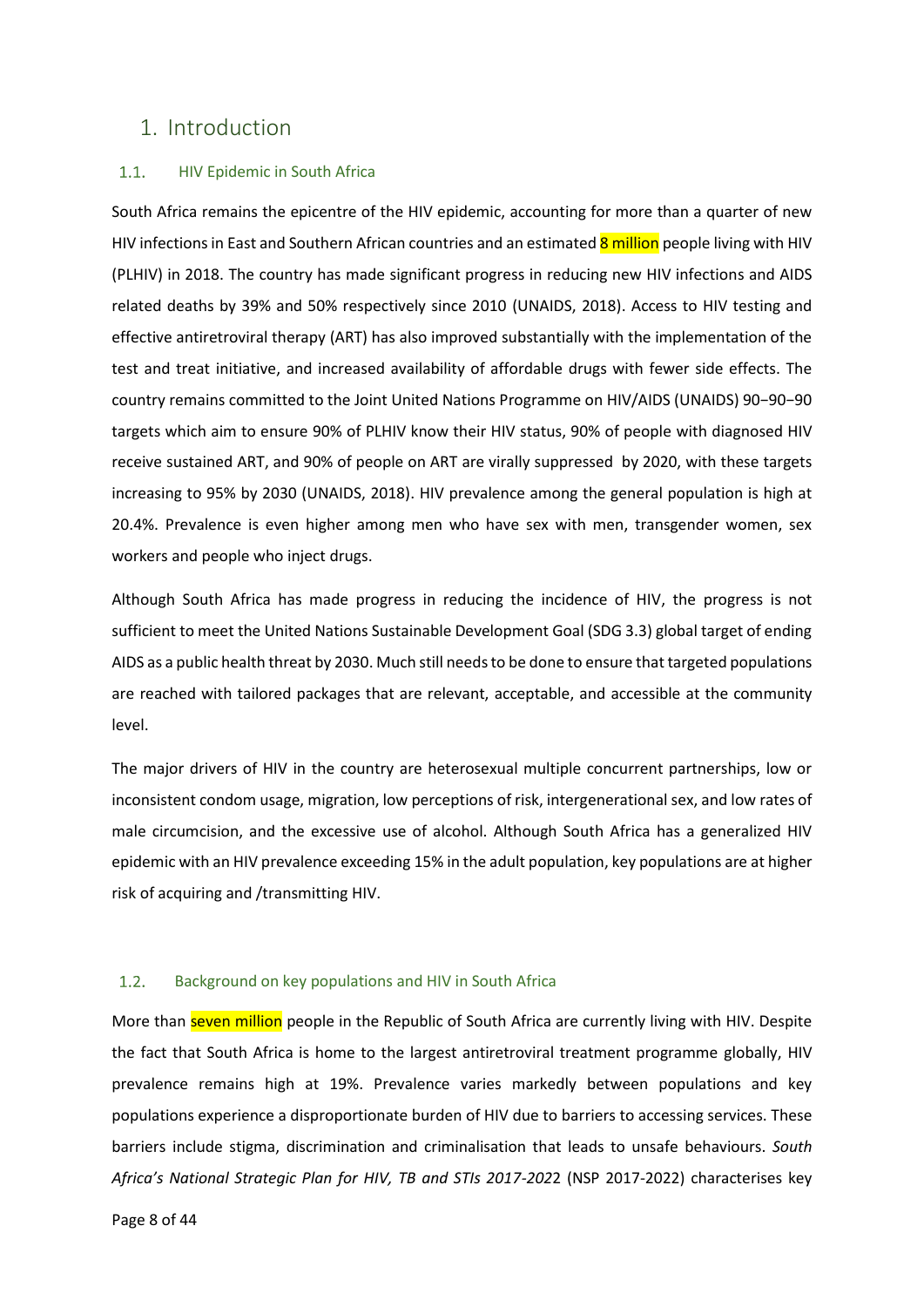populations as gay men and other men who have sex with men; sex workers; people in prisons and other closed settings; transgender people; and people who use drugs.

Key populations uptake of HIV services is dependent upon quality, as well as actual and perceived stigma and discrimination on the part of health providers. While recognising the critical role played by targeted HIV prevention and treatment initiatives, primary health care services for key populations in South Africa remain inadequate. Key populations are not receiving services due to pervasive stigma, discrimination, and disapproving attitudes from both clinical and support staff at primary health care facilities. Insufficient training on key populations for health workers have left providers ill-equipped to address the health needs of key groups and perpetuates stigmatising and discriminating practices.

There is also a need for clinicians to develop the knowledge and skills necessary to conduct a comprehensive risk assessment for members of key populations. According to the Joint United Nations Programme on HIV/AIDS (UNAIDS), "failure to provide adequate HIV services for key groups, such as gay men and other men who have sex with men, people in prison, people who inject drugs, sex workers and transgender people, threatens the global progress of the HIV response". Individuals at increased risk of acquiring HIV in South Africa are not obtaining the services they need. The World Health Organization (WHO) has called for the implementation of strategies and activities that aim to improve uptake, availability, quality, and effectiveness of HIV interventions for key populations through improvement and maintenance of provider attitudes, knowledge, and skills. "Health care workers should be given the necessary resources, training, and support to provide services to key populations. At the same time, health care providers should be held accountable when they fail to meet standards based on professional ethics and internationally agreed human rights principles." The NSP 2017-2022 is the guiding document for the Department of Health's approach to epidemic control, provides strategic direction regarding HIV prevention, care, and treatment initiatives to curb the epidemic, and promotes the department's mission of a long and healthy life for all South Africans. Goal Three of the NSP 2017-2022 is to reach all key and vulnerable populations with customised and targeted interventions, including capacity-building programmes to improve the skills of health providers to address the needs of key and vulnerable populations, and strengthen their ability to deliver services in a compassionate, non-discriminatory manner.

#### <span id="page-12-0"></span> $1.3.$ Aim and Objectives of the Key Populations Health Implementation Plan

The aim of the key populations health implementation plan is to guide Department of Health and Province, District, subdistrict and health facility level, to increase demand and supply of key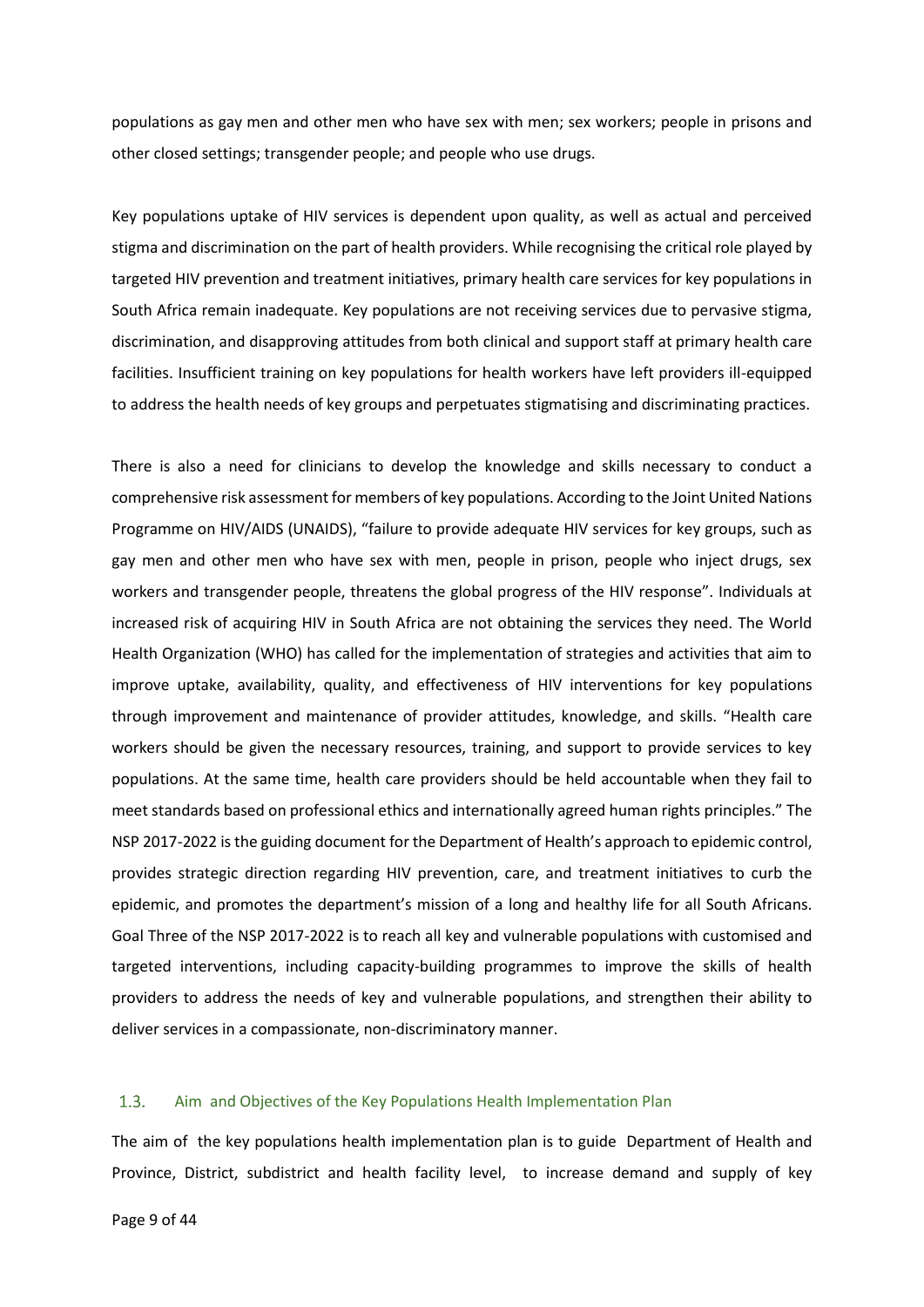population-friendly HIV prevention, care, and treatment services, to improve primary care health outcomes and achieve UNAIDS 95-95-95 targets. The Key population Health implementation plan is also aimed at guiding the provision of integrated services within the general health system with the goal of achieving universal sustainable access to HIV prevention, treatment care and support as well as other services key populations need.



The objectives of the document are:

• To provide guidance on implementation of HIV prevention, care and treatment services for Key populations in public health facilities.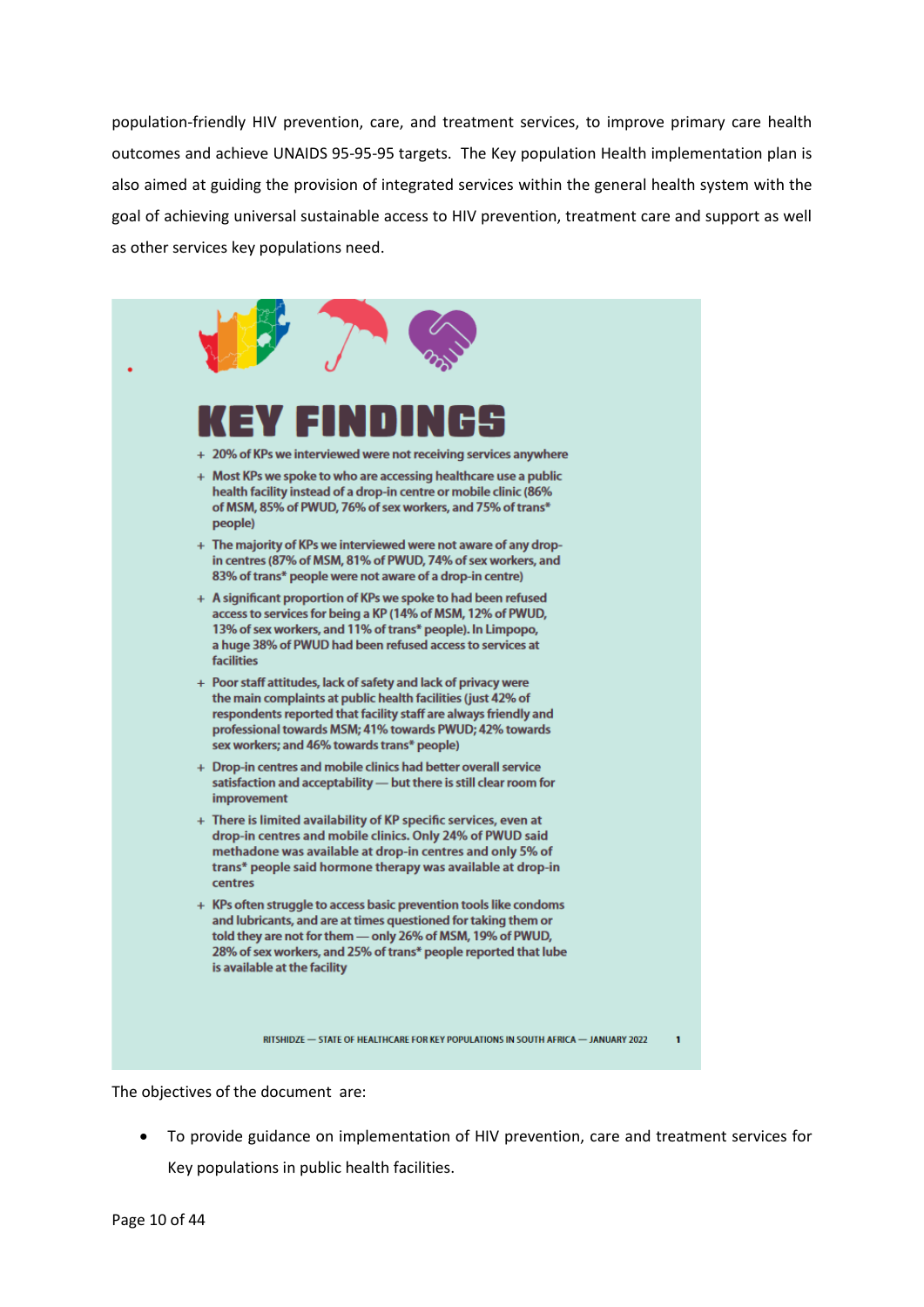- Address barriers to scaling up comprehensive key populations programming
- To advocate for meaningful involvement of Key Populations in the HIV response in health facilities.
- Facilitate the generation and synthesis of information on sub populations for evidence based key populations programming
- Increase access to scaled up and comprehensive services for key populations

The World Health Organization (WHO) defines key populations as populations who are at higher risk for HIV irrespective of the epidemic type or local context and who face social and legal challenges that increase their vulnerability. They include sex workers (SW), men who have sex with men (MSM), transgender (TG) people, people who inject and use drugs (PWID/PWUD), and people in prisons and other closed settings. In addition to experiencing elevated HIV risk and burden and facing legal and social issues, these populations have not received adequate priority in the response to the HIV epidemic, especially in countries with generalised HIV epidemics. Without addressing the needs of key populations, a sustainable response to HIV will not be achieved ( WHO

The *Key Populations Health Implementation Plan* is informed by a review of the *HTA Guidelines* and programme, and consultation with stakeholders. The plan was developed under the guidance of the National Department of Health (NDOH) and aims to ensure that quality, evidence, and innovation underpin rights-based key population service provision in South Africa.

The plan is aligned with the goals of the *NSP 2017-2022*, enabling provinces and districts to incorporate activities easily into provincial implementation plans (PIP) and multi-sectoral district implementation plans (MDIP). The plan reflects the goals and objectives within the scope of the Department of Health (DOH) and recognises that key population services require a multi-sectoral response. Progress against goals, objectives and activities will be closely tracked through a monitoring and evaluation framework supported by a research and surveillance agenda.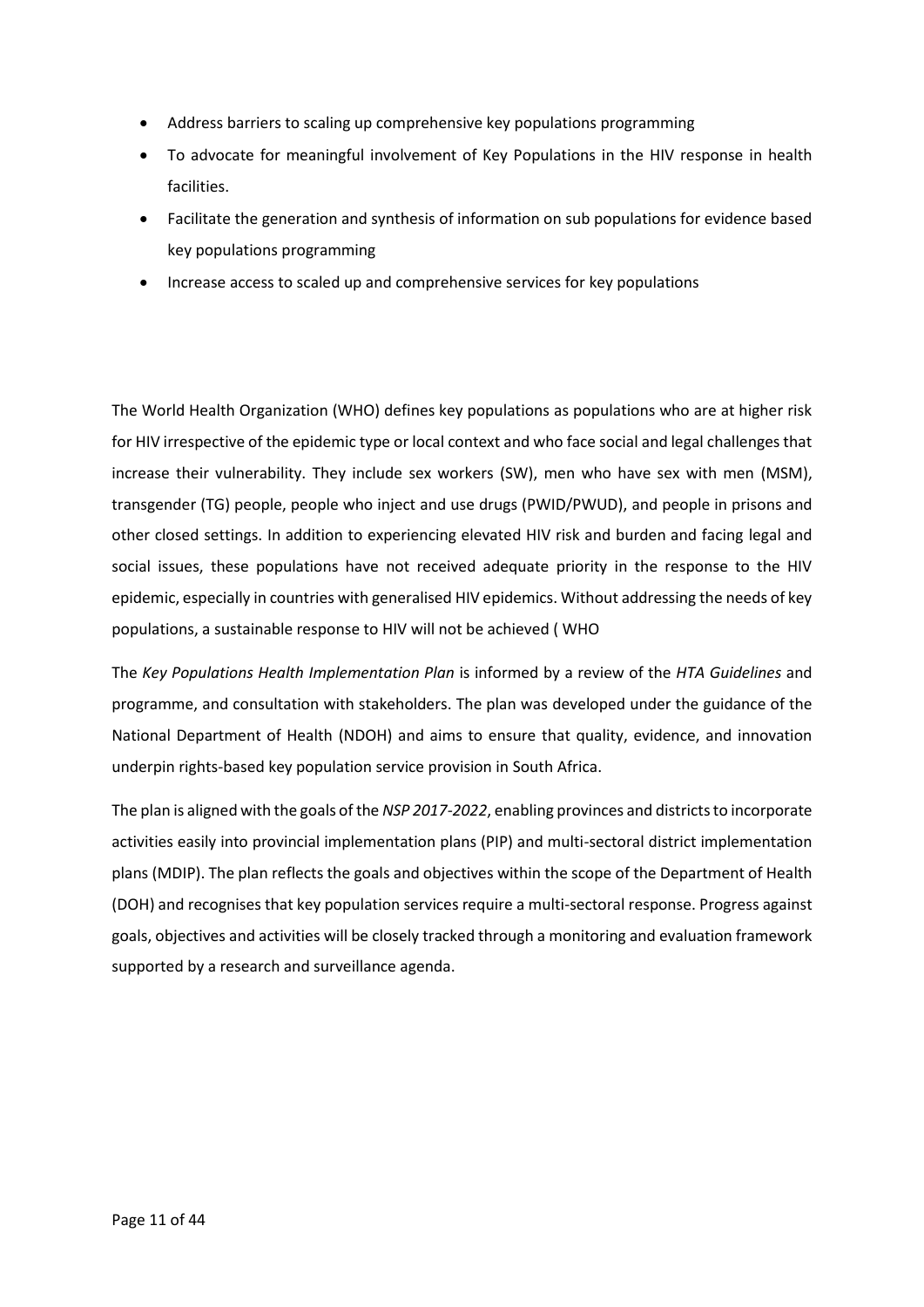# Sustainable access to health services is when key populations:

- Know the services exist ( approachable)
- Are treated in a friendly and safe wat ( acceptable)
- Can reach the services and get the care they need ( available)
- Are financially able to use the services ( affordable)
- Receive quality services ( appropriate)
- Are not hindered by stigma and discrimination and violence (accessible)

#### <span id="page-15-0"></span> $1.4.$ Target audience

The Key Populations Health Implementation plan is intended to provide guidance to DOH Provincial and District managers, Health care Providers, Program Managers, developmental partners and support partners involved in the provision of HIV prevention, care and treatment services for Key Populations in South Africa. The documents outlines basic HIV package of care services to be provided for each key population group within public health facilities.

#### <span id="page-15-1"></span> $1.5.$ Guiding principles

Human rights

Access to quality health care

Health literacy

Respect and non-discrimination

Beneficence and do no harm

Meaningful participation of Key Populations

# <span id="page-15-2"></span>2. HIV and Key Populations in South Africa

South Africa has generalized HIV and TB epidemics and high rates of sexually transmitted infections (STI), which underscores the critical importance of universal access to a comprehensive package of prevention and treatment services for all. The target groups for the *Key Populations Health Implementation Plan* focuses on the five key populations as identified by WHO, but it should be noted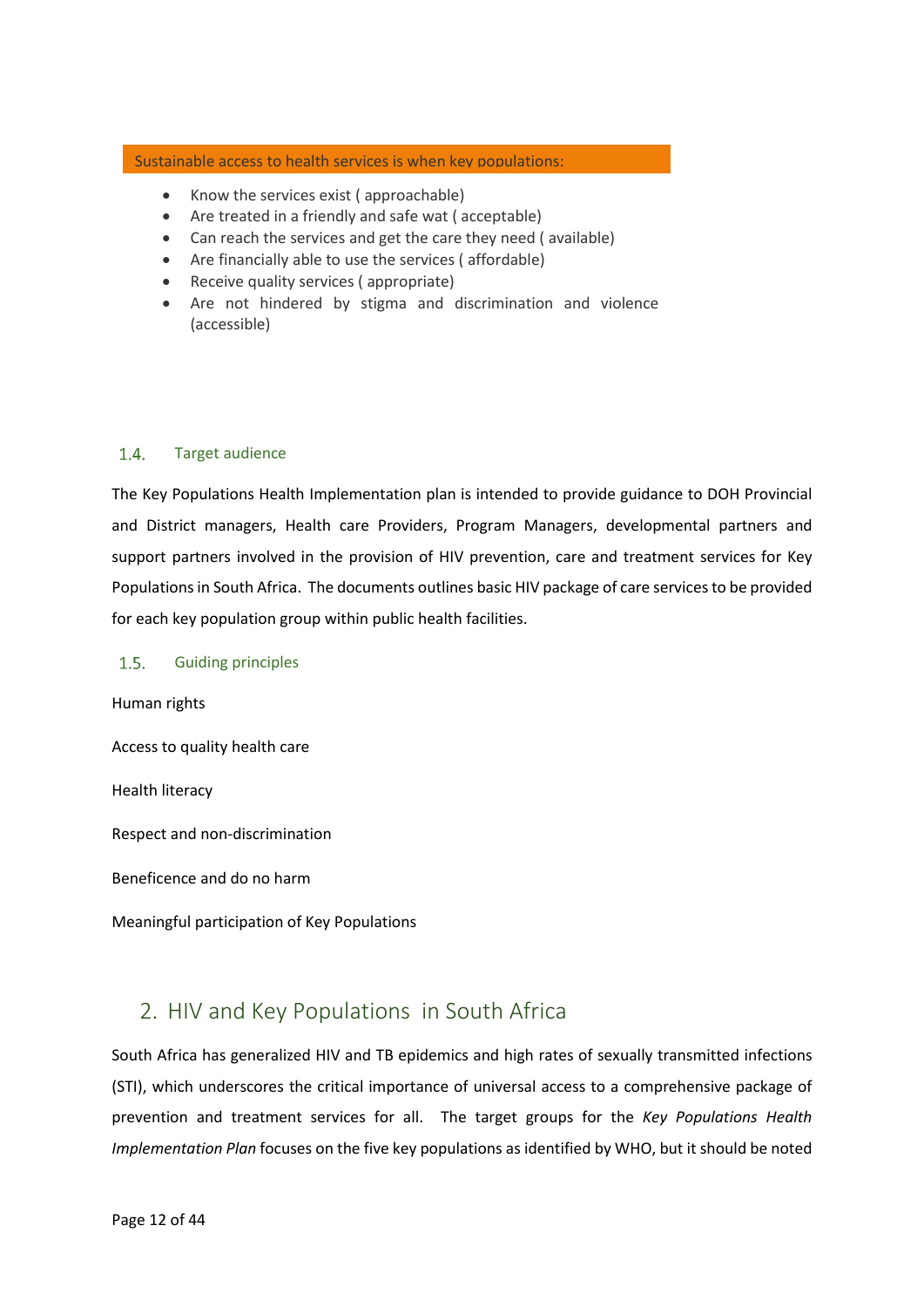that the vulnerable groups identified in the NSP 2017-2022 should be provided with relevant and sensitive services to ensure that "NOBODY IS LEFT BEHIND".

<span id="page-16-2"></span>**TABLE 1. KEY POPULATIONS** 

| <b>KEY POPULATIONS</b>    |  |  |
|---------------------------|--|--|
| Sex Workers               |  |  |
| Transgender people        |  |  |
| Men who have sex with men |  |  |
| People who use drugs      |  |  |
| Inmates                   |  |  |

#### <span id="page-16-0"></span> $2.1.$ Key Populations

Key populations make up a small proportion of the general population, but they are at extremely high risk of acquiring HIV infection. Available data suggest that the risk of HIV acquisition among gay and other men who have sex with men was 22 times higher in 2018 than it was among all adult men. Similarly, the risk of acquiring HIV for people who inject drugs was 22 times higher than for people who do not inject drugs, 21 times higher for sex workers than adults aged 15–49 years and 12 times higher for transgender women than adults aged 15–49 years.

# <span id="page-16-1"></span>2.1.1. Sex Workers

A sex worker is defined as a consenting adult over the age of 18 who receives money or goods in exchange for sexual services. In South Africa, the number of female, male and transgender sex workers is estimated between 132 000 and 182 000, with an intermediate estimation of 153 000. Sex workers carry the highest HIV burden of all key populations in the country. Globally, HIV prevalence amongst sex workers and their clients is up to 20% higher than the general population. Nationally, HIV prevalence among sex workers ranges from 40% in Cape Town, 80% (UCSF,ANOVA,WRHI 2014). The NSP reflects a rate of annual new infections associated with sex work as high as 20%, of which around 6% are directly associated with sex workers. The additional 14% are associated with sex workers' partners and clients. Sex workers experience abnormally high levels of stigma, discrimination and violence. A study in Soweto found that 50% of female sex workers had experienced some form of physical assault in the past 12 months; of these 55% had been raped or sexually assaulted (Coetzee, 2017). Exposure to high levels of violence and poverty and low educational levels can increase the risk of HIV infection.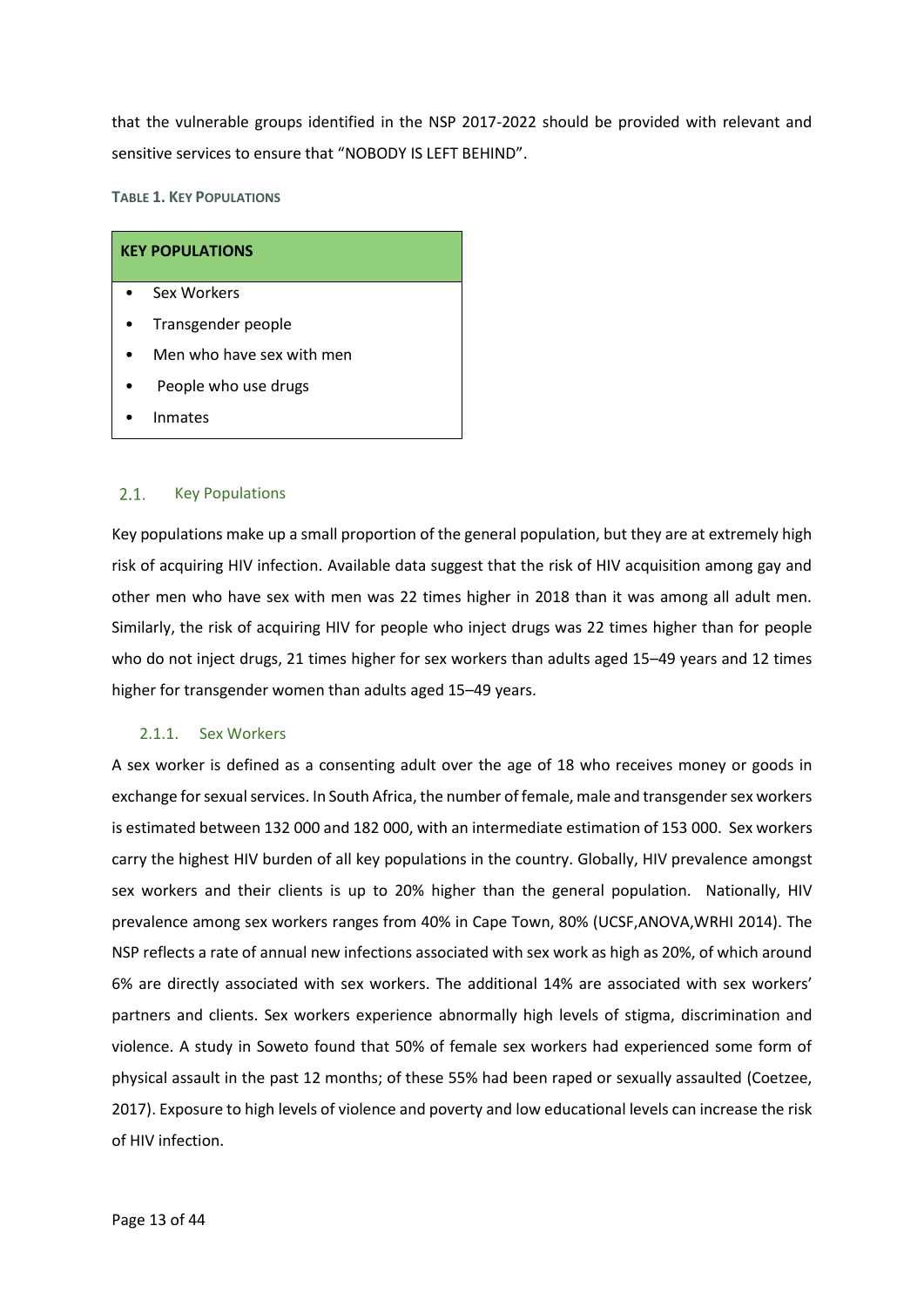Compounding to an already vulnerable position, sex workers face chronic vulnerability to mental health issues due to the high rate of violence, stigma and discrimination, HIV and trauma. Mental health issues faced by sex workers are only exacerbated by the abuse of alcohol, with the IBBS survey finding that hazardous alcohol use amongst female sex workers ranged between 43% and 81.5%.

### <span id="page-17-0"></span>2.1.2. Men who have Sex with men

The national HIV prevalence among men who have sex with men (MSM) is estimated at 25.7%, with higher burden in major cities such as Johannesburg (43%), eThekwini (30%) and Cape Town (27%). HIV prevalence among men who have sex with men varies considerably between urban and rural areas and according to socio-economic status. Aurum Institute found that 26.8% in Cape Town, 44, 3% in Johannesburg, and 16.7% in Mafikeng were HIV positive (Aurum Institute, 2019). The HIV cascade for MSM reveals that knowledge of one's HIV status is the main gap, signalling the need for innovative HTS strategies. About 65-70% of South African MSM are undiagnosed.

Despite a constitution that protects the rights of lesbian, gay, bisexual, transgender and intersex (LGBTI) communities, many men who have sex with men face high levels of social stigma and homophobic violence. One study found that 24.5% of men who have sex with men in Cape Town reported experiencing at least one human rights violation in their lifetime. There is also a lack of knowledge around the issues faced by men who have sex with men.

### <span id="page-17-1"></span>2.1.3. Transgender people

Transgender is an umbrella term to describe people whose gender and identity and expression does not conform to the norms and expectations traditionally associated with their sex at birth. Transgender people include individuals who have received gender reassignment surgery, individuals who have received gender-related medical identity as having no gender, multiple genders or alternative genders. Transgender individuals may identify self-identify as transgender, female, male, transwoman or transman, trans-sexual or one of many transgender identities, and they may express their diversity, it is important to learn and use positive local terms for transgender people, and avoid derogatory terms.

Transgender women in Sub-Saharan Africa are twice as likely to have HIV as men who have sex with men. The situation of transgender women in South Africa is especially serious, with a Human Sciences Research Council ( HSRC) study finding HIV prevalence levels of over 50% across three urban centers. This is partly because the social conditions and poverty in which transgender women live, together with the high levels of stigma and social isolation make it difficult for them to maintain safe sexual practices, and if HIV positive to remain in HIV care and treatment. Global data suggests that ART initiation and treatment adherence improves among transwomen in a gender affirming context. Any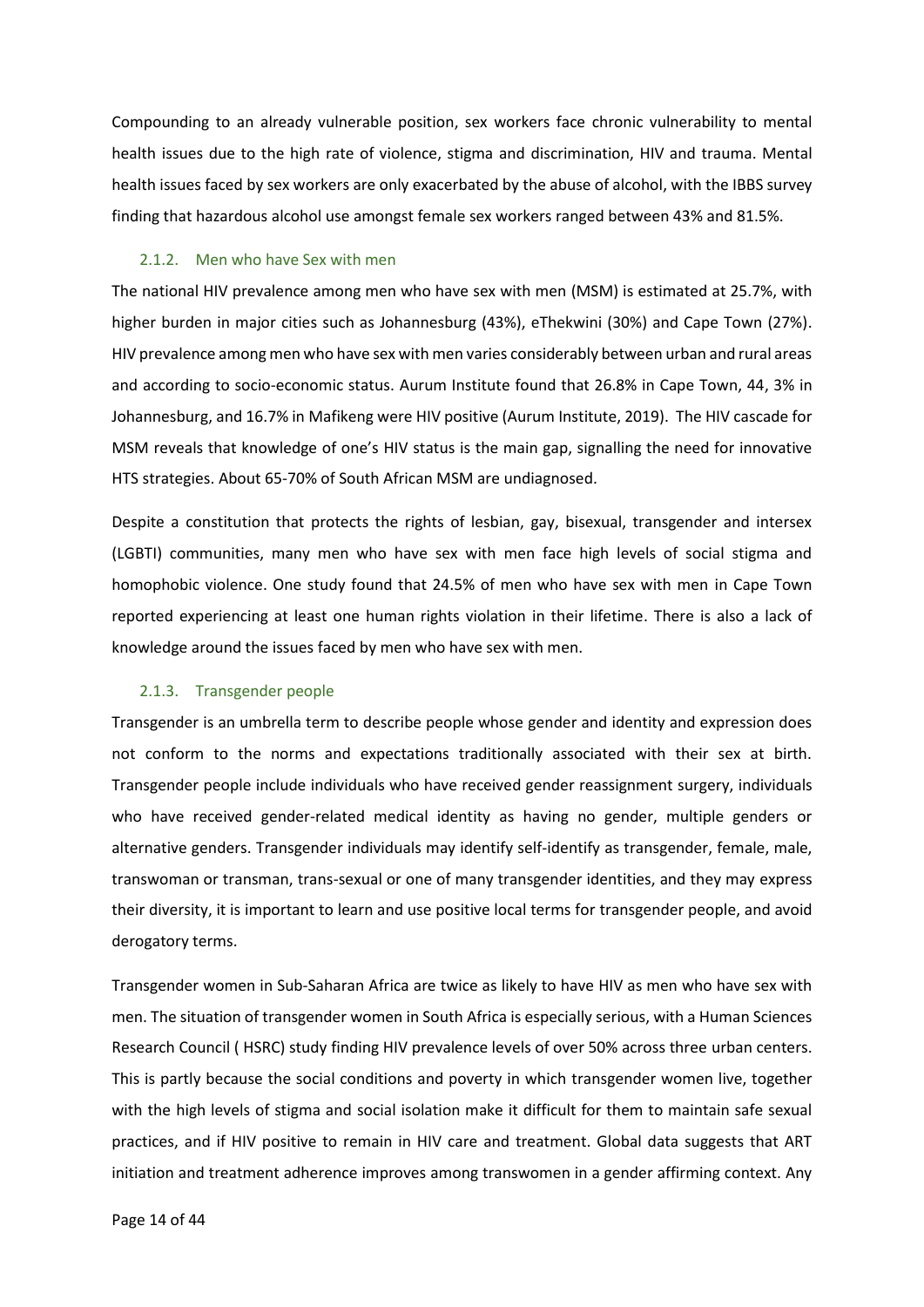effort to address transgender people's health needs to be transactional. Research has demonstrated that engaging transgender women in services is difficult due to transphobic stigma, discrimination and low self-efficacy amongst transgender women. The lack of gender affirming healthcare remains a problem.

However, transgender women are often neglected by both policy and research in South Africa. It is common for this KP group to either be excluded from participating in studies or to be categorized as men who have sex with men. The South African National AIDS Council's (SANAC) *LGBTI HIV Framework* recognizes transgender women as a key affected population. It aims to address this through peer-led interventions, in which members of the transgender community will identify other at-risk individuals and help to provide them with psycho-social support as well as better targeted information and services.

### <span id="page-18-0"></span>2.1.4. People who Use and Inject Drugs

In South Africa, the use of drugs is criminalised, despite limited possession, caltivation and personal use of cannabis recently decriminalised. This results in the use of drugs being illicit and undercover with the population using and injecting drugs being largely stigmatised and isolated. Data collected indicates that Cannabis, Cocaine, Heroin ( and its related concoction such as Whoonga and Nyaope), Over-The-Counter (OTC) and prescription medicines, Amphetamine and type stimulants ( Ecstasy), Crystal-Methamphetamine (Tik) are the most used drugs in South Africa.

Injecting drug use has increased in South Africa over the last two decades. It is estimated that around 75,000 people in the country inject drugs. The World Health Organisation (WHO), and the Joint United Nations Programme on HIV and AIDS (UNAIDS) and the UNODC recognises that HIV, TB and viral hepatitis occur, often concurrently, among people who inject drugs (PWID). In 2018, results of a population-level survey suggest 21.8% of people who inject drugs are living with HIV. A 2016 study of people who inject drugs in five South African cities found 32% of men and 26% of women regularly shared syringes and other injecting equipment and nearly half reused needles. The HIV prevalence is estimated to be higher amongst women who inject due to the likely prevalence of sex work amongst women that inject drugs (51%) as well as community norms that women should be "second on the needle". People who inject drugs are also associated with other high-risk behaviours such as sex work and unsafe sexual practices. For example, the same study reported fewer than half of those surveyed used a condom during their last sexual encounter. In addition to HIV, viral hepatitis is concern amongst PWID in South Africa, with viral hepatitis passing very efficiently through the sharing of needles and other injecting commodities. Recent studies show very high rates of hepatitis among PWID, with 5% prevalence of Hepatitis B virus and 44% prevalence of the Hepatitis C virus. There are multiple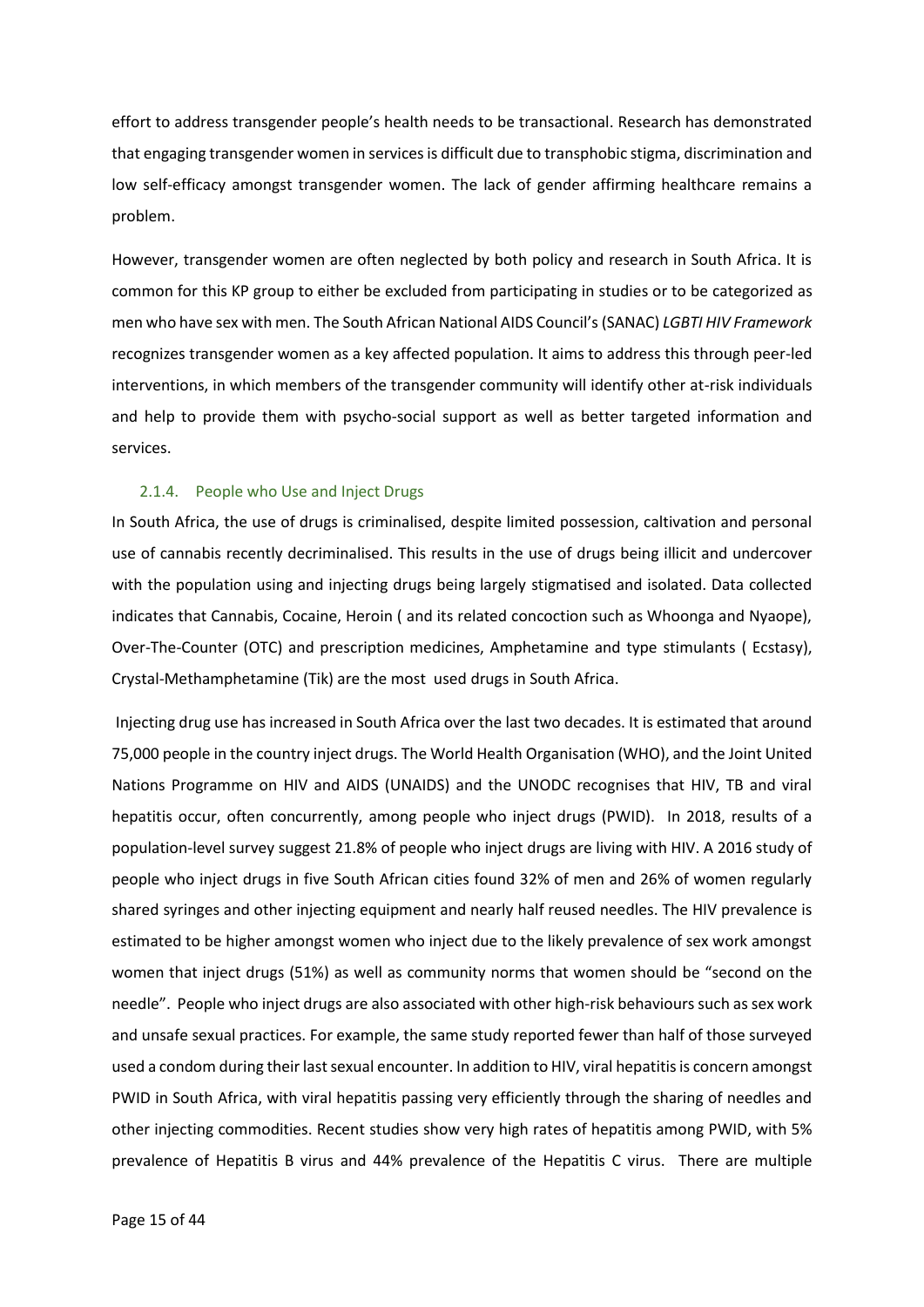intersections of PWID with other key populations such as sex workers and men who have sex with men, through chemsex. The PWID population have also been associated with high risk sexual practices, including condomless sex, multiple sex partners, transactional sex and sex work. The UNODC survey confirmed the risk of sexual transmission of HIV and STI among PWID and their sexual partners, particularly among women who inject drugs.

# <span id="page-19-0"></span>2.1.5. People in Prisons

South Africa has the highest prison population with 157,402 incarcerated people, and 335 prisoners per 100,000 of the national population. Contributing factors to HIV transmission range from social stigma, institutional and societal neglect, lack of resources for maintenance of existing penal institutions, poor food and nutrition, lack of health care, overcrowding, mixing of un-sentenced and convicted persons, high-risk sexual and other behaviour (such as injecting drug use and blood mixing) and lack of conjugal visits. In male prisons, Same-sex activity is not uncommon though the reported number of instances is likely to be much lower than the actual numbers due to the denial or criminalization of homosexuality, stigmatization of prisoners by society at large, and under-reporting of rape and sexual abuse among male prisoners. Prison population also suffer from high rate of TB and HIV co-infection.

Furthermore, people in prisons experience high stigma resulting with poor integration and access to health facilities upon release from correctional facilities. HIV positive Inmates who are on treatment often miss their treatment due to lack of information on how to reintegrate in to society and access health services outside of the prison.

A combination of interventions is required to respond effectively to HIV among key populations. The following comprehensive HIV package of interventions is provided for key populations Department of Health facilities. The department's mandate is to deliver evidence-based biomedical and psychosocial HIV prevention, care and treatment services grounded in human rights principles to meet the needs of every person, including key populations. Services and information will be customized to address the unique needs of key populations, including steps to ensure that services are designed to provide accessibility for persons with physical, mental, and intellectual disabilities.

# <span id="page-19-1"></span>3. Delivering HIV Services for Key Population

#### <span id="page-19-2"></span>Integration of Services for key populations  $3.1.$

Service integration is a distinct method of service delivery that provides Key Populations with access to services from multiple programmes in one location. In this model, various components of the HIV/STI/TB package are offered in the same location (i.e. clinic). If possible, services should be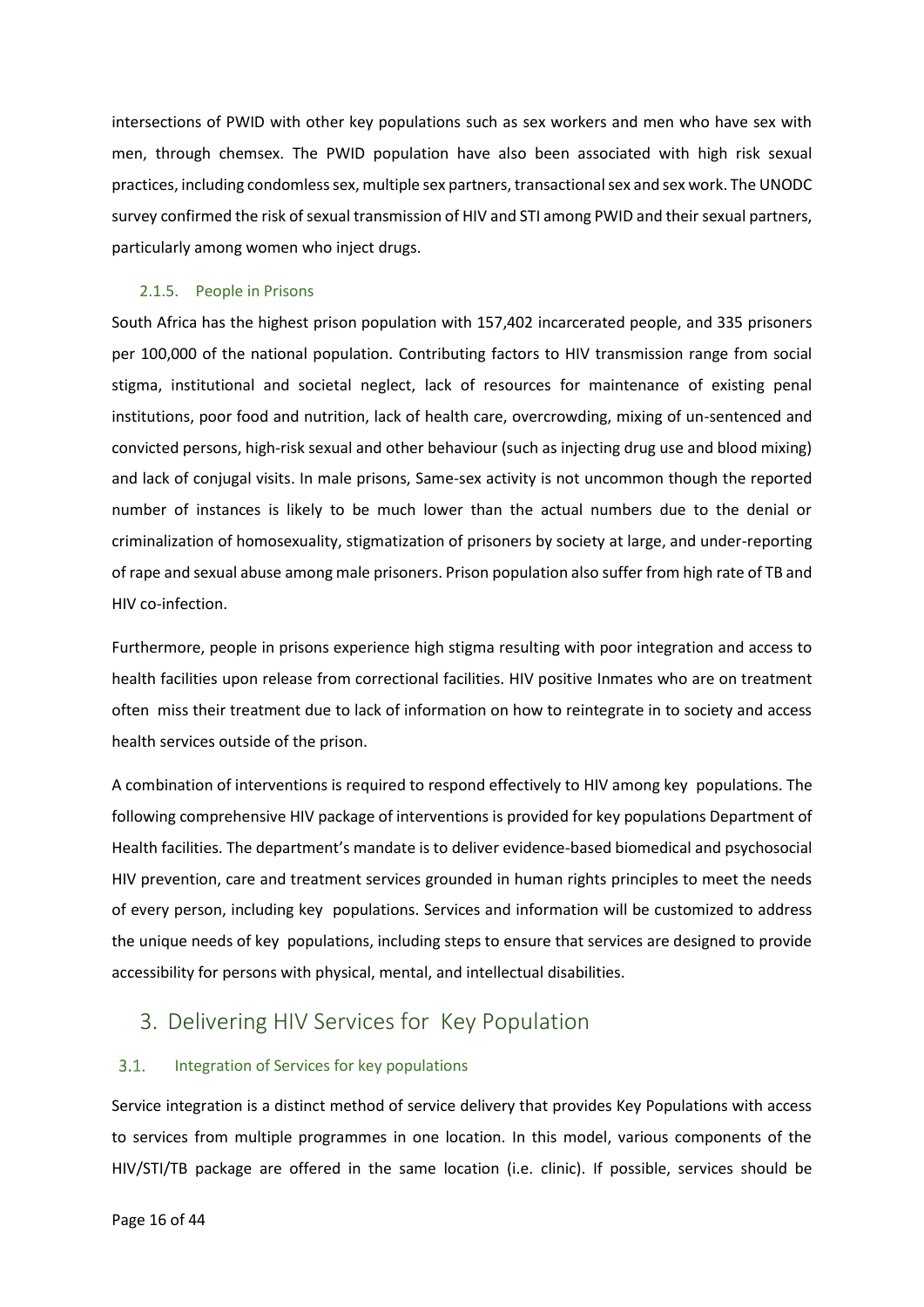integrated or at least co-located as it gives key populations access to a range of services in one location without logistical barriers.

### <span id="page-20-0"></span> $3.2.$ WHO Critical enablers to improve access to HIV services for key populations

| <b>CRITICAL ENABLERS</b>                                        |  |  |
|-----------------------------------------------------------------|--|--|
| <b>Laws and policies</b>                                        |  |  |
| Moving towards decriminalizing the behaviour of key populations |  |  |
| Age of consent to services                                      |  |  |
| Recognition of transgender people in the law                    |  |  |
| Access to justice and legal support for key populations         |  |  |
| <b>Stigma and discrimination</b>                                |  |  |
| Anti-stigma, antidiscrimination and protective policies         |  |  |
| Provision of "key populations friendly services"                |  |  |
| Training and sensitization of health workers                    |  |  |
| <b>Community empowerment</b>                                    |  |  |
| Programme led by key population organizations                   |  |  |
| <b>Meaningful participation</b>                                 |  |  |
| Violence against key populations                                |  |  |
| Prevention of violence against key populations                  |  |  |
| Support for persons experiencing violence                       |  |  |

#### <span id="page-20-1"></span> $3.3.$ Determinants of health affecting key populations:

Key populations are at an increased exposure to HIV,TB , STI and violence. All key populations experience high levels of stigma, discrimination, violence and other rights abuses, creating barriers to accessing health care and other essential services. These not only affect their overall wellbeing, health, and rights, but also impact their decision-making power and opportunities to seek and adhere to treatment. Realities, risks and needs are further influenced by discriminatory laws, policies and practices affecting their ability to make informed choices about all aspects of their lives.

| <b>Biological</b>   | cultural<br><b>Social</b><br>and<br>(Non-biological) | <b>Behavioural</b> |
|---------------------|------------------------------------------------------|--------------------|
| Anatomy             | Stigma, discrimination                               | Condom use         |
| <b>STIS</b>         | Policy/legal issues                                  | PrEP use           |
| Acute HIV infection | and<br>economic<br>Poverty                           | Contraceptive use  |
|                     | hardship                                             | Substance use      |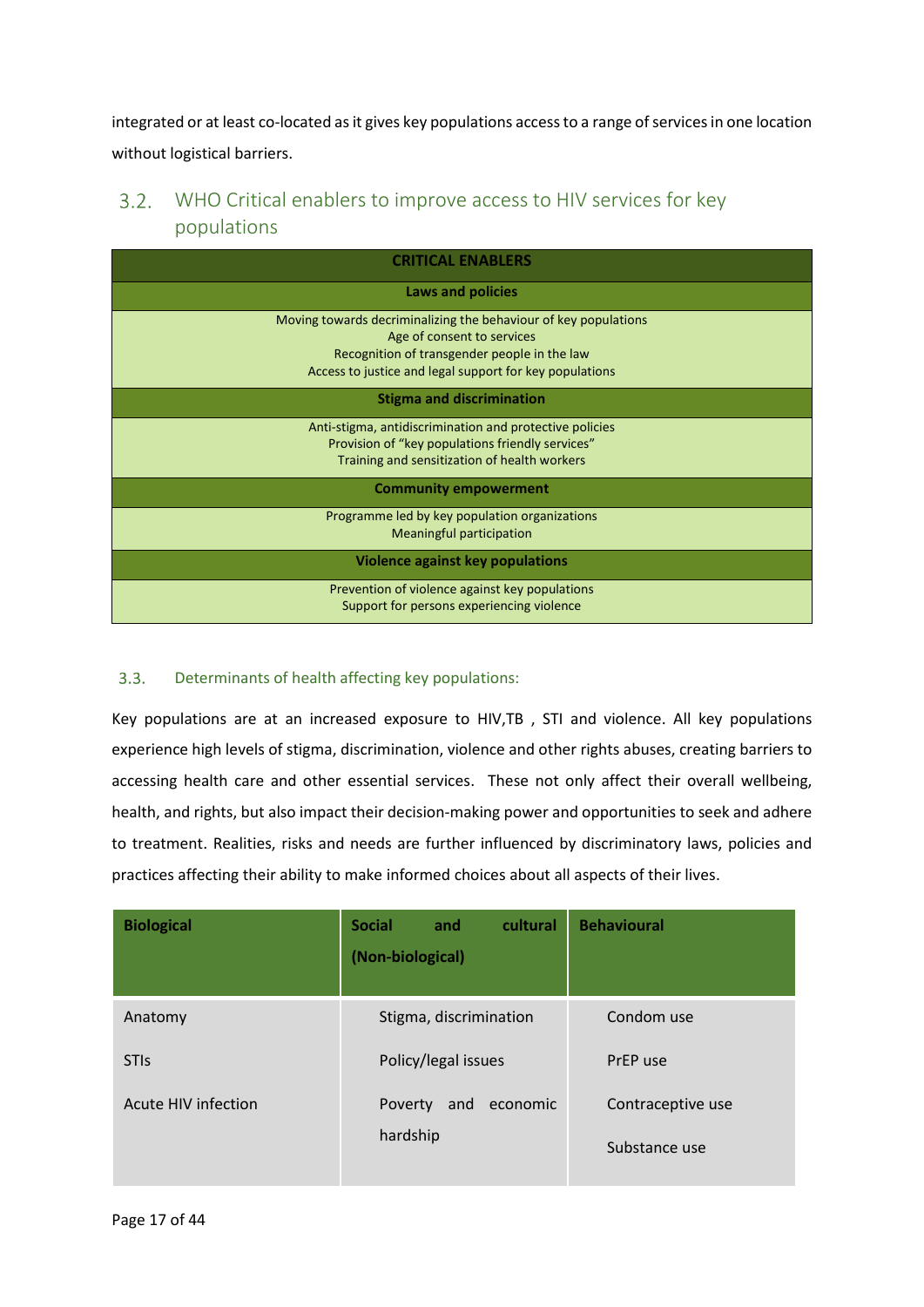| (e.g.           | newly/ | recently | Violence                  | Unsafe sexual practices |
|-----------------|--------|----------|---------------------------|-------------------------|
| infected)       |        |          | Power imbalance           | Risk perception         |
| Viral hepatitis |        |          | Family and social support | Lack of health literacy |
| ТB              |        |          |                           |                         |
|                 |        |          |                           |                         |

# <span id="page-21-0"></span>3.4. The Role of Health Workers

All health workers should endeavour to make health services available, accessible, and acceptable to key populations, and offer sensitive services of high quality. All facilities should adopt principles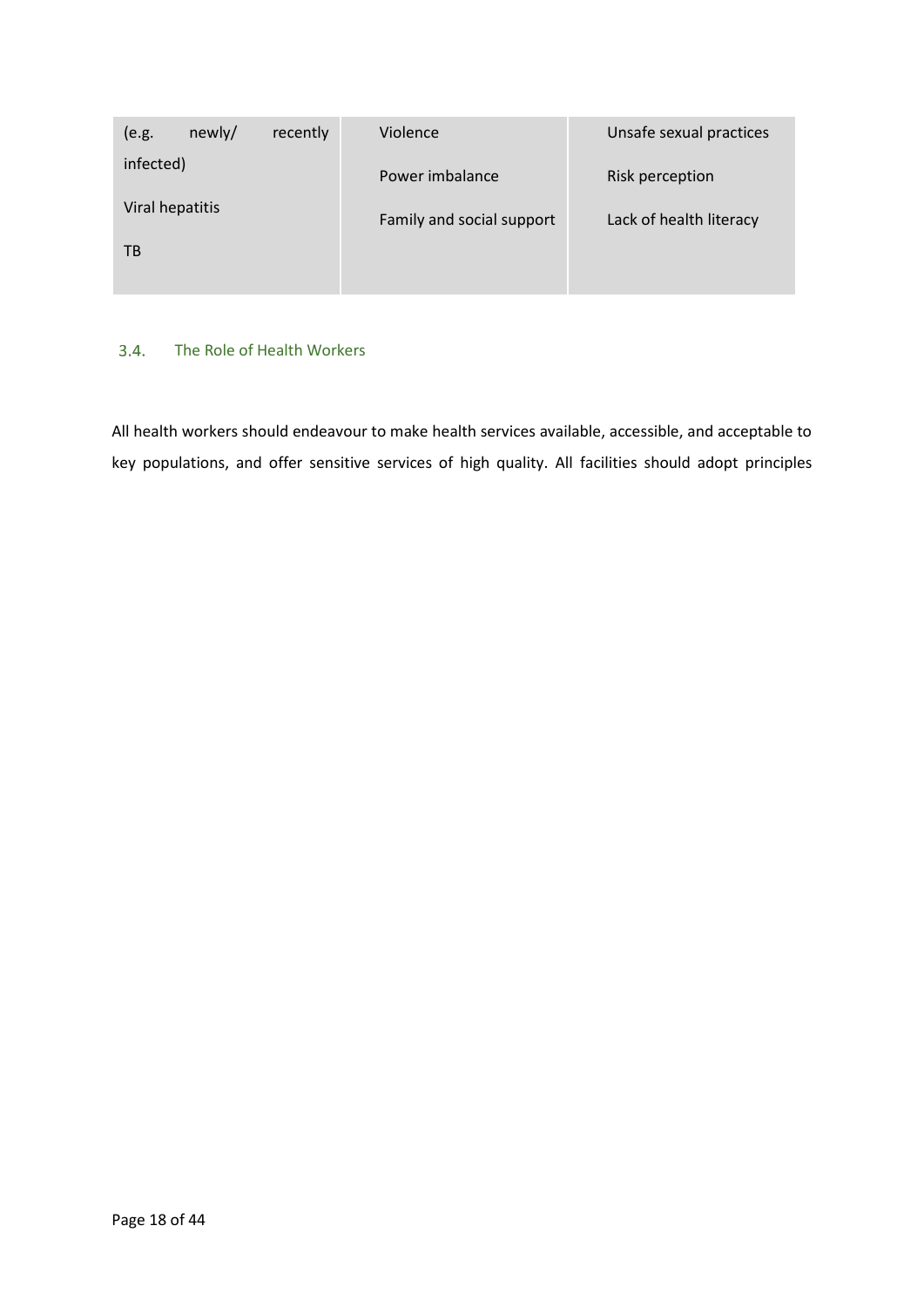friendly to key populations, paying particular attention to accessibility and the expertise and attitudes of staff members.

Health workers should provide routine screening, counselling, treatment, and referral for common mental health disorders or any health-related challenges. Support groups and small group workshops help to promote mental well-being and coping skills. Sites should implement individual-level behavioural interventions and community level activities.

In addition, health facilities should:

- Integrate HIV, TB, STI, sexual and reproductive health services
- Cross-train providers to deliver comprehensive services
- Schedule service hours that are regular, dependable, and convenient
- Locate services strategically where key populations congregate or transit and provide services during outreach
- Involve the key populations community in service implementation, promotion, delivery, and monitoring and evaluation
- Train staff to work with different key populations
- Ensure that law enforcement do not interfere with clients' access to services

#### <span id="page-22-0"></span> $3.5.$ Minimum package of services for key populations at health facilities

Services for key populations should be delivered with sensitivity, respect for human rights, confidentiality and ethical considerations. All facilities should provide the following core interventions targeted to key populations.

- HIV testing services;
- Condom and lubricant provision and education;
- HIV prevention package including behavioural interventions;
- HIV treatment and care;
- Prevention, and treatment for co-infections including viral hepatitis, TB and mental health conditions;
- PrEP;
- Harm reduction interventions on substance use;
- Gender based violence screening services;
- Sexual and reproductive health services:
- Covid 19 ICP;

**Our clinic should be inclusive of everyone in our community. After all, health is a human right.**

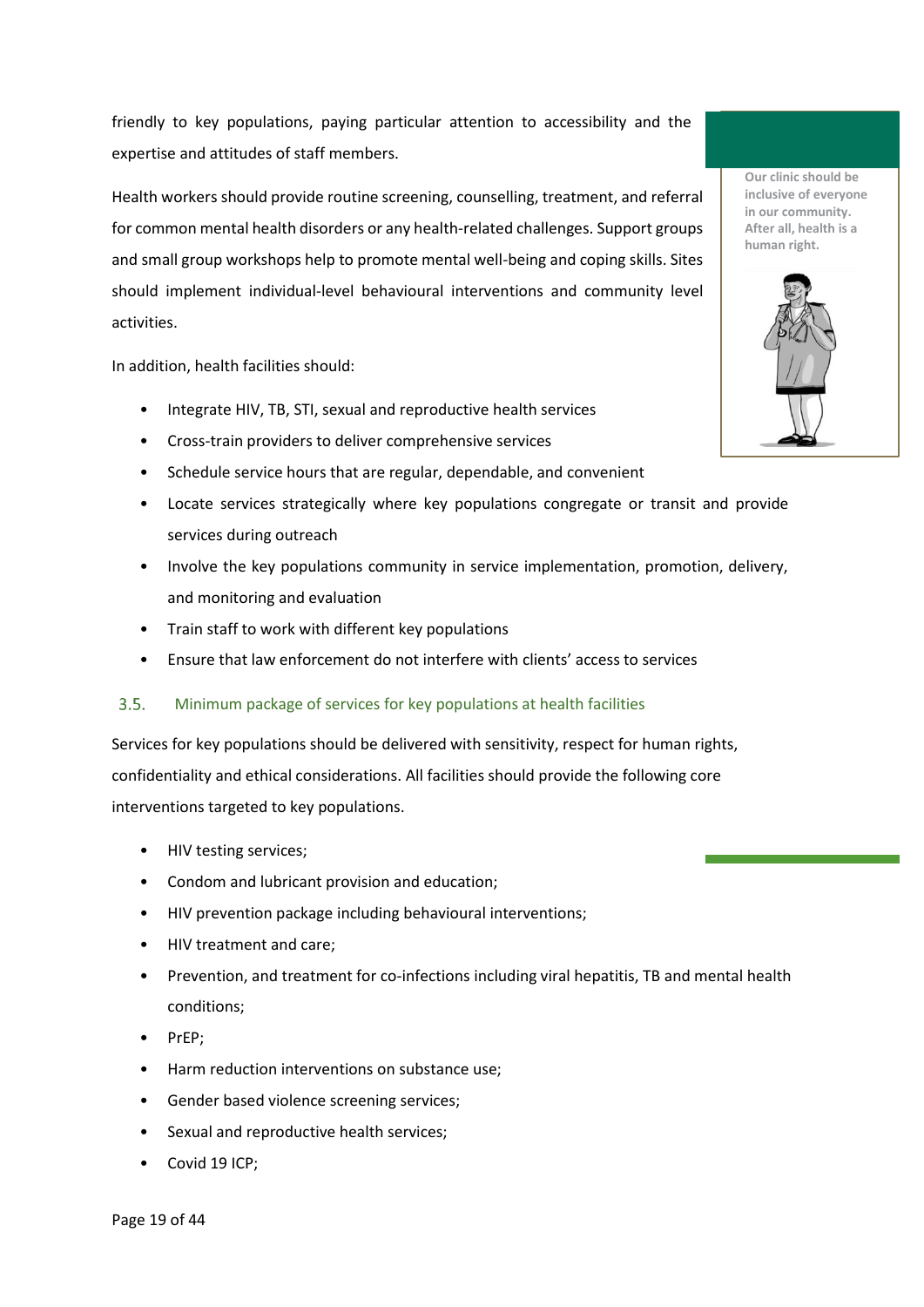• Referrals to appropriate services and next level of care without any delays.

#### <span id="page-23-0"></span> $3.6.$ Sensitization Training

Sensitization training provides training to health care workers (HCW) on the issues and vulnerabilities specific to key populations and how to address these groups in a sensitive manner.

Sensitization training should be provided to all service provides to ensure that facilities are Key Population-friendly. Service providers are not only health care staff nurses, peer educators, counsellors, but include broader stakeholders, such as community and social services. Health is multisectoral and police and other key stakeholders (such as traditional leaders/healers and communitybased and faith-based organisations, traditional courts, and schoolteachers) should be included in these trainings. This will also promote access to health services to Key Populations. Sensitisation trainings should always include key population representatives. The Department of Health has developed KP sensitization toolkit



The objectives of the sensitization training is to:

- 1. Sensitize clinical and support staff to stigma and discrimination as they relate to the 5 key populations
- 2. Provide health care workers with knowledge and skills to perform a comprehensive and sensitive risk assessment of key populations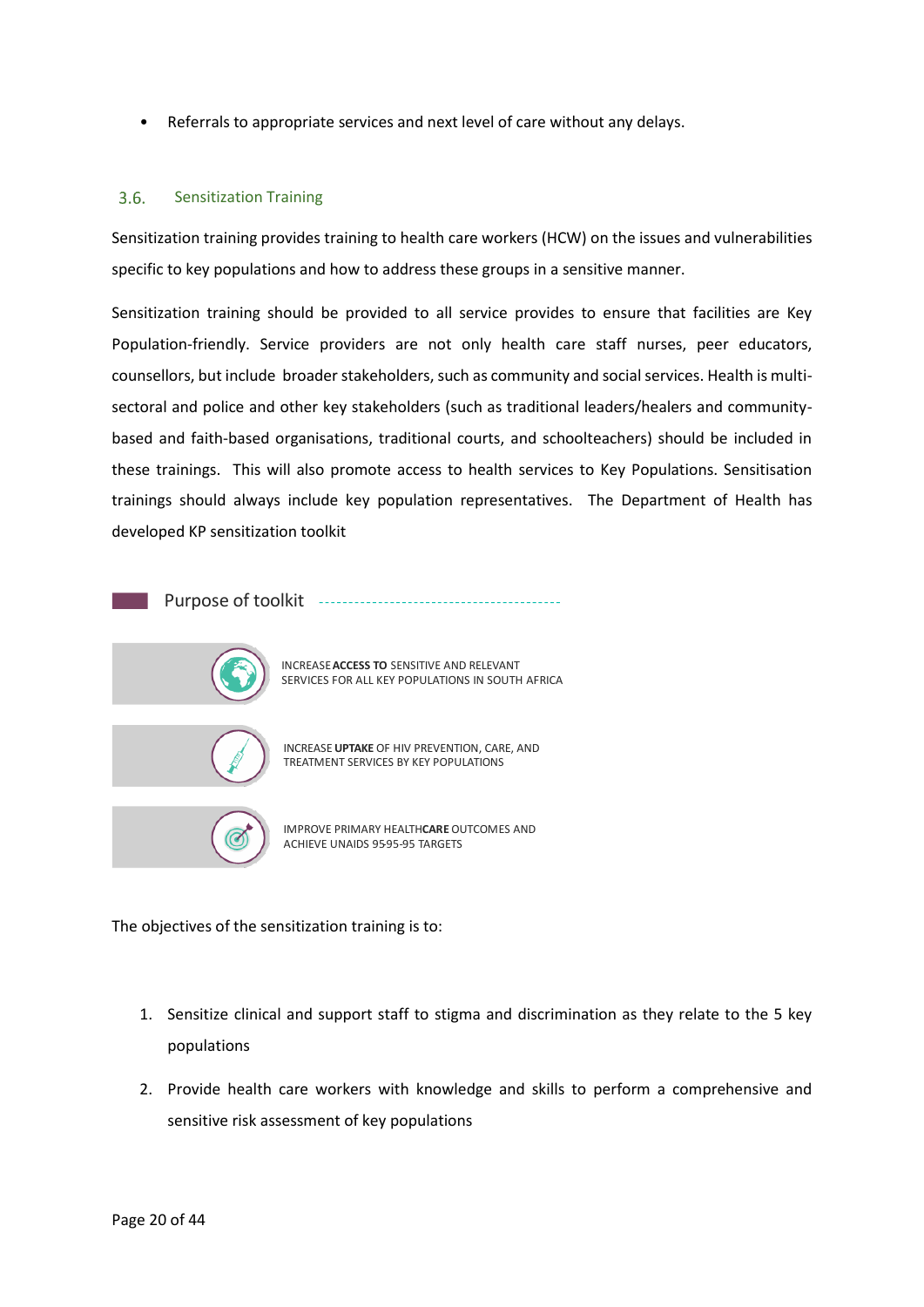3. Provide health care workers with tools and resources to treat, care for, and refer individuals from the key populations to appropriate services.

#### <span id="page-24-0"></span> $3.7.$ Key population specific services

<span id="page-24-1"></span>3.7.1. Sex Workers

A sex worker is a consenting adult over the age of 18 who receives money or goods in exchange for sexual services.



**I know there are sex workers and men who have sex with men coming to our clinic but I'm not sure my staff know how to deliver the sexual health services they need as well as their ART. I think we should try to integrate these services.**

• Sex workers may not seek health care due to concerns about poor treatment by staff.

• Because sex work is criminalised, it is also difficult for a sex worker to report sexual assault and abuse.

• Once at the clinic, a sex worker may be stigmatised or denied care for a health complaint because of a

staff member's belief that he/she "brought it on herself".

• An unequal balance of power between sex workers and clients may make it difficult for sex workers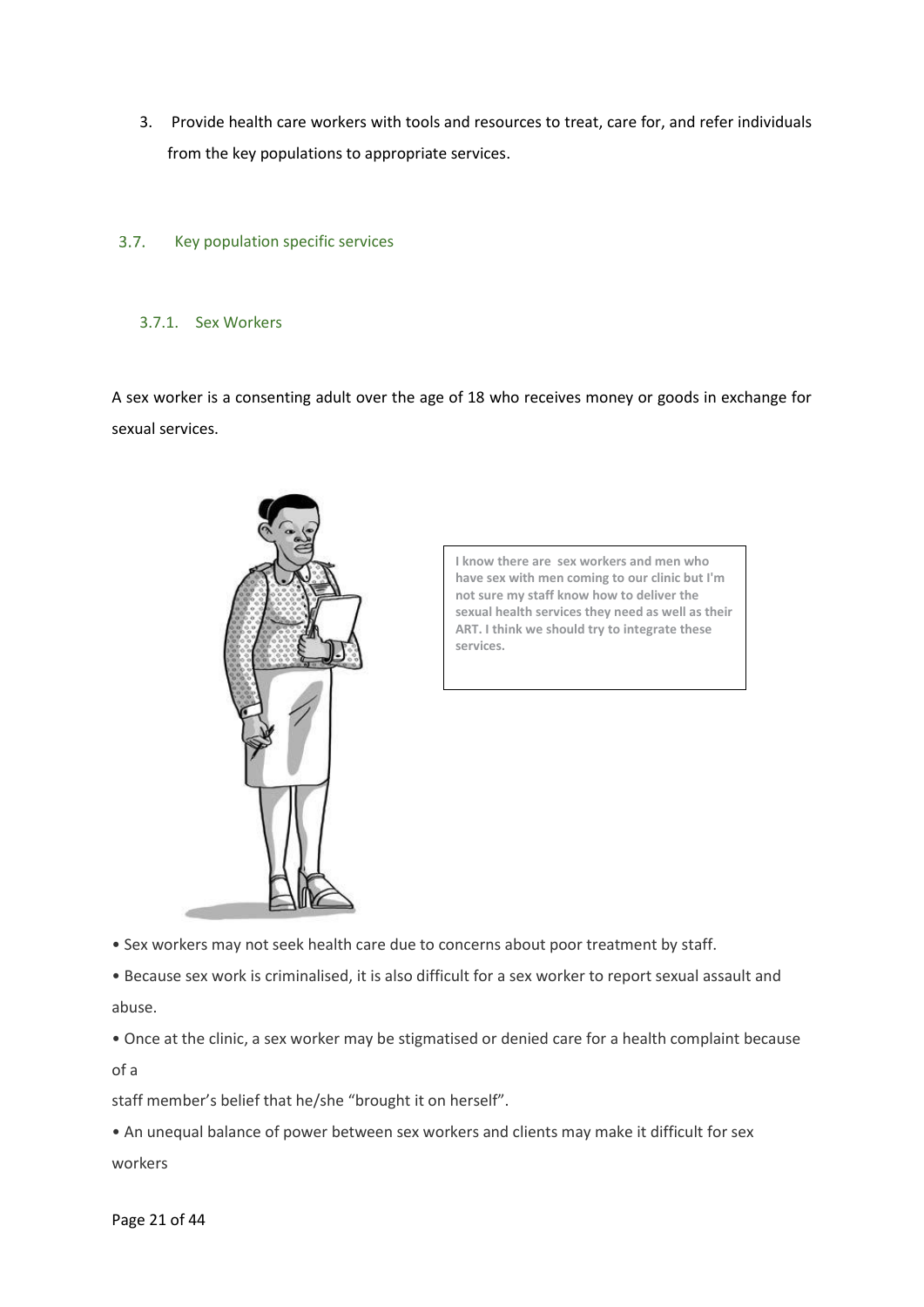to insist on condom use. A client's offer of extra payment for condomless sex may serve as a barrier to

consistent condom use .

• Sex workers must be provided with the number of condoms they request without being judged or questioned.

• Sex workers must not be judged for reporting to the clinic with repeated STIs.

• Some law enforcement officials consider finding condoms in a woman's bag as evidence that they are

doing sex work. This can also be an additional barrier to consistent condom use.

• Sex worker clients often have other sex partners which may be at risk of exposure to HIV.

• In addition to screening for HIV and STIs, sex workers should be screened for cervical cancer, contraception needs, MTCT services if HIV-positive, mental health screening, and screening for violence

and trauma.

• Sex workers vary in age, race, and economic background. Sex workers may sell sex regularly or on occasion; some may not identify as sex workers.

• Risk assessment questions should focus on unsafe behaviours and practices, rather than his or her occupation or appearance.

The interventions below aim to reduce morbidity, harms and mortality associated with HIV, TB and STIs among female, male and transgender sex workers in South Africa. The Department recognisesthe importance of strong partnerships with the Departments of Social Development, Justice and Police Services to ensure sex workers receive services which support their working environments. In line with the NSP and the National Sex Worker Plan for HIV, TB and STIs 2019-2022, the Department strives towards the delivery of a comprehensive package for male, female, and transgender sex workers.

<span id="page-25-1"></span>**FIGURE 1: SERVICES FOR SEX WORKERS**

# <span id="page-25-0"></span>3.7.2. Men who have Sex with Men

Some providers of sexual and reproductive health services require that patients disclose their sexual orientation. But for men who have sex with men (MSM), this simple act can worsen the stigma and discrimination they already face on a regular basis. Health care providers must screen MSM for sexually transmitted infections (STIs) and gender-based violence, and provide HIV counselling and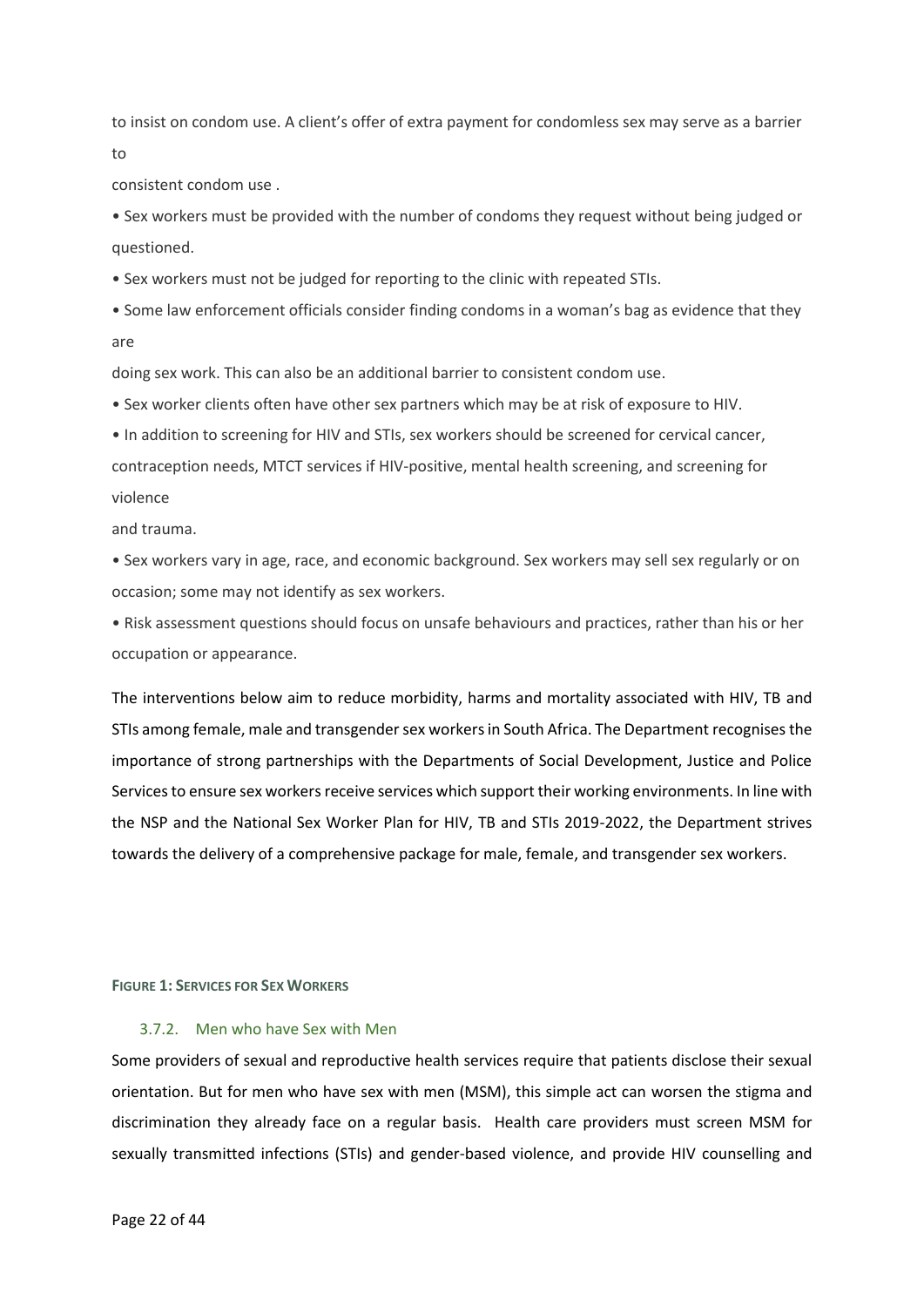testing services. HIV-positive MSM must be provided linked to services that are known to be friendly toward MSM and other key populations.

Men who have sex with men should be provided with a core package of services, but U=U messaging and PrEP should be highlighted to ensure viral load suppression and prevention of new HIV infections respectively.

MSM who also engage in vaginal sex should be offered voluntary medical male circumcision.

## <span id="page-26-1"></span>**FIGURE 2: SERVICES FOR MEN WHO HAVE SEX WITH MEN**

# <span id="page-26-0"></span>3.7.3. Transgender people

'Transgender' is an umbrella term to describe people whose gender identity and expression does not conform to the norms and expectations traditionally associated with their sex at birth. Transgender people include individuals who have received gender reassignment surgery, individuals who have received gender-related medical interventions other than surgery (e.g. hormone therapy) and individuals who identify as having no gender, multiple genders, or alternative genders. Transgender individuals may self-identify as transgender, female, male, transwoman, or transman, trans-sexual or one of many other transgender identities, and they may express their genders in a variety of masculine, feminine and/or androgynous ways. Due to this diversity, it is important to learn and use positive local terms for transgender people, and to avoid derogatory terms (SANAC, 2017a).

A survey conducted in Cape Town metro, Johannesburg metro, and Buffalo City metro in 2018/19 showed HIV prevalence of 45.5%, 63.4% and 46.1% respectively (Human Sciences Research Council, 2019).

Most transgender women – 91.1% in Cape Town; 91.0% in Johannesburg; and 78.1% in Buffalo City were tested for HIV in the 12 months preceding the survey (Human Sciences Research Council (HSRC), 2019). High levels of condom use were reported at last anal sex with a man in all three South African cities: 73.1% in Cape Town, 76.7% in Johannesburg and 80.0% in Buffalo City (Human Sciences Research Council, 2019).

Transgender peoples experience high levels of stigma and discrimination from the community, their families, and from health workers. This leads to a high risk of unemployment, homelessness, isolation, and unsafe behaviour. Community discrimination often leads to homophobic violence including rape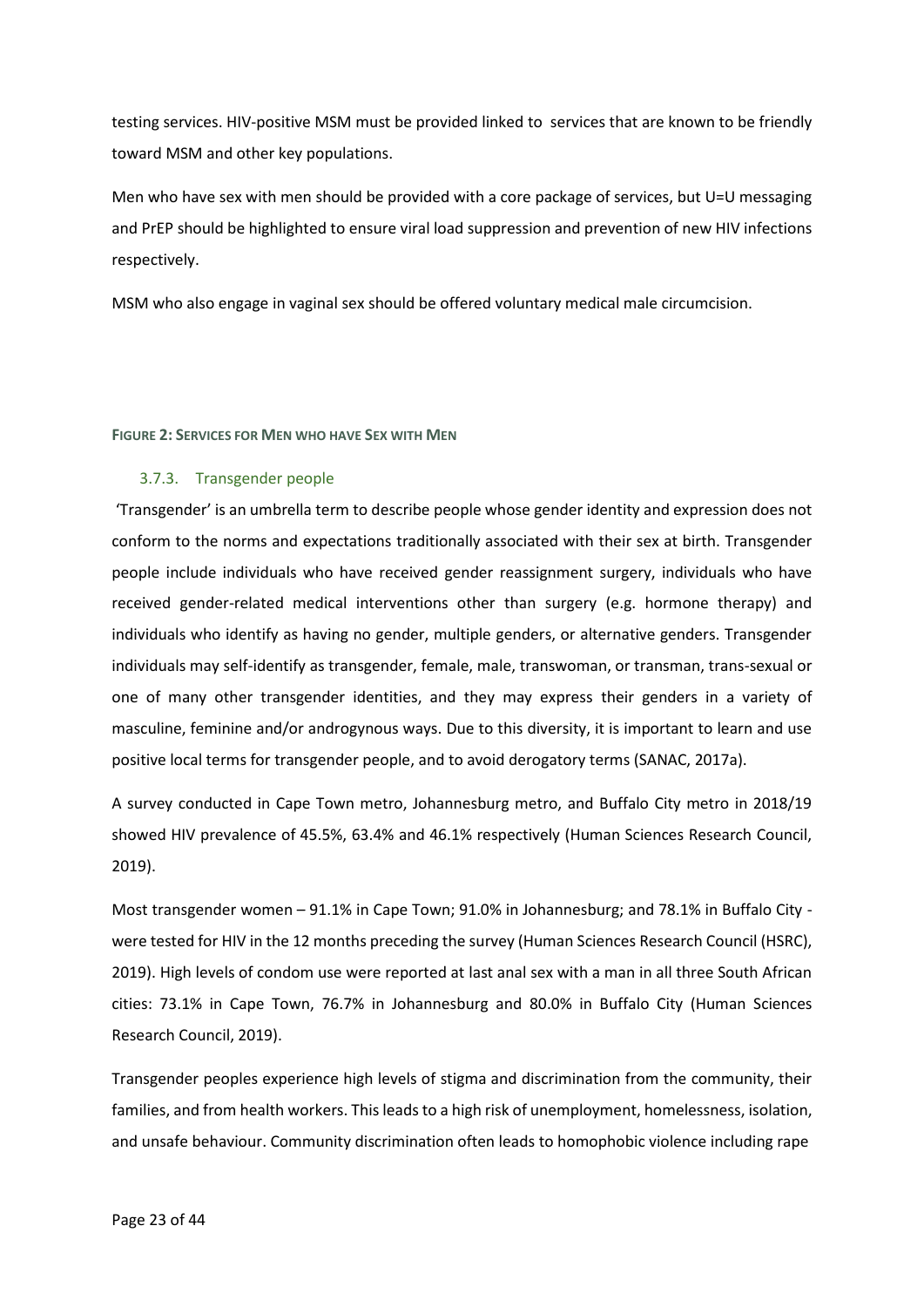The Department commits to providing HIV prevention services aligned to the core package of services defined in the NSP. Adequate training and support to healthcare workers will be prioritized to ensure that the delivery of services is gender-affirming which supports gender healthcare goals holistically.

Data on transgender women in South Africa remains scarce and HIV prevalence for this group has been undocumented before 2019. Globally data shows transgender woman to be at 49 time's higher risk for HIV infection than other adults of reproductive age.

### <span id="page-27-1"></span>**FIGURE 3. SERVICES FOR TRANSGENDER PEOPLE**

## <span id="page-27-0"></span>3.7.4. People who Use and Inject drugs

People who use drugs include people who use drugs that affect a person's mental state (psychotropic substances) through any route of administration, including injection, oral, inhalation, trans mucosal (sublingual, rectal, intranasal), or through the skin. Often this definition does not include the use of such widely used substances as alcohol and caffeine-containing beverages and foods (World Health Organization, 2016) People who inject drugs refers to people who inject psychotropic (or psychoactive) substances for non-medical purposes. These drugs include, but are not limited to, opioids, amphetamine-type stimulants, cocaine, hypno-sedatives, and hallucinogens. Injection may be through intravenous, intramuscular, subcutaneous, or other injectable routes (WHO, 2016b). Stigma and discrimination against people who use drugs has contributed significantly to the high prevalence of HIV in South Africa due to the sharing of needles and other injecting equipment among PWID.

Methadone is a synthetic drug that mimics the effects of opioids without creating dependency. Methadone maintenance therapy (MMT) is a treatment program that involves the long-term prescription of methadone as well as counseling, case management, and health services. In addition to its positive effects on opioid addiction, MMT has been shown to reduce HIV risk behaviors (sharing needles, exchanging sex for drugs or money) and increase adherence to antiretroviral therapy among PWID who are living with HIV. Fear of stigma and arrest can discourage KPs from accessing health care, programs must find ways to make health services safe and accessible for them.

Services delivered by KP-led/assisted organizations and by KP community members themselves hold promise as an effective way to engage and retain KPs in health services. In fact, MMT clients who are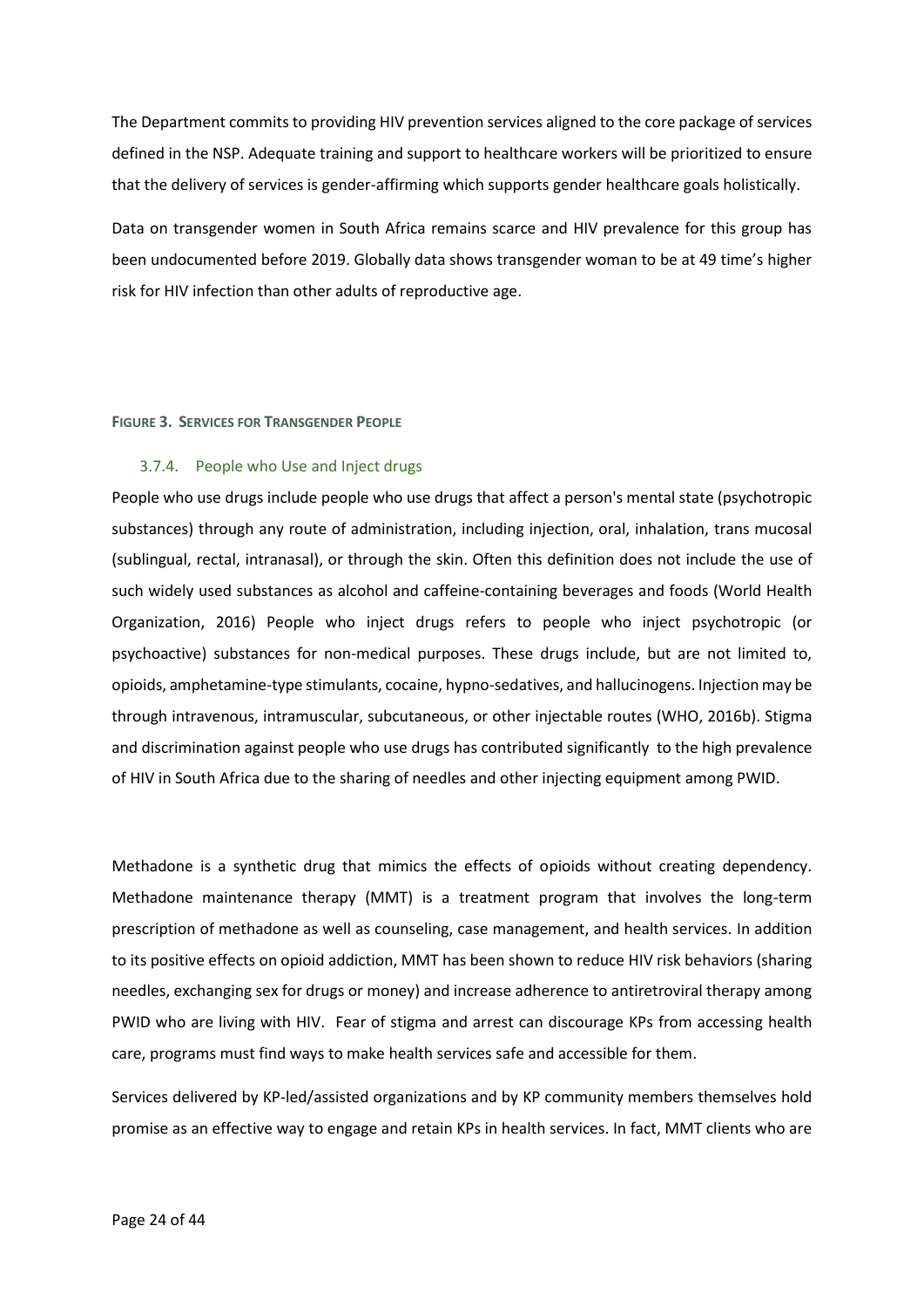already retained in care can be used to encourage testing among those who may be HIV positive but are unaware of their status.



**Ian thinks: I now access OST at a community health centre with the support of a nurse. I can also get my ART at the community health centre and it works so much better to get everything I need in one place.**

## <span id="page-28-2"></span>**FIGURE 4: SERVICES FOR PEOPLE WHO INJECT DRUGS**

# <span id="page-28-0"></span>3.7.5. People in Prisons

People in prisons and other closed settings refers to all places of detention within the country, and the terms "inmates" and "detainees" refer to all those detained in criminal justice and prison facilities (World Health Organization, 2016b)

Risk factors for exposure to HIV, TB and STIs

- Use of unsterile needles increasing exposure to HIV and hepatitis C
- Sexual violence
- Stigma and discrimination from health workers

<span id="page-28-3"></span>**FIGURE 5: SERVICES FOR PEOPLE IN PRISONS**

#### <span id="page-28-1"></span> $3.8.$ Referral Networks and Linkage to Services

A referral network describes the pathway by which patients are sent from one facility/service to another to ensure that they access all the components of care which they require. Referral networks are usually developed for a defined, smaller geographic area (e.g., district or metro area) and not for the entire country or province. A referral network includes making and tracking referrals,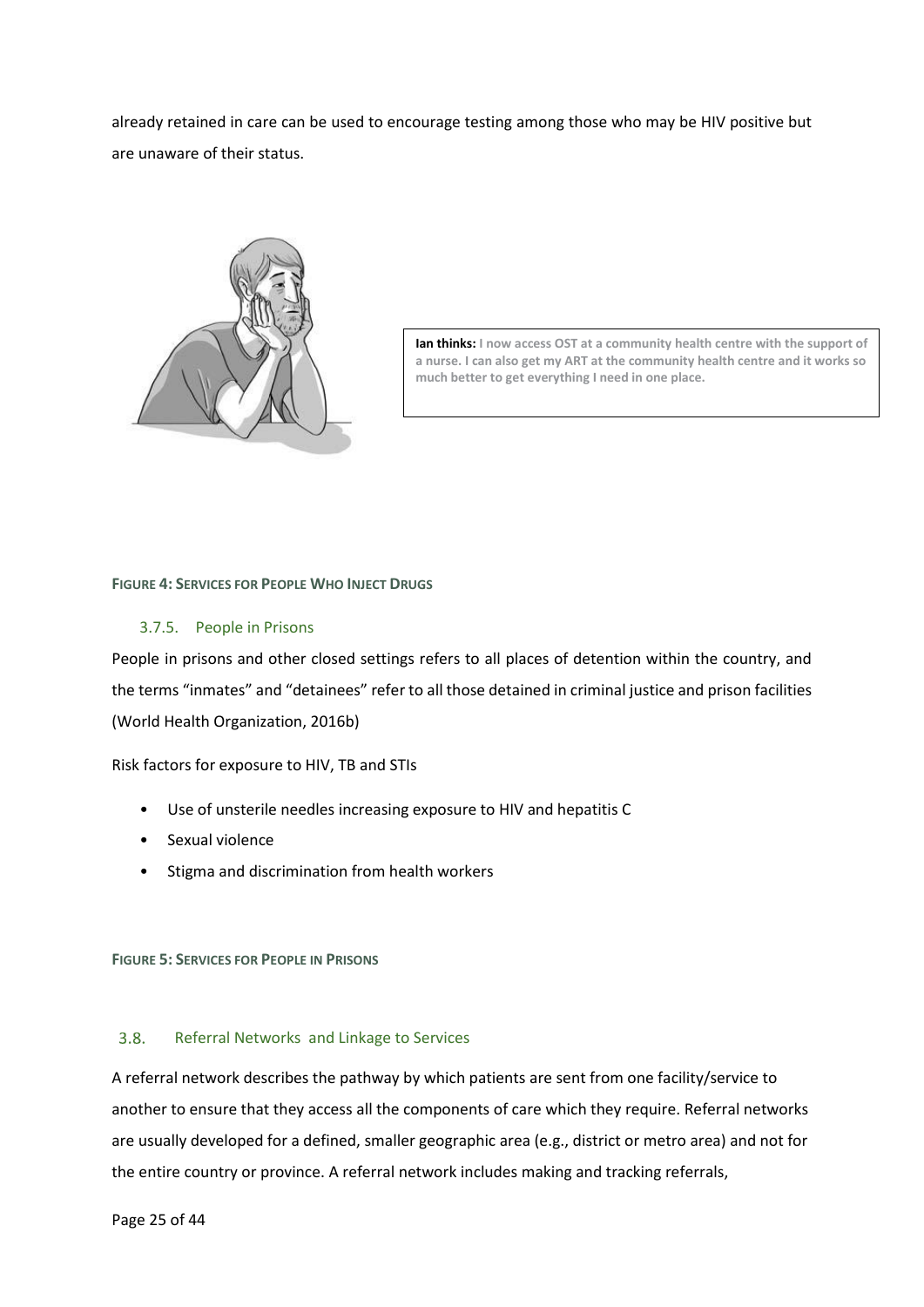establishing a referral directory, and monitoring the referral process. Referrals are strengthened when a structured understanding describing the relationship between organisations/service providers is developed (program collaboration). A structured understanding ensures organisations/ providers work together and avoid duplication of services improving the efficiency of program delivery. The referrals process ensures the HIV/STI/TB related needs of the patient are assessed and s/he is helped to access the identified services.

Effective referral networks ensure that the client receives all the services necessary if they are not all provided in one setting. Key populations should be referred for legal services, psychosocial support services and other relevant services.

# <span id="page-29-0"></span>3.7.1 Establishing a Referral Network

Each health facility should establish referral networks by following the steps below:

- Identify and sensitize a cadre of Organisations to provide "Key Population services"
- Develop a structured understanding between Organisations within the referral network (MOU or other formalized relationship)
- Produce a referral listing the location, contact details, hours of operation, services provided, cost and point person of each organization within the referral network
- Produce a standard referral form and register to be used by all organisations within the referral network to track referrals
- Create a feedback loop for client and program follow-up on the referral service and process. The feedback loop could include phoning or mailing referral documentation between sites; getting a peer educator to take a patient from one service to another; or a coordinating body being set up between services.
- Monitor the referral system, documenting the number of successful referrals (number of Key Population individuals who are successfully linked to the service they were referred to and received the service)

To ensure successful implementation of a referral network it is important that service providers:

- Implement strategies to encourage the target population to use the services within the referral system
- Ensure that organisations in the referral network can provide services that are relevant and friendly to that specific Key Population, including addressing issues of capacity, accessibility, and acceptability
- Ensure confidentiality within and between organisations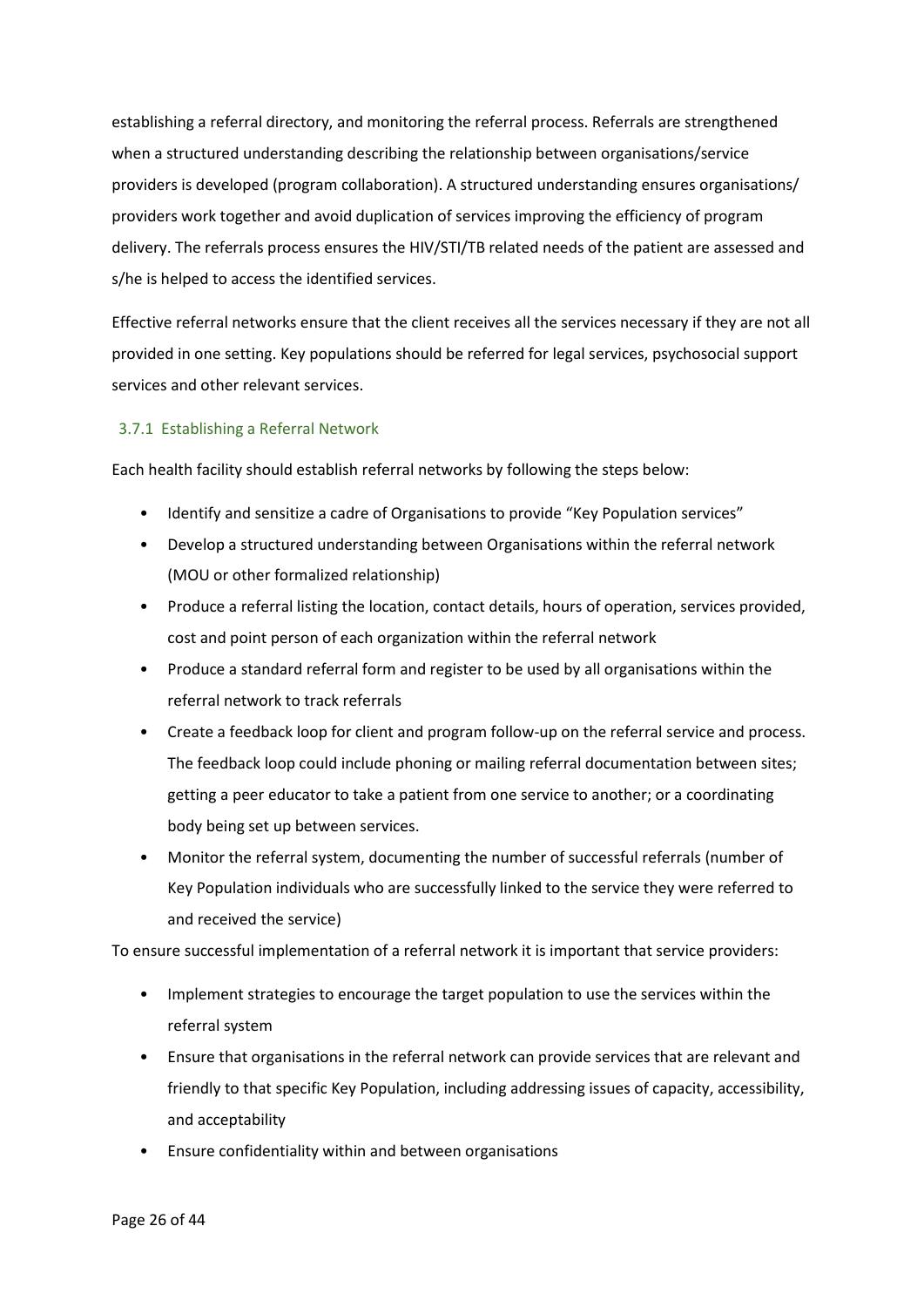- Ensure documentation of the referral process (who was referred, from where, to where, and was the referral successful)
- Enlist feedback on services from the target population and organisations in the referral network
- Establish quality assurance and quality improvement strategies
- Provide comprehensive patient folder to ensure continuity of care. This should include a Health Passport for cross-border migrants and mobile populations

#### <span id="page-30-0"></span> $3.9.$ Involvement of key population in service delivery

Meaningful participation of representatives of the KP community is critical to ensure the appropriateness and acceptability of services to the targeted population. It is also important for building trusting relationships between the community and service providers, who may be accustomed to establishing the parameters by which services are provided and prescribing how relationships and partnerships are to be conducted.



**Lerato thinks: I really appreciate the support I receive from the peer counsellor when I collect my ART refills at the clinic. She understands the challenges that I have faced.**

The peer education programme is part of a comprehensive prevention strategy including community mobilization, prevention, HTS, promotion and referral, condom promotion and skills for personal protection.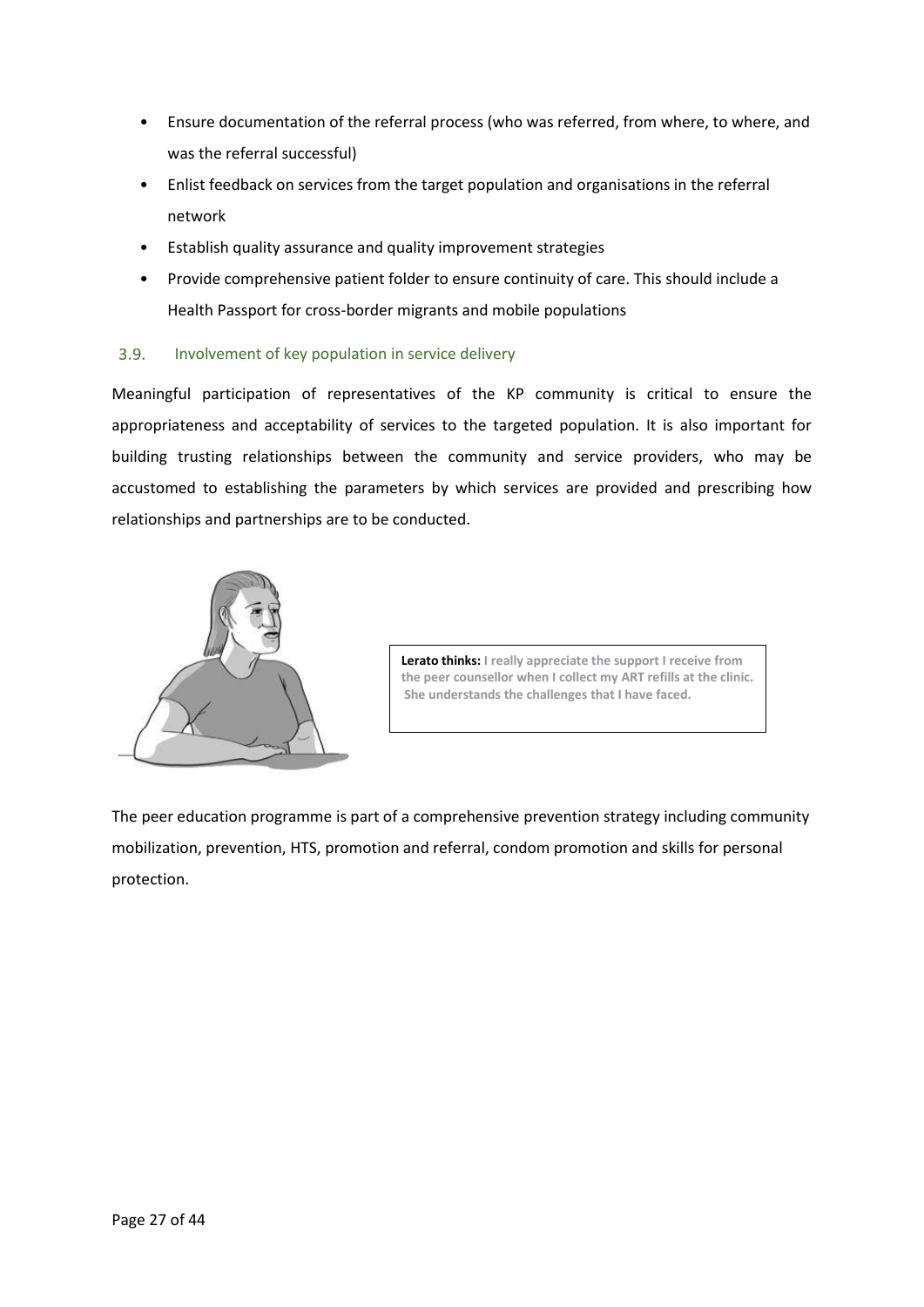| Peer                                                                                                                                                                                                                                                                                                                                                  |
|-------------------------------------------------------------------------------------------------------------------------------------------------------------------------------------------------------------------------------------------------------------------------------------------------------------------------------------------------------|
| • A peer is a member of a group of people sharing the same characteristics. For example, people of the<br>same age and backgroundor similar lifestyle, experience or beliefs.                                                                                                                                                                         |
| <b>HIV peer education</b>                                                                                                                                                                                                                                                                                                                             |
| •This involves selecting, training and supporting members of a group to educate their peersabout HIV and related<br>topics                                                                                                                                                                                                                            |
| •Information is shared among peers through dialogues, paper pamphlets, and other channels of communication.                                                                                                                                                                                                                                           |
| Peer educator                                                                                                                                                                                                                                                                                                                                         |
| •A person who belongs to a group on an equal basis as other group members but who is trained (and<br>supervised) to bring about a change in knowledge attitudes, beliefs and behaviours                                                                                                                                                               |
| Minimum Package for Peer Educators                                                                                                                                                                                                                                                                                                                    |
| • The peer education programme is part of a comprehensive prevention<br>- Continuous uninterrupted funding for peer education programme is desirable<br>- Trained staff should supervise and support peer educators<br>- There should be an adequate ratio of peer educators to the target population (minimum of one peer educator to 20 – 50 peers) |
| Peer Educators Role in Behavioural interventions                                                                                                                                                                                                                                                                                                      |
| . Behavioural interventions provide information, motivation, education and skills-building to help individuals reduce risky<br>behaviours and sustain this positive change.                                                                                                                                                                           |

The goal of peer education and outreach is to:

- Reduce HIV/STI risk behaviours (i.e. unprotected sex, unsafe injecting practices, high number of sexual partners)
- Promote safe practices (e.g. correct consistent condom use, safe injecting practices),
- Increase the number of peers who access HIV/STI/TB and related service,
- Provide an opportunity for the sharing of information between peers around HIV/ STIs and TB and as well as a source for prevention commodities (condoms, lubrication, safe injecting packs)
- Empower peer educator and peers to advocate for their own health needs by creating a sense of solidarity and collective action within the community can occur through peer based programming

# **Table 2. Roles of peer educators/ Peer Navigators**

| <b>Roles of Peer Educators</b>                                              | <b>Gap/Barriers</b>                                                                   |  |
|-----------------------------------------------------------------------------|---------------------------------------------------------------------------------------|--|
| Communicate key messages, provide<br>٠<br>psychosocial support and linkages | Insufficient funding<br>$\bullet$<br>Inadequate training and supervision<br>$\bullet$ |  |
| Provide Initial and on-going contact<br>٠<br>with peers                     | No clear career pathing<br>٠                                                          |  |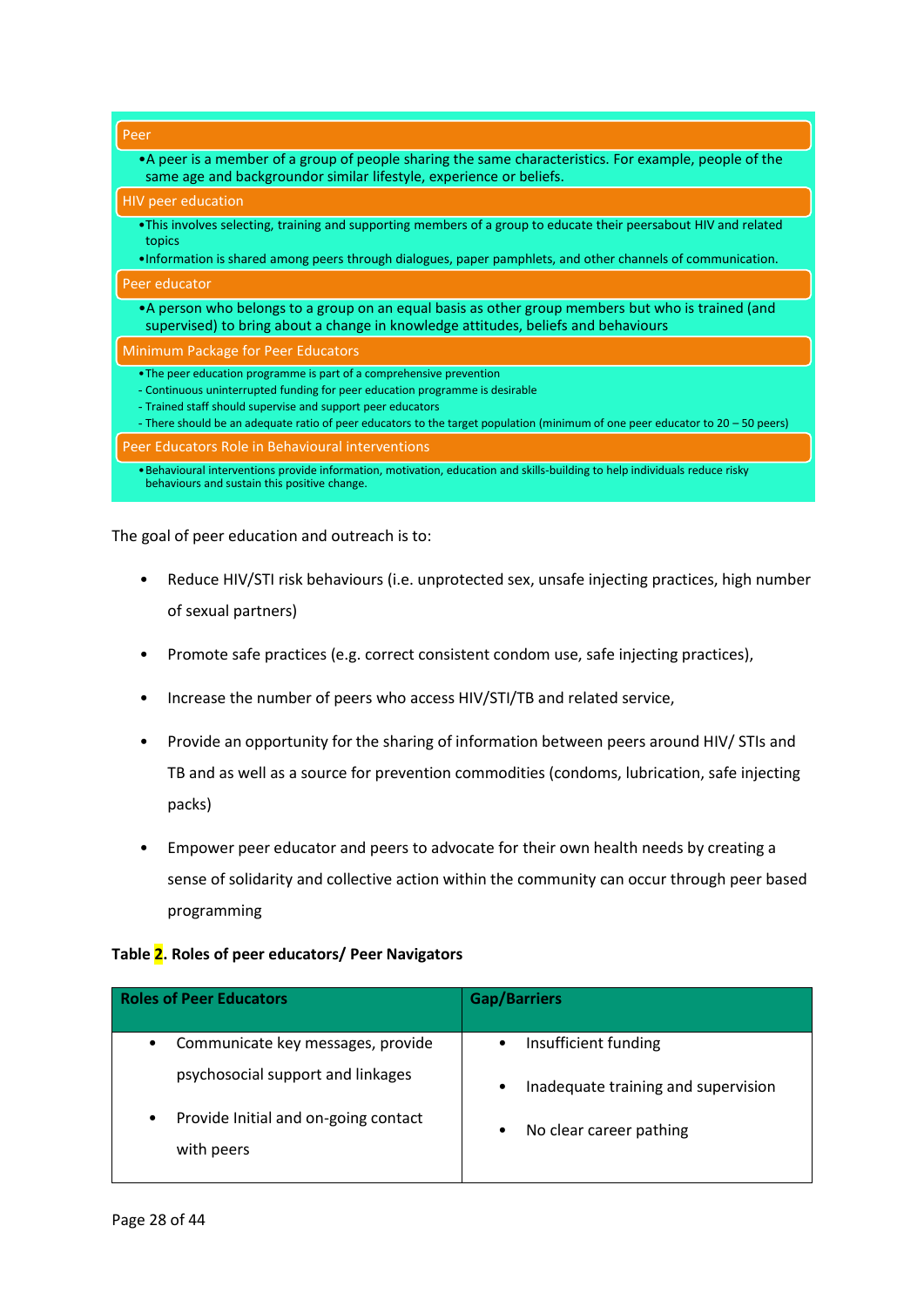All key populations services should involve key population individuals and designed to suit the needs of the different groups. This may include hours of operation. All key population sites should have a peer educator that acts as a liaison officer onsite and links with sites to support linkage and integration into facilities. All peers should be provided with the opportunity to participate meaningfully. This means that key populations 1) choose whether to participate; 2) choose how they are represented, and by whom; 3) choose how they are engaged in the process; and 4) have an equal voice in how partnerships are managed.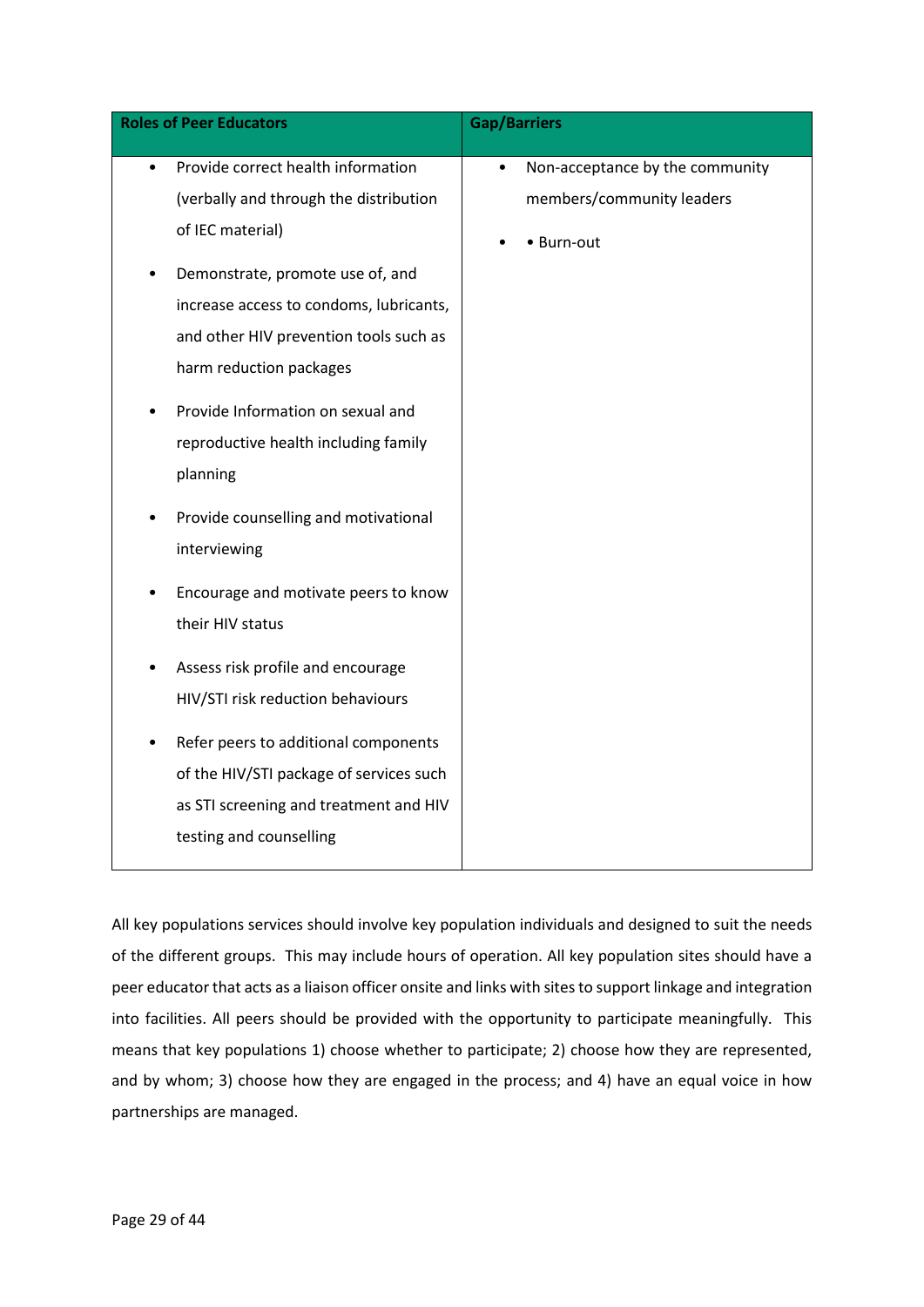Peer educators must be equipped through systematic training, mentoring, coaching, and certification to provide comprehensive HIV, TB and STI prevention and treatment services, including point-of-care HIV and STI testing, PrEP, PEP, treatment service linkages, and case management support (Vannakit *et al.*, 2020).

Trusted peers can help programs reach those at greatest risk of HIV infection and advocate for the most needed services.

# <span id="page-33-0"></span>4. Monitoring and Evaluation

M&E is uniquely oriented towards providing its users with the ability to draw conclusions regarding relationship between the programme's objectives and the interventions, set priorities for the programme, correlate the relevance of the programme design to the services actually delivered and their ultimate impact on communities. It helps to provide an evidence base for resource allocation decisions and helps to identify how challenges should be addressed and successes replicated. It also helps to track the reduction of infection amongst KP who HIV are positive and also ensuring that those HIV negative remains negative, it also monitors STIs, SRH, Hepatitis screening amongst KPs

# **The Development of M&E Framework**

A need for comprehensive monitoring and evaluation framework which allows for the monitoring of interventions and progress is also recommended by the Gap Analysis and Recommendation for Key Populations. Commitment to strengthening of regular monitoring through data use for the High Transmission Areas (HTA) and KP programme will respond to Goal 8 of the National Strategic Plan (NSP) on HIV, TB and STIs 2017-22, which calls for strengthening of strategic information to drive progress towards achievement of NSP goals. With the NSP focus on the 90-90-90 strategy for HIV and TB, there is great need for monitoring of HTA activities to track the programme's contribution towards the prevention strategy. A comprehensive monitoring and evaluation framework which allows for the monitoring of interventions and progress is needed to ensure that all stakeholders take ownership of interventions and the data pertaining to HIV responses.

## **Guiding Principle of Monitoring and Evaluation framework**

The key population monitoring is designed to help the high health care workers and partners to implement and monitor programs for HIV prevention, diagnosis, care, treatment, and viral load testing with key populations (KPs) sex workers (SWs), gay men and other men who have sex with men (MSM), transgender people, and people who inject drugs (PWID). KPs bear a disproportionate burden of HIV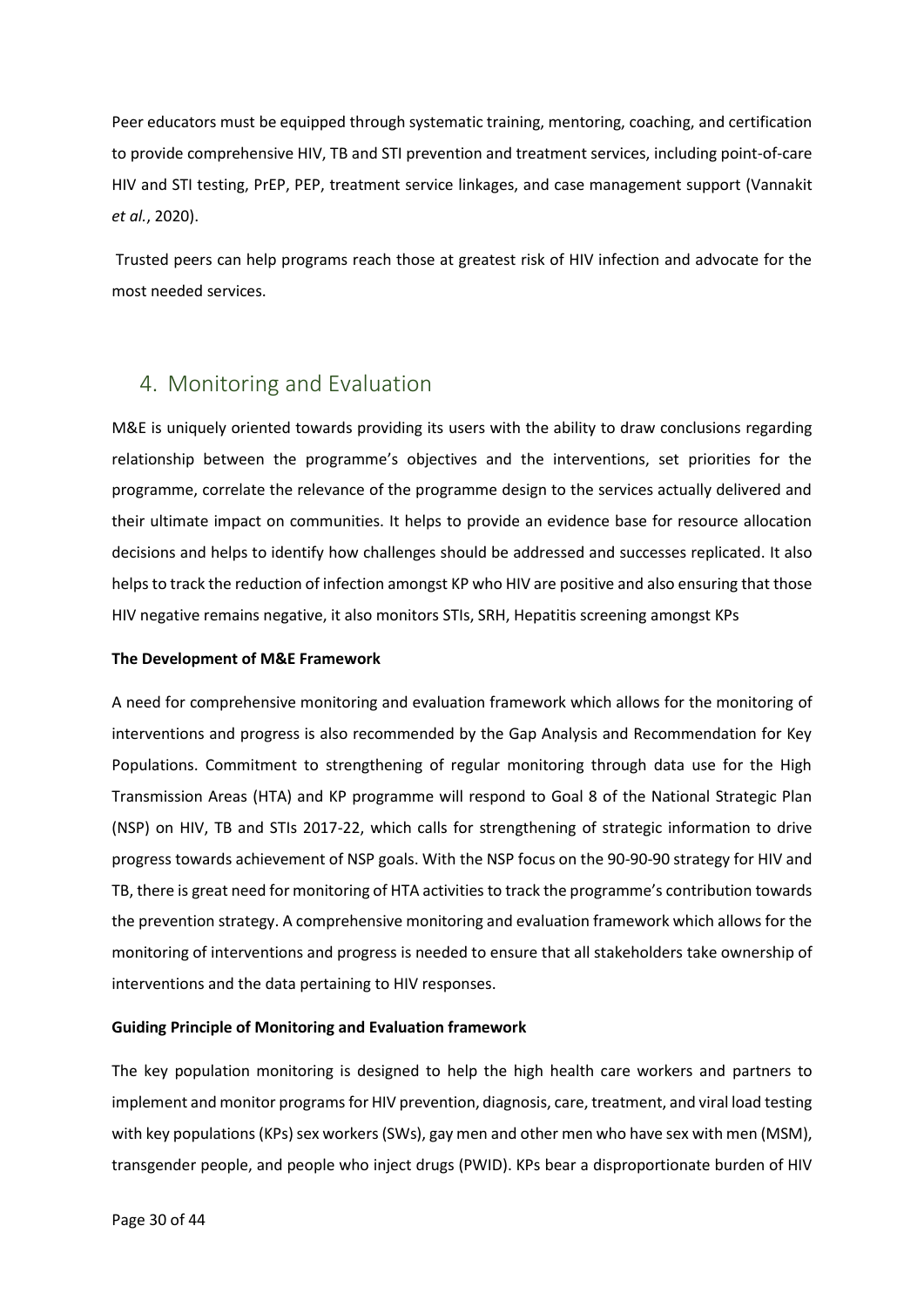but have much lower access to HIV-related services and other services than members of the general population.

The framework proposes a monitoring for HIV prevention services for key populations, monitoring these services will identify the bottlenecks that need to be addressed to achieve a more effective response to the 95-95-95 cascade goals in the country. The monitoring framework involves a longitudinal follow-up of HIV-negative persons from key populations: who, after being tested for HIV, are linked to prevention services, and remain HIV free. HIV positive persons from key populations: who, after receiving a confirmatory HIV diagnosis, are linked to HIV related care services, and maintain a suppressed

This framework provides a layout of the Department of Health's (DOH) KP Programme monitoring and evaluation plan as well as provide guidance on the core indicators of the program, reporting path, and role and responsibilities of the various stakeholders. This will assist the persons involved with the standardized collection, reporting, and analyses of the core indicator data to ensure consistent, timely, accurate and high-quality information are available to programme managers. Tracking systems must collect and monitor data from public, private, and non-profit programs to effectively track sites and KP individuals, regardless of the service delivery model. Only with this tracking can sites understand the extent to which they are serving KP, for scale up of the targeted response.

## **Objectives of the M&E framework**

- Track progress on implementation of all the 95-95-95 pillars for HIV prevention
- Identify gaps and weaknesses in service provision.
- Plan, prioritize, allocate and manage resources.
- To guide and standardize monitoring and evaluation of key population programmes at the facility and community levels.
- Streamlined and standardized key population programmes at the facility and community levels (over 3000 facilities)
- Comprehensive M & E systems that caters for Key population to guide evidence-informed interventions.

# **KEY COMPONENTS OF MONITORING AND EVALUATION**

- What does the programme want to achieve and how?
- What are the programme's specific objectives?
- What are the programme indicators?
- How to collect and analyse the data?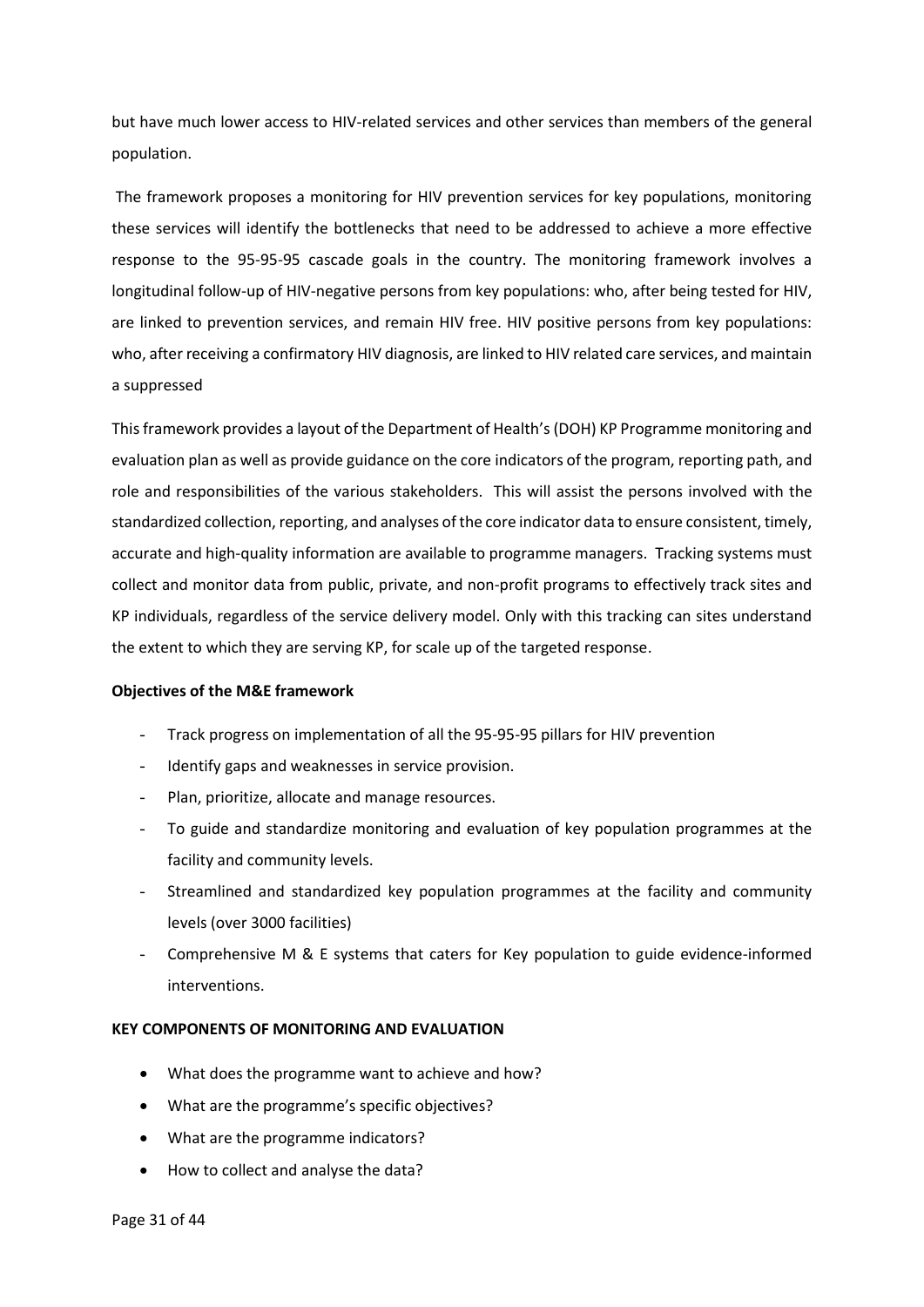# <span id="page-35-0"></span>4.1. Proposed Indicators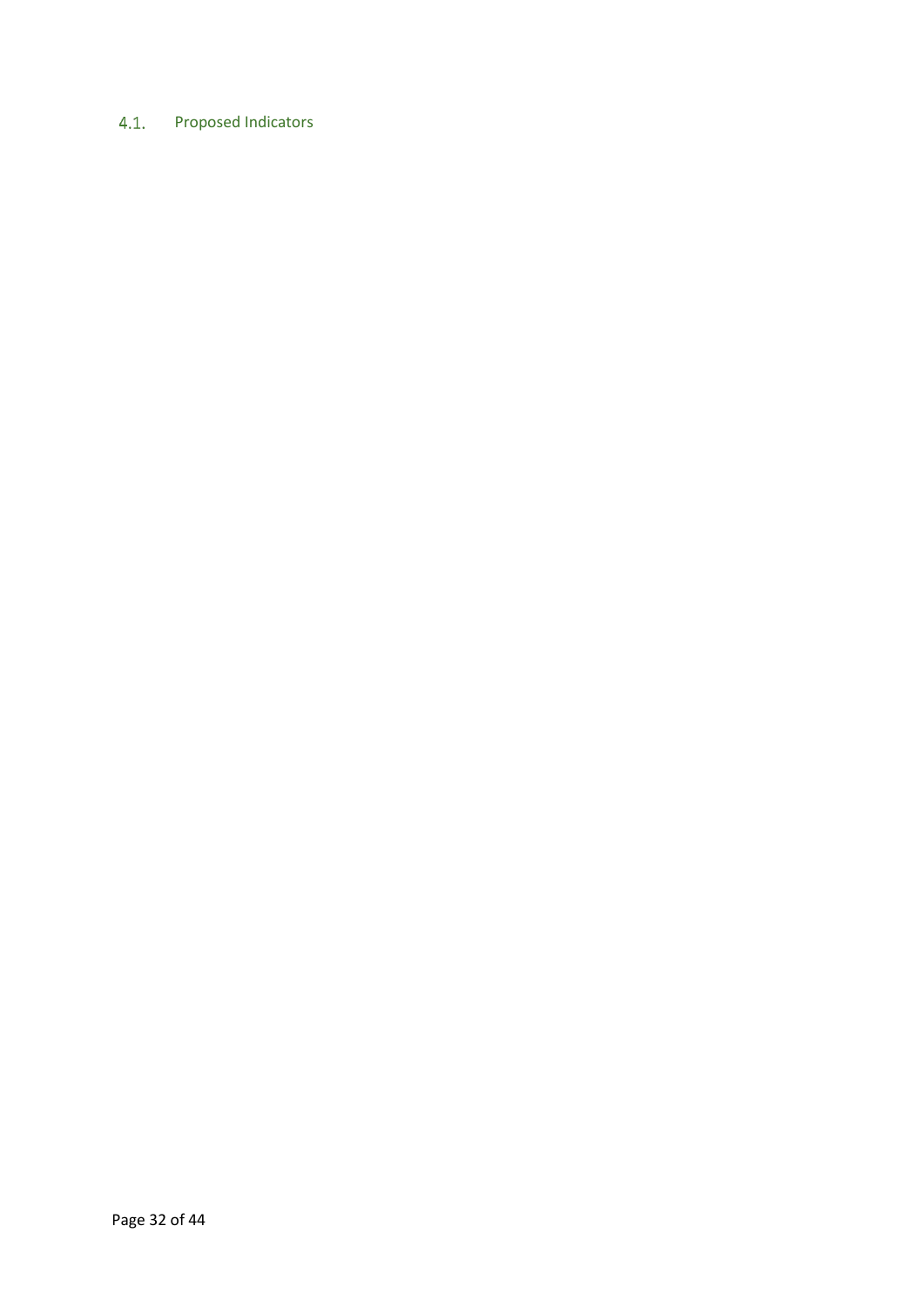| <b>PROPOSED</b><br><b>INDICATOR</b>                                | <b>TYPE</b>   | <b>CALCULATION</b> | <b>DISAGGREGATION</b>               | <b>DATA</b><br><b>SOURCE</b> | <b>BASELINE</b><br><b>VALUE</b> | <b>TARGET</b><br>21/22 | <b>REPORTING</b><br><b>FREQUENCY</b> |
|--------------------------------------------------------------------|---------------|--------------------|-------------------------------------|------------------------------|---------------------------------|------------------------|--------------------------------------|
| <b>Number</b><br>of<br><b>KP</b> tested for<br><b>HIV</b>          | <b>OUTPUT</b> |                    | <b>KP GROUP, AGE,</b><br><b>SEX</b> |                              |                                 |                        | <b>MONTHLY</b>                       |
| Number<br>of<br><b>KP</b><br>testing<br>positive                   | <b>OUTPUT</b> |                    | KP GROUP, AGE,<br><b>SEX</b>        |                              |                                 |                        | <b>MONTHLY</b>                       |
| <b>Number</b><br>of<br>HIV positive<br><b>KP</b> linked to<br>care | <b>OUTPUT</b> |                    | <b>KP GROUP, AGE,</b><br><b>SEX</b> |                              |                                 |                        | <b>MONTHLY</b>                       |
| <b>Number</b><br>of<br><b>KP</b> started on<br><b>ART</b>          | <b>OUTPUT</b> |                    | KP GROUP, AGE,<br><b>SEX</b>        |                              |                                 |                        | <b>MONTHLY</b>                       |
| Number<br>of<br>KP screened<br>and treated<br>for STI              | <b>OUTPUT</b> |                    | KP GROUP, AGE,<br><b>SEX</b>        |                              |                                 |                        | <b>MONTHLY</b>                       |
| Number<br>of<br>clients<br>screened for<br><b>TB</b>               | <b>OUTPUT</b> |                    | KP GROUP, AGE,<br><b>SEX</b>        |                              |                                 |                        | <b>MONTHLY</b>                       |
| Number<br>tested<br><b>HIV</b><br>negative                         | <b>OUTPUT</b> |                    | KP GROUP, AGE,<br><b>SEX</b>        |                              |                                 |                        | <b>MONTHLY</b>                       |
| Number of<br><b>KP</b> referred<br>for prep                        | <b>OUTPUT</b> |                    | KP GROUP, AGE,<br><b>SEX</b>        |                              |                                 |                        | <b>MONTHLY</b>                       |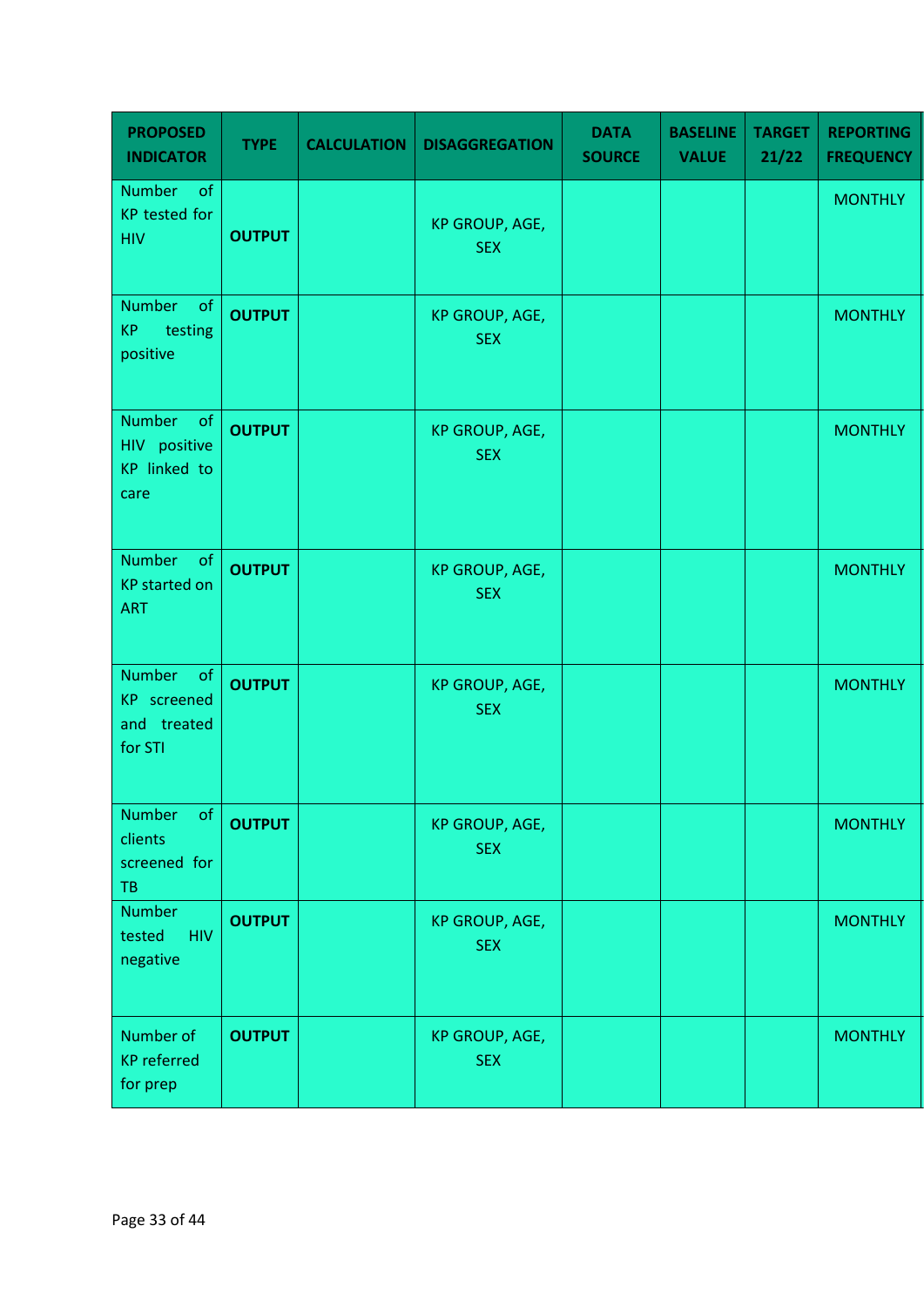| Number of<br><b>KP</b> started<br>on prep                                                                  | <b>OUTPUT</b> |                                                                                                                                                             | KP GROUP, AGE,<br><b>SEX</b>                       |                                                   |                         | <b>MONTHLY</b>             |
|------------------------------------------------------------------------------------------------------------|---------------|-------------------------------------------------------------------------------------------------------------------------------------------------------------|----------------------------------------------------|---------------------------------------------------|-------------------------|----------------------------|
| <b>Number KP</b><br>started on<br>art                                                                      | <b>OUTPUT</b> |                                                                                                                                                             | KP GROUP, AGE,<br><b>SEX</b>                       |                                                   |                         | <b>MONTHLY</b>             |
| of<br><b>Number</b><br><b>KP</b><br>female<br>referred<br>for<br><b>SRH</b> services                       | <b>OUTPUT</b> |                                                                                                                                                             | KP GROUP, AGE,<br><b>SEX</b>                       |                                                   |                         | <b>MONTHLY</b>             |
| of<br><b>Number</b><br><b>PWID</b><br>screened for<br><b>Hepatitis</b>                                     | <b>OUTPUT</b> |                                                                                                                                                             | KP GROUP, AGE,<br><b>SEX</b>                       |                                                   |                         | <b>MONTHLY</b>             |
| % of MSM<br>who<br>received at<br>least two HIV<br>prevention<br>interventions<br>in the last 3<br>months  | Output        | Numerator:<br>Number of<br>MSM with<br>access to core<br>package of<br>HIV, TB and<br>STI services<br>Denominator:<br>Estimated<br>number of sex<br>workers | Total, Age                                         | <b>IBBS</b>                                       | <b>New</b><br>Indicator | Annual<br>Every 3<br>years |
| % of PWID<br>who<br>received at<br>least two HIV<br>prevention<br>interventions<br>in the last 3<br>months | Output        | Numerator:<br>Number of<br>PWID with<br>access to core<br>package of<br>HIV, TB and<br>STI services<br>Denominator:<br>Estimated<br>number of<br>PWID       | Total, Age, Sex                                    | <b>IBBS</b>                                       |                         | Annual                     |
| Number of<br>individuals<br>who<br>received an                                                             | Output        | Numerator:<br>Number of<br>key<br>population                                                                                                                | Geographic area<br>Type of sex<br>worker, Sex, Age | <b>HTA</b><br>programme<br><b>DORA</b><br>reports |                         | Annual                     |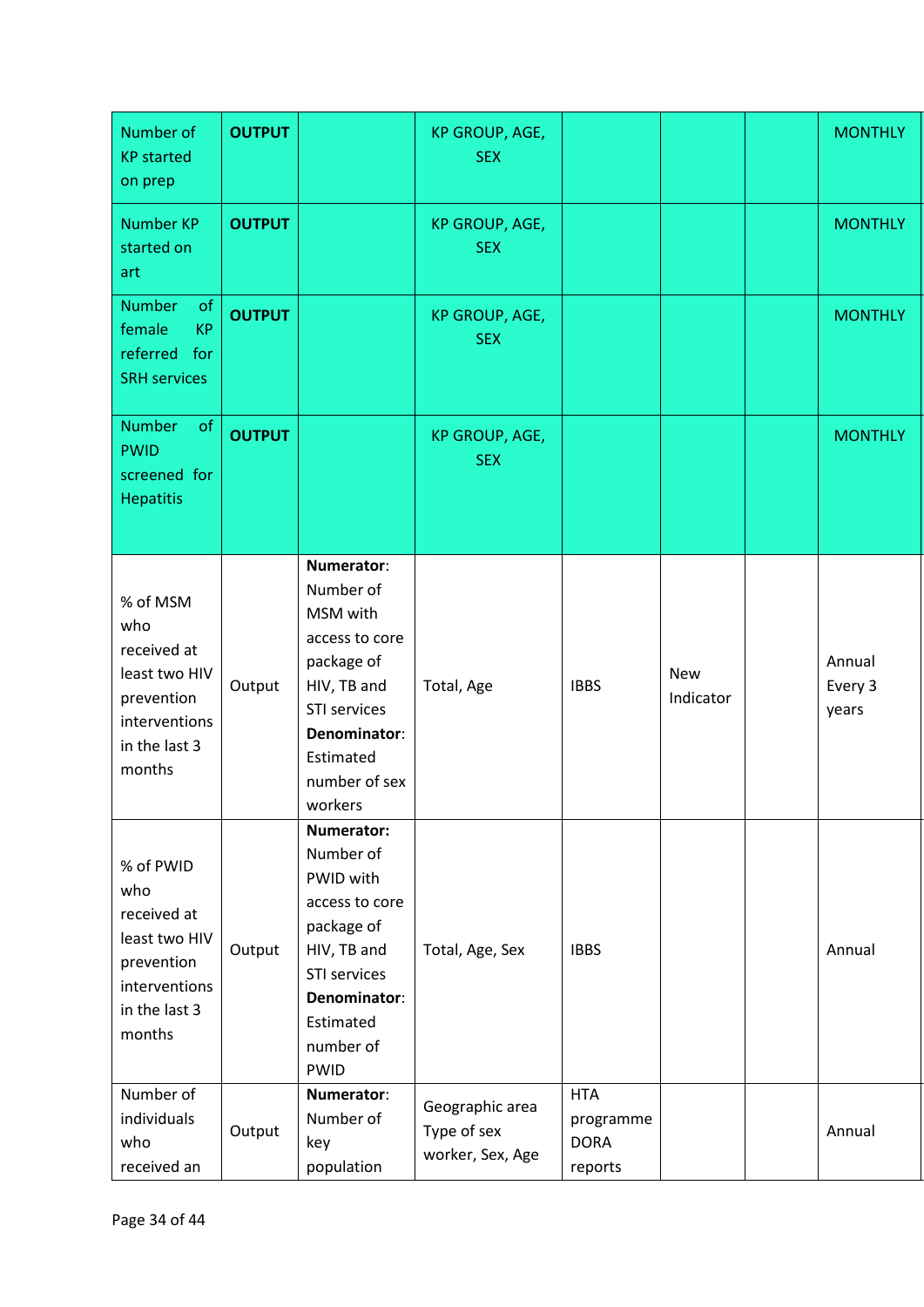| <b>HIV service</b><br>or referral at<br><b>HTA sites</b>                                                                                                        |        | members who<br>received an<br>HIV service or<br>referral at<br><b>HTA sites</b>                                                                                                     |                                          |                                                                        |        |      |                  |
|-----------------------------------------------------------------------------------------------------------------------------------------------------------------|--------|-------------------------------------------------------------------------------------------------------------------------------------------------------------------------------------|------------------------------------------|------------------------------------------------------------------------|--------|------|------------------|
| Individuals<br>from key<br>populations<br>reached with<br>individual/<br>small group<br><b>HIV</b><br>prevention<br>and<br>behaviour<br>change<br>interventions | Output | Numerator:<br>Number of<br>clients<br>reached with<br><b>HIV</b><br>prevention<br>programmes<br>individual and<br>or smaller<br>group level<br>interventions<br>Denominator:<br>N/A | Geographic area<br>Type of sex<br>worker | <b>HTA</b><br>programme<br>Programme<br>data<br><b>DORA</b><br>Reports | 12 090 |      | Annual           |
| Percentage<br>of specific<br>key and<br>vulnerable<br>populations<br>with access<br>to core<br>package of<br>HIV, TB and<br><b>STI services</b>                 | Output | Numerator:<br>Number<br>people<br>reached with<br>a core<br>package of<br>HIV, TB and<br><b>STI services</b><br>Denominator:<br><b>Total number</b><br>of<br>respondents            | Geographic area,<br>Target population    | <b>IBBS</b>                                                            |        | 100% | Every 3<br>years |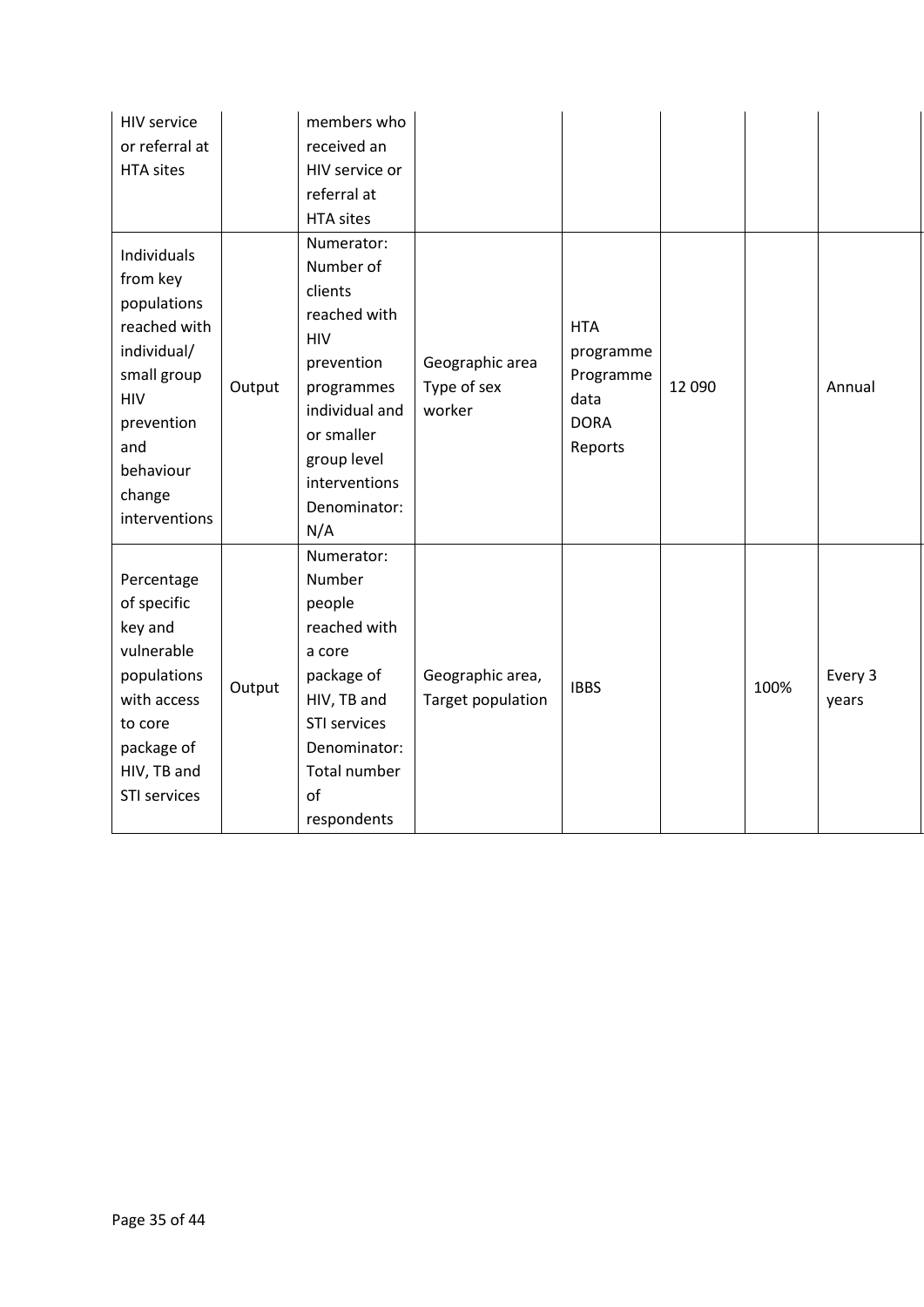### **KP DATA FLOW**

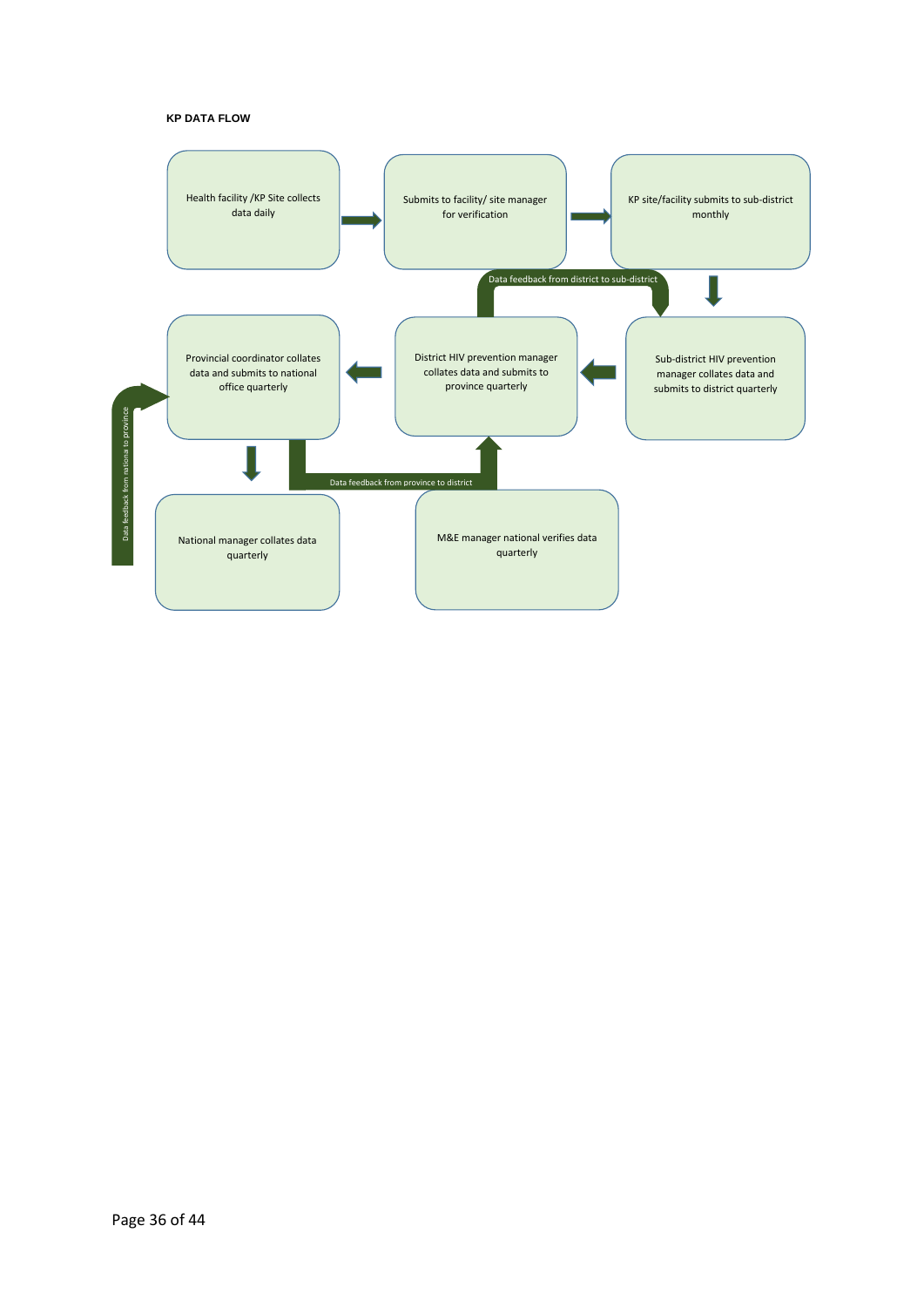# <span id="page-40-0"></span>References

Amin, A. (2015) 'Addressing gender inequalities to improve the sexual and reproductive health and wellbeing of women living with HIV', *Journal of the International AIDS Society*, 18(Suppl 5), pp. 1–6. doi: 10.7448/IAS.18.6.20302.

Aurum institute (2020) 'South African Health Monitoring survey for MSM 2: BBS Summary Sheet\_090420'. Pretoria.

Aurum Institute (2020) 'Sex worker bio-behavioural study (SAHMS 2) summary sheet\_v4'. Pretoria.

Aurum Institute and NICD (2020) Socio-behavioural and structural factors driving HIV/AIDS, STIs and Hepatitis B & C infections among inmates in Correctional Facilities. HASH study 2019 V1. Johannesburg.

AVERT (no date) *HIV / AIDS Glossary*. Available at: https://aidsinfo.nih.gov/understanding-hivaids/glossary/845/pill-burden (Accessed: 16 November 2020).

Bhana, A. *et al.* (2019) 'Validation of a brief mental health screening tool for common mental disorders in primary healthcare', *South African Medical Journal*, 109(4), p. 278. doi: 10.7196/SAMJ.2019.v109i4.13664.

Bill & Melinda Gates Foundation (2013) *Micro-planning in peer led outreach programs - A handbook*. New Delhi. Available at: https://docs.gatesfoundation.org/documents/Microplanning Handbook (Web).pdf.

CDC (no date) 'Social Network Strategy for HIV testing recruitment'. Available at: https://effectiveinterventions.cdc.gov/en/care-medication-adherence/group-4/social-networkstrategy-for-hiv-testing-recruitment.

Department of Correctional Services (2019) *Annual Report 2017/2018*. Pretoria. Available at: https://www.gov.za/sites/default/files/gcis\_document/201810/correctional-services-annual-report-2017-18.pdf.

Department of Health (2014) *High transmission area guidelines*. Pretoria.

Department of Health (2016) *National HIV Testing Services: Policy*. Pretoria. Available at: http://www.hst.org.za/sites/default/files/HTS.

Department of Health (2019) 'Final NIDS data indicators'. Pretoria.

Department of Health (2020) 'Review of HTA programme and Recommendations'. Pretoria.

FHI 360 (2017) *Enhanced Peer Outreach Approach (EPOA)*. North Carolina. Available at: https://www.fhi360.org/sites/default/files/media/documents/resource-linkages-enhanced-peeroutreach-implementation.pdf.

Hargreaves, J. R. *et al.* (2016) 'The HIV prevention cascade: integrating theories of epidemiological, behavioural, and social science into programme design and monitoring', *Lancet HIV*. Elsevier Ltd, 3(7), pp. e318--e322. doi: 10.1016/S2352-3018(16)30063-7.

HSRC (2019) Results of the first HIV prevalence survey conducted with transgender women in South Africa. Cape Town.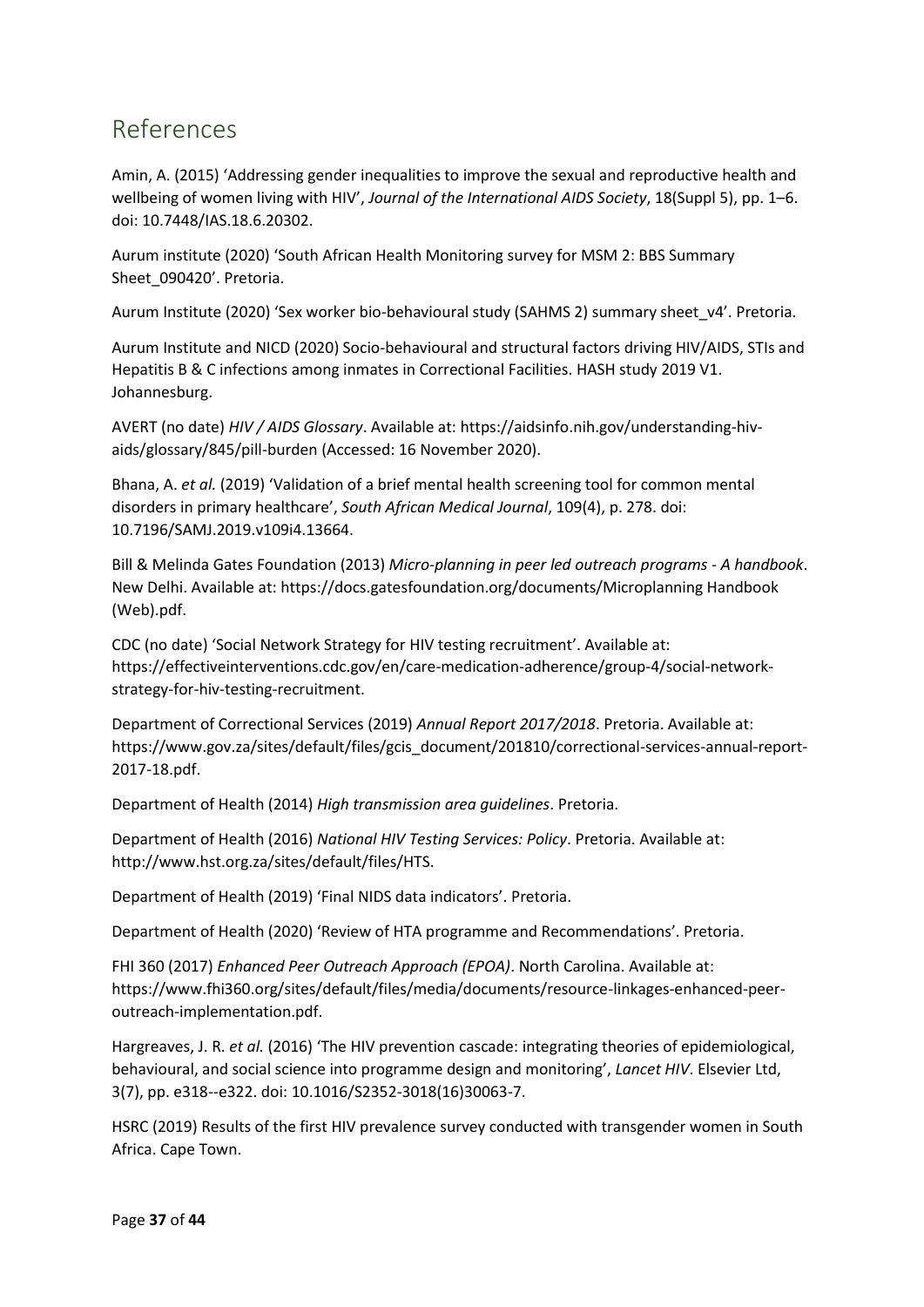Lafort, Y. *et al.* (2017) 'Sexual and reproductive health services utilization by female sex workers is context-specific: results from a cross-sectional survey in India, Kenya, Mozambique and South Africa', *Reprod Health*. Reproductive Health, 14(13), p. 10. doi: 10.1186/s12978-017-0277-6.

NACOSA (2018) Micro Planning Manual: Sex work programme. Cape Town.

PEPFAR (2017) PEPFAR Monitoring, Evaluation, and Reporting (MER 2.0) Indicator Reference Guide. Washington DC.

Republic of South Africa (2017) Division of Revenue Act Amendment bill.

Research Working Group HIV Think Tank (2020) Review of CROI 2019 and IAS 2019 research to inform the South African HIV programme. Pretoria.

SANAC (2017a) *South Africa's National Strategic Plan for HIV, TB and STIs 2017-2022*. Pretoria. Available at: http://sanac.org.za/2018/09/26/download-the-full-version-of-the-national-strategicplan-for-hiv-tb-and-stis-2017-2022/.

SANAC (2017b) 'The South African National LGBTI HIV Plan, 2017-2022'. Pretoria, pp. 2017-2022.

Scheibe, A., Brown, B. and dos Santos, M. (2015) Rapid assessment of HIV prevalence and HIVrelated risks among people who inject drugs in five South African cities. Cape Town.

Scheibe, A., Richter, M. and Vearey, J. (2016) 'Sex work and South Africa's health system: addressing the needs of the underserved', in Padarath, A. et al. (eds) *South African Health Review*. Pretoria: Health Systems Trust, pp. 165–178. Available at: http://journals.co.za/content/healthr/2016/1/EJC189310.

SWEAT (no date) *A Low-Cost, Integrated Model for Sex Work Programming Report & Recommendations*. Cape Town. Available at: http://www.sweat.org.za/wpcontent/uploads/2018/03/SWEAT-low-cost-model\_final.pdf.

UCSF, Anova Health Institute and NICD (2018) 'Brief report on the TipVal study: An Integrated Biological Behavioral Surveillance Survey among People Who Inject Drugs'. Pretori.

UNAIDS (2014) *90-90-90 An ambitious treatment target to help end the AIDS epidemic*. Geneva. Available at: http://www.unaids.org/Sites/Default/Files/Media\_Asset/90-90-90\_En\_0.Pdf.

UNAIDS (2015) 'Terminology Guidelines'. Geneva. Available at: https://www.unaids.org/sites/default/files/media\_asset/2015\_terminology\_guidelines\_en.pdf.

UNAIDS (2016) 'Implementing comprehensive HIV and STI programmes with transgender people: Practical guidance for collaborative interventions', p. 212. Available at:

http://www.unaids.org/sites/default/files/media\_asset/UNDP-et-

al 2016 transgender practical guidance collaborative interventions en.pdf%0Ahttps://www.unfp a.org/sites/default/files/pub-pdf/TRANSIT\_report\_UNFPA.pdf.

UNDP (2012) *Risks, rights & health*. Geneva. Available at: http://www.hivlawcommission.org/resources/report/FinalReport-Risks,Rights&Health-EN.pdf.

UNODC et al. (2017) Implementing comprehensive HIV and HCV programmes with people who inject drugs: Practical guidance for collaborative interventions. Vienna. Available at: https://www.who.int/hiv/pub/idu/IDUIT\_2017.pdf.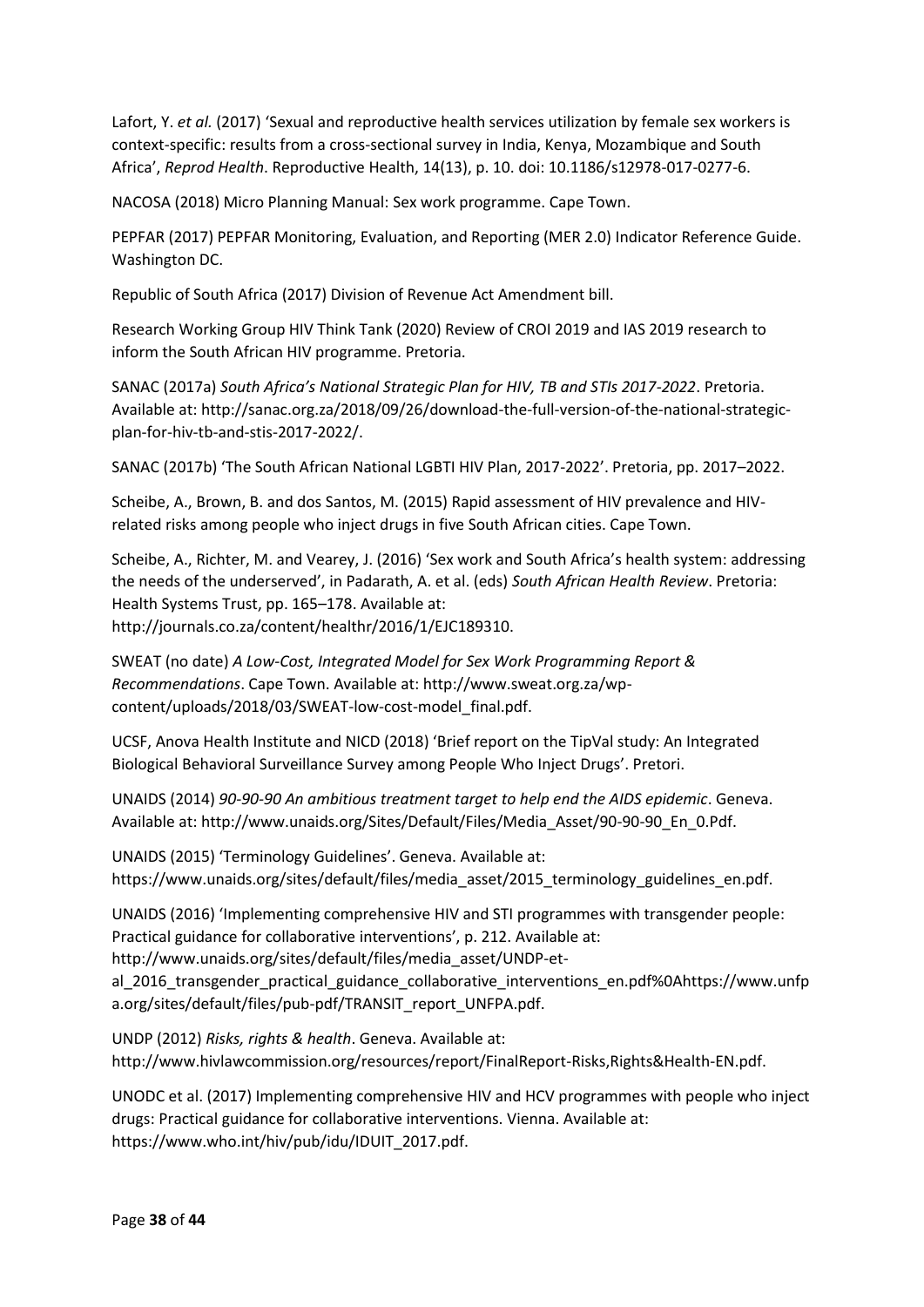Vannakit, R. *et al.* (2020) 'Give the community the tools and they will help finish the job: key population-led health services for ending AIDS in Thailand', *Journal of the International AIDS Society*, 23(6), pp. 1–3. doi: 10.1002/jia2.25535.

World Health Organization (2010) Monitoring the Building Blocks of Health Systems. Geneva.

World Health Organization (2016a) *Consolidated guidelines on HIV prevention, diagnosis, treatment and care for key populations: Update*. Geneva. Available at: https://apps.who.int/iris/bitstream/handle/10665/246200/9789241511124-eng.pdf?sequence=8.

World Health Organization (2016b) *Consolidated guidelines on HIV prevention, diagnosis, treatment and care for key populations*. Geneva. Available at: https://apps.who.int/iris/bitstream/handle/10665/246200/9789241511124-annexeseng.pdf?sequence=5.

World Health Organization (2017a) *A Guide to identifying and documenting best practices in family planning programmes*. Geneva: WHO. Available at: http://apps.who.int/iris/bitstream/10665/254748/1/9789290233534-eng.pdf?ua=1.

World Health Organization (2017b) *Consolidated guideline on sexual and reproductive health and rights of women living with HIV*. Geneva. Available at: http://apps.who.int/iris/bitstream/10665/254885/1/9789241549998-eng.pdf.

World Health Organization (2019) WHO consolidated guideline on self-care interventions for health: sexual and reproductive health and rights. Geneva. doi: CC BY-NC-SA 3.0 IGO.

# Proposal Format

A detailed proposal in response to this ToR is due 07 April 2022 on **by 14h00pm**  containing all the information required to evaluate the bid against the requirements stipulated in these terms of reference document. Please send your proposals to [Beullah@sanac.org.za](mailto:Beullah@sanac.org.za) the following should be attached to the proposal as annexures:

- i) Annexure A: Technical Proposal demonstrating ability to complete the assignment and produce a quality document as per scope of work detailedabove
- ii) Annexure B: Summary of experience. Please attach CVs of proposed teammembers, where applicable which show the range of similar assignments they have undertaken and the size of these assignments, three letters of reference or other means of verifying experience
- iii) Annexure C: Summary details of proposed team
- iv) Annexure D: Pricing information. Price proposals should include VAT and should be fully inclusive of ALL costs to deliver the outputs indicated in theterms of reference**.**